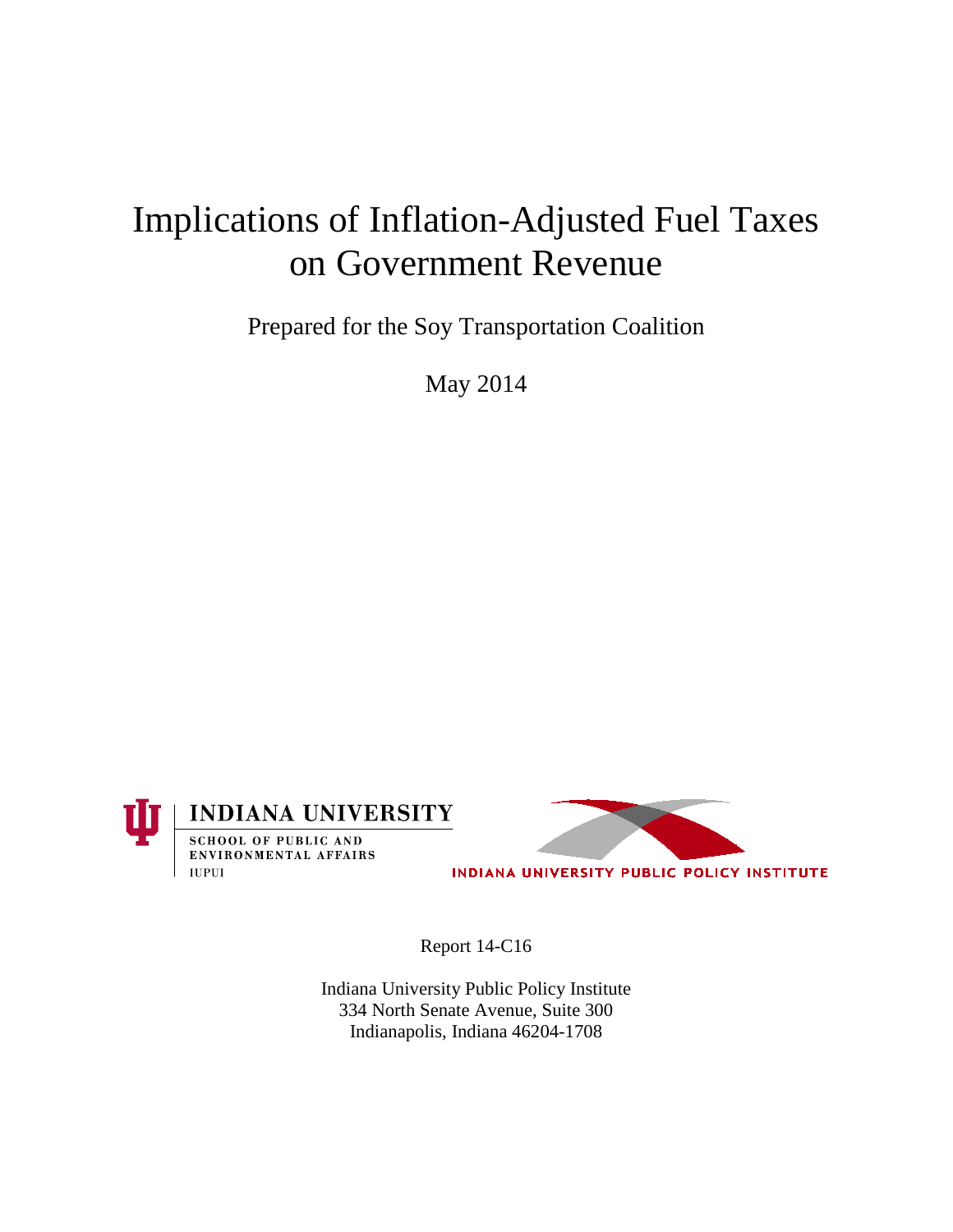# Implications of inflation-adjusted fuel taxes on government revenue

John Marron AICP Policy Analyst Indiana University Public Policy Institute

Jerome Dumortier Assistant Professor School of Public and Environmental Affairs Indiana University–Purdue University Indianapolis

Fengxiu Zhang Graduate Research Assistant School of Public and Environmental Affairs Indiana University–Purdue University Indianapolis

May 10, 2014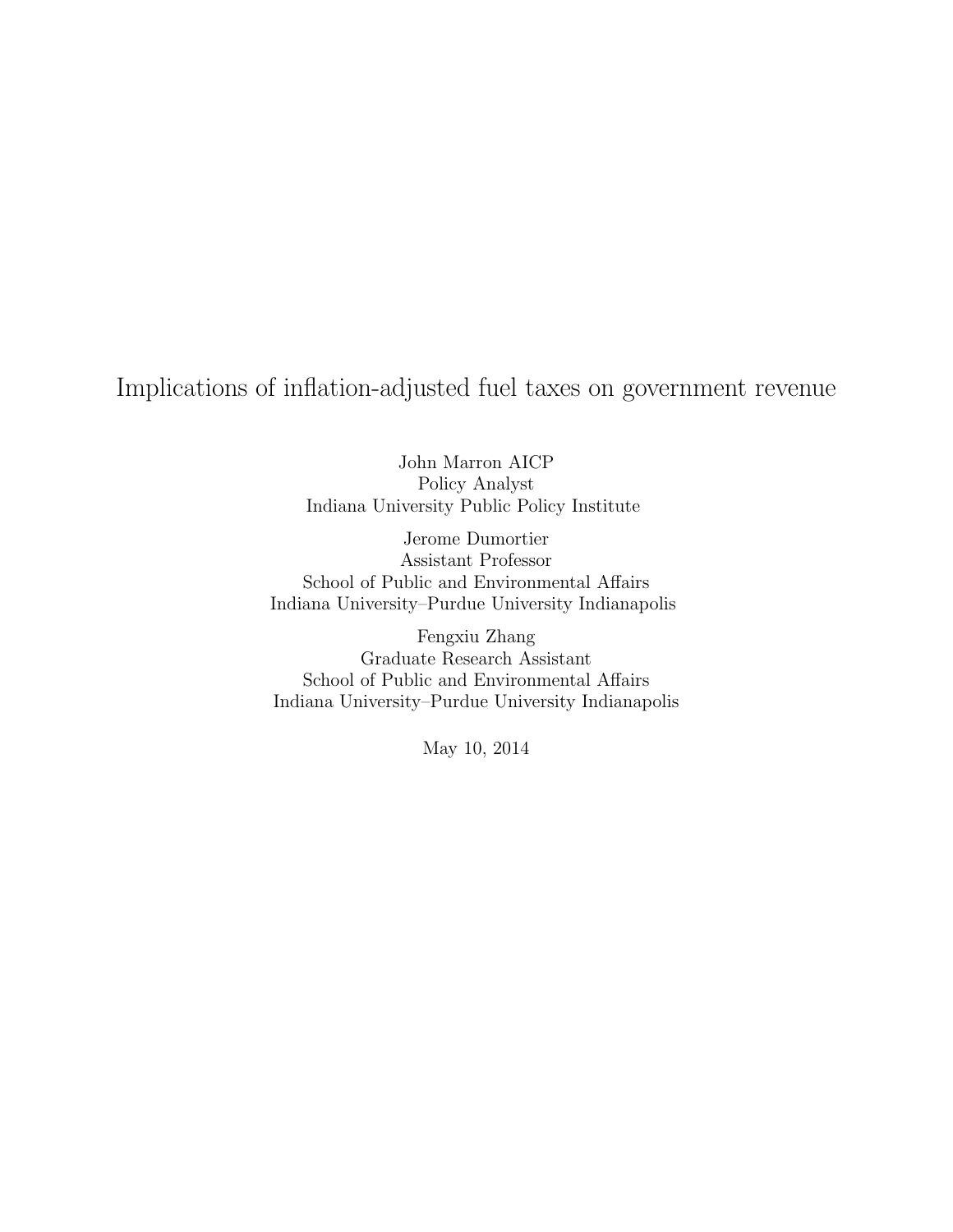# Contents

| 1        | Introduction                                                  | $\mathbf{1}$  |
|----------|---------------------------------------------------------------|---------------|
| $\bf{2}$ | <b>Literature Review</b>                                      | $\mathbf{5}$  |
| 3        | Methods                                                       | 8             |
| 4        | Results<br>4.1<br>4.2                                         | 9<br>10<br>13 |
| 5        | Discussion and Conclusion                                     | 13            |
| 6        | Illinois: Fuel Tax Changes and Impact on State Revenue        | 15            |
| 7        | Indiana: Fuel Tax Changes and Impact on State Revenue         | 19            |
| 8        | Iowa: Fuel Tax Changes and Impact on State Revenue            | 23            |
| 9        | Kansas: Fuel Tax Changes and Impact on State Revenue          | 27            |
|          | 10 Kentucky: Fuel Tax Changes and Impact on State Revenue     | 31            |
|          | 11 Michigan: Fuel Tax Changes and Impact on State Revenue     | 35            |
|          | 12 Minnesota: Fuel Tax Changes and Impact on State Revenue    | 39            |
|          | 13 Nebraska: Fuel Tax Changes and Impact on State Revenue     | 43            |
|          | 14 North Dakota: Fuel Tax Changes and Impact on State Revenue | 47            |
|          | 15 Ohio: Fuel Tax Changes and Impact on State Revenue         | 51            |
|          | 16 South Dakota: Fuel Tax Changes and Impact on State Revenue | 55            |
|          | 17 Tennessee: Fuel Tax Changes and Impact on State Revenue    | 59            |
|          | 18 Fuel Tax Changes and the Impact on Federal Revenue         | 63            |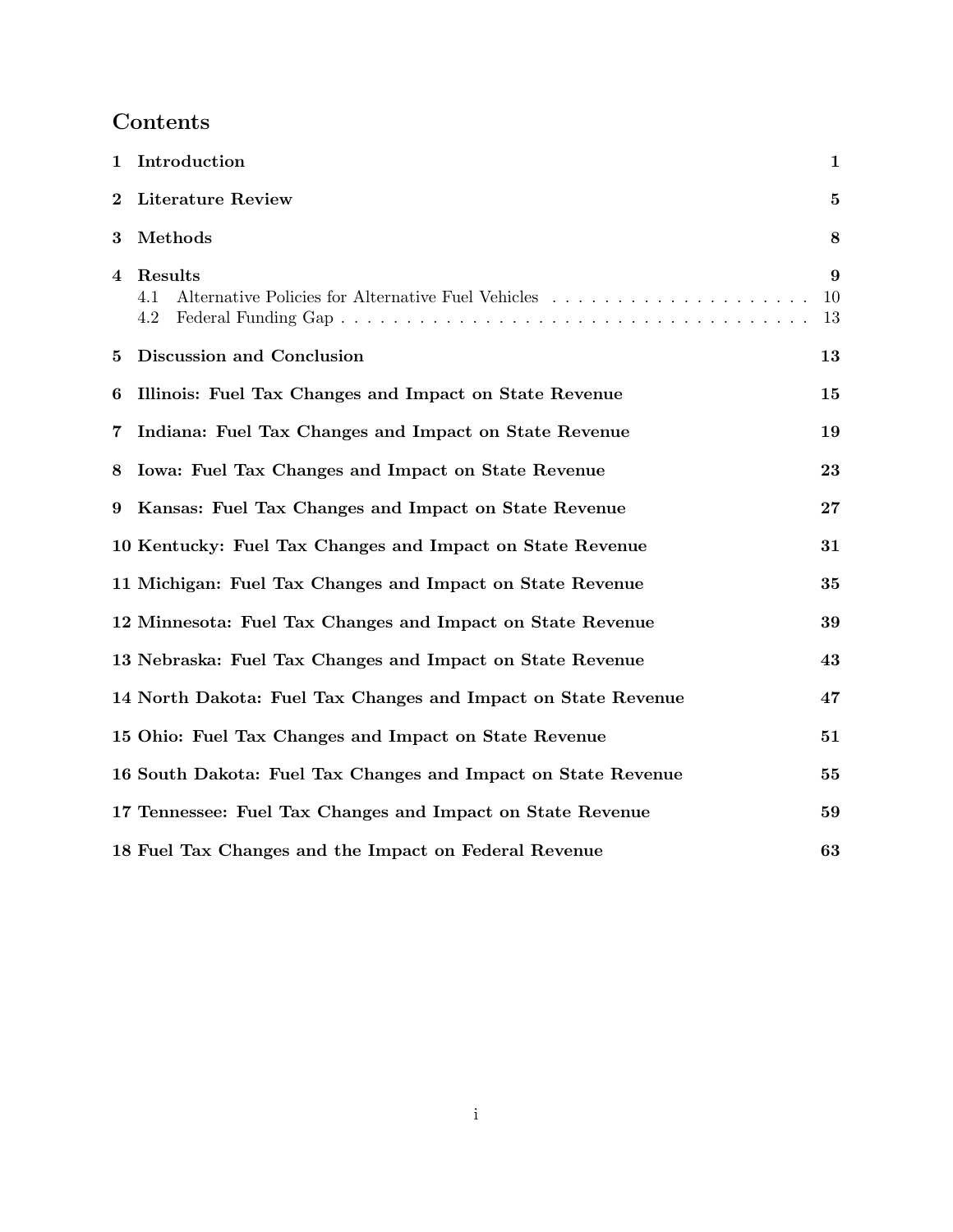# List of Figures

| $\mathbf 1$    | Vehicle Miles Traveled per Licensed and National Vehicle Miles Traveled                    | $\overline{2}$   |
|----------------|--------------------------------------------------------------------------------------------|------------------|
| $\overline{2}$ |                                                                                            | 3                |
| 3              |                                                                                            | $\overline{4}$   |
| 4              |                                                                                            | $\boldsymbol{6}$ |
| 5              | Projected Sales of Alternative Fuel Vehicles in 2025                                       | 11               |
| 6              | Revenue (in Million Dollars) from Additional Registration Fee for Alternative Fuel         |                  |
|                |                                                                                            | 12               |
| 7              | Illinois: State expenditure on highways and fuel tax revenue                               | 16               |
| 8              | Illinois Tax Revenue (2011-2025) and Cumulative Difference $\dots \dots \dots \dots \dots$ | 18               |
| 9              | Indiana: State expenditure on highways and fuel tax revenue                                | 20               |
| 10             | Indiana Tax Revenue (2011-2025) and Cumulative Difference $\dots \dots \dots \dots$        | 22               |
| 11             | Iowa: State Expenditure on Highways and Fuel Tax Revenue                                   | 24               |
| 12             | Iowa Tax Revenue (2011-2025) and Cumulative Difference $\dots \dots \dots \dots \dots$     | 26               |
| 13             | Kansas: State Expenditure on Highways and Fuel Tax Revenue                                 | 28               |
| 14             | Kansas Tax Revenue (2011-2025) and Cumulative Difference                                   | 30               |
| 15             | Kentucky: State Expenditure on Highways and Fuel Tax Revenue                               | 32               |
| 16             | Kentucky Tax Revenue (2011-2025) and Cumulative Difference $\dots \dots \dots \dots$       | 34               |
| 17             | Michigan: State Expenditure on Highways and Fuel Tax Revenue                               | 36               |
| 18             | Michigan Tax Revenue (2011-2025) and Cumulative Difference $\dots \dots \dots \dots$       | 38               |
| 19             | Minnesota: State Expenditure on Highways and Fuel Tax Revenue                              | 40               |
| 20             | Minnesota Tax Revenue (2011-2025) and Cumulative Difference $\dots \dots \dots \dots$      | 42               |
| 21             | Nebraska: State Expenditure on Highways and Fuel Tax Revenue                               | 44               |
| 22             | Nebraska Tax Revenue (2011-2025) and Cumulative Difference $\dots \dots \dots \dots$       | 46               |
| 23             | North Dakota: State Expenditure on Highways and Fuel Tax Revenue                           | 48               |
| 24             | North Dakota Tax Revenue (2011-2025) and Cumulative Difference $\dots \dots \dots$         | $50\,$           |
| 25             | Ohio: State Expenditure on Highways and Fuel Tax Revenue                                   | $52\,$           |
| 26             | Ohio Tax Revenue (2011-2025) and Cumulative Difference $\dots \dots \dots \dots \dots$     | $54\,$           |
| 27             | South Dakota: State Expenditure on Highways and Fuel Tax Revenue                           | 56               |
| 28             | South Dakota Tax Revenue (2011-2025) and Cumulative Difference $\dots \dots \dots$         | 58               |
| 29             | Tennessee: State Expenditure on Highways and Fuel Tax Revenue                              | 60               |
| 30             | Tennessee Tax Revenue (2011-2025) and Cumulative Difference $\dots \dots \dots \dots$      | 62               |
| 31             | Federal Tax Revenue (2011-2025) and Cumulative Difference $\ldots \ldots \ldots \ldots$    | 65               |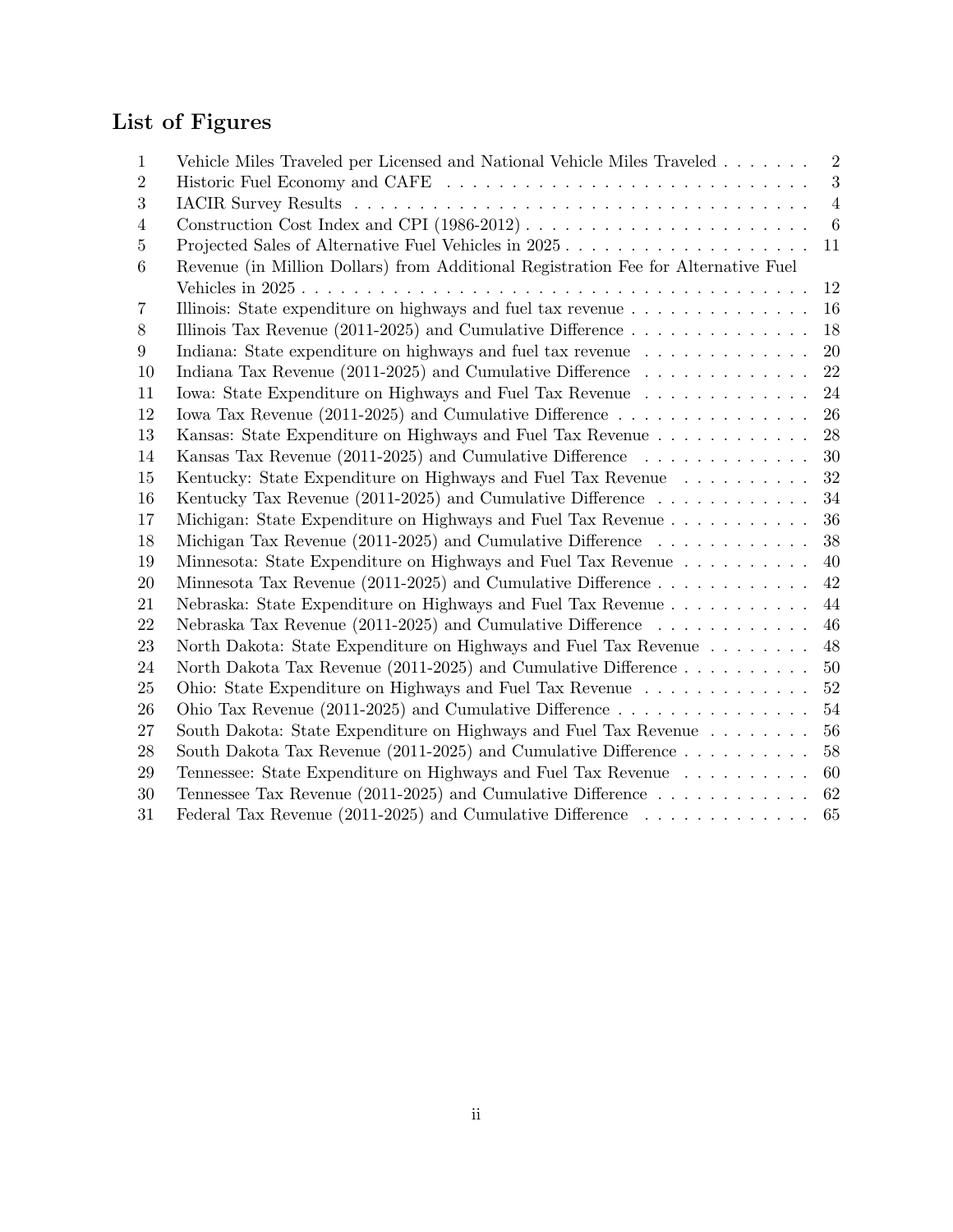# List of Tables

| 1  |                                             |    |
|----|---------------------------------------------|----|
| 2  |                                             |    |
| 3  |                                             |    |
| 4  |                                             | 17 |
| 5  |                                             | 21 |
| 6  |                                             | 21 |
| 7  |                                             | 25 |
| 8  |                                             | 25 |
| 9  |                                             | 29 |
| 10 |                                             | 29 |
| 11 |                                             | 33 |
| 12 |                                             | 33 |
| 13 |                                             | 37 |
| 14 |                                             | 37 |
| 15 |                                             | 41 |
| 16 |                                             | 41 |
| 17 |                                             | 45 |
| 18 |                                             | 45 |
| 19 |                                             | 49 |
| 20 |                                             | 49 |
| 21 |                                             | 53 |
| 22 |                                             | 53 |
| 23 |                                             | 57 |
| 24 |                                             | 57 |
| 25 |                                             | 61 |
| 26 |                                             | 61 |
| 27 |                                             | 64 |
| 28 | Average Cost to Driver at the Federal Level | 64 |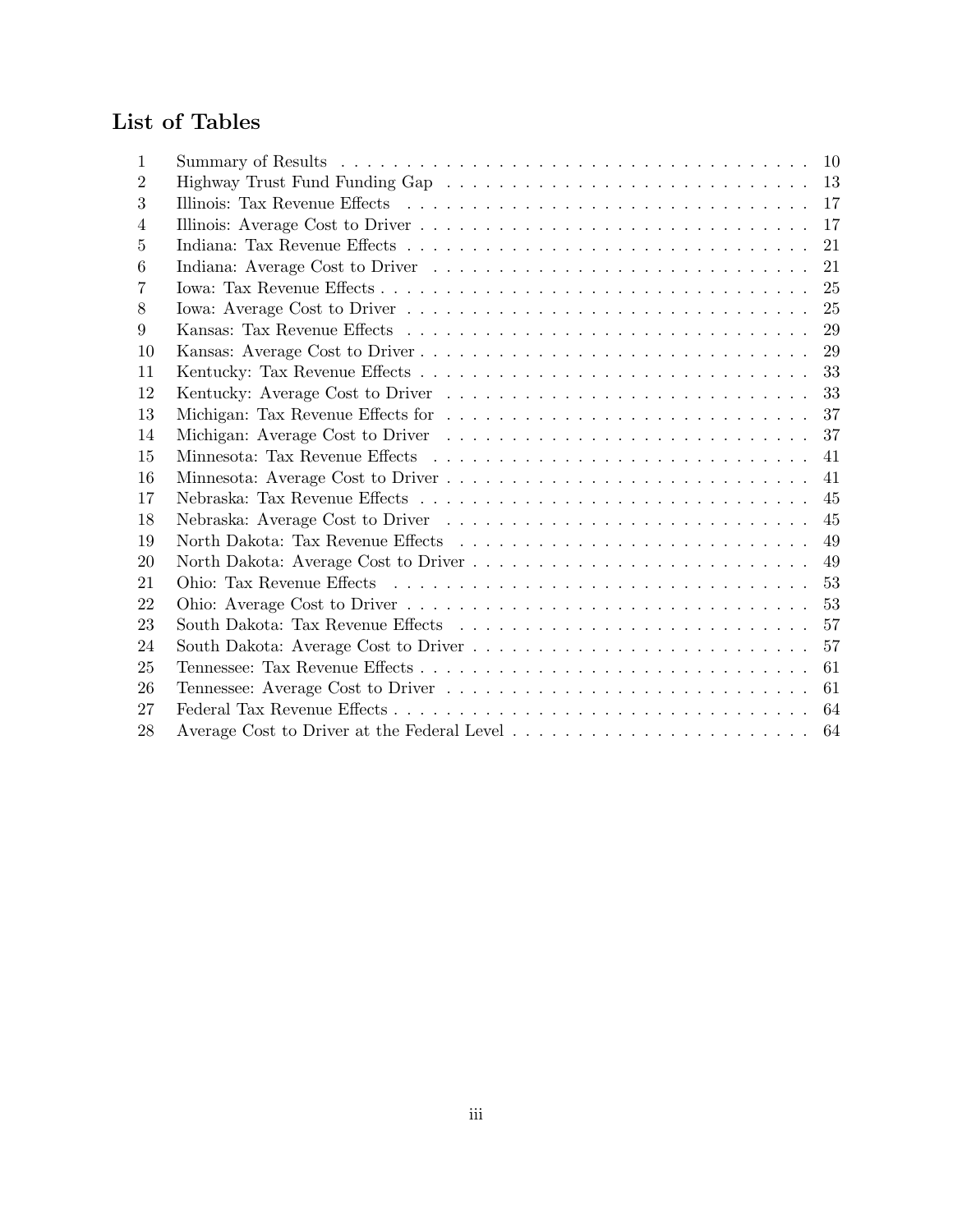# 1 Introduction

State fuel taxes–taxes on gasoline and diesel fuels—make up the largest source of revenue for states to maintain and improve their transportation infrastructure; these funds are complemented by federal transportation funds derived from federal fuel taxes. However, the way these taxes are often structured—as a fixed cost per gallon—leads these sources of revenue to be inadequate and unsustainable for the purpose they are intended. Each state, the District of Columbia, and the federal government all have taxes on fuel; of those, 33 states and the federal government use a fixed unit cost structure that diminishes in relative value every year given inflation and the increase in construction costs [17].

Fully funding transportation obligations is becoming increasingly difficult for states and the federal government alike. An examination of current revenues derived from fuel taxes finds that, in most states, fuel taxes are inadequate to support transportation infrastructure, meaning they do not generate enough revenue to cover the cost of maintaining and improving the transportation network [3, 14]. Some states have chosen to use revenue from other taxes—mostly sales tax revenue—to cover shortfalls in transportation funding; an approach that diminishes the resources available to support other state-provided services and obligations [14]. Other states have engaged in publicprivate partnerships and increased the use of tolling to generate more revenue. However, these approaches are unlikely to be feasible as a statewide funding approach; nor are they likely to be equitable as this approach asks a segment of all transportation users (those using the toll roads) to finance a broader segment of the transportation system than from which they receive benefit. The inadequacy of fuel taxes most often results in disinvestment in the transportation network across many states, and the condition of the network deteriorates over time [1].

A 2013 report by the American Society of Civil Engineers [2] finds that governments across the United States will need to invest \$1.72 trillion in surface transportation—roads, bridges, and transit systems—by 2020 to make these systems functionally sufficient; only slightly more than half of that funding is expected to be available given current revenue sources. Currently, deficiencies in the transportation system cost Americans \$97 billion in increased operating costs and \$32 billion in travel time each year, in addition to hindering the economic growth of states and regions. These costs are only projected to increase as the gap in funding widens. Further, as the degree of disrepair in the current transportation system becomes more serious, the cost for eventually bringing these systems back to functional sufficiency only grows more expensive. States eventually, and often begrudgingly, raise fuel taxes or shift resources to cover gaps in financing the maintenance of the transportation system; however, because many states impose fixed-cost levies, these increases prove unsustainable as inflationary pressures continue to drive the cost of everything else up while the fuel tax remains constant in nominal terms [14].

Most taxes are structured in such a way that they naturally adjust to inflation because they are based on a rate (e.g., income taxes are based on a rate of adjusted gross income, sales taxes are based on a rate of the price of goods, etc.); however, as of September 2013, fuel taxes in 33 states and the federal government are not constructed the same way [16]. Instead, these states and the federal government charge a set amount per gallon, which becomes increasingly unsustainable.<sup>1</sup> In some cases, states combine fixed rate and variable rate taxing structures to fund transportation

<sup>&</sup>lt;sup>1</sup>States that use a variable-rate by tying fuel taxes to either inflation or the price of fuel include: California, Connecticut, Florida, Georgia, Hawaii, Illinois, Indiana, Kentucky, Maryland, Massachusetts, Michigan, Nebraska, New York, North Carolina, Vermont, Virginia, and West Virginia.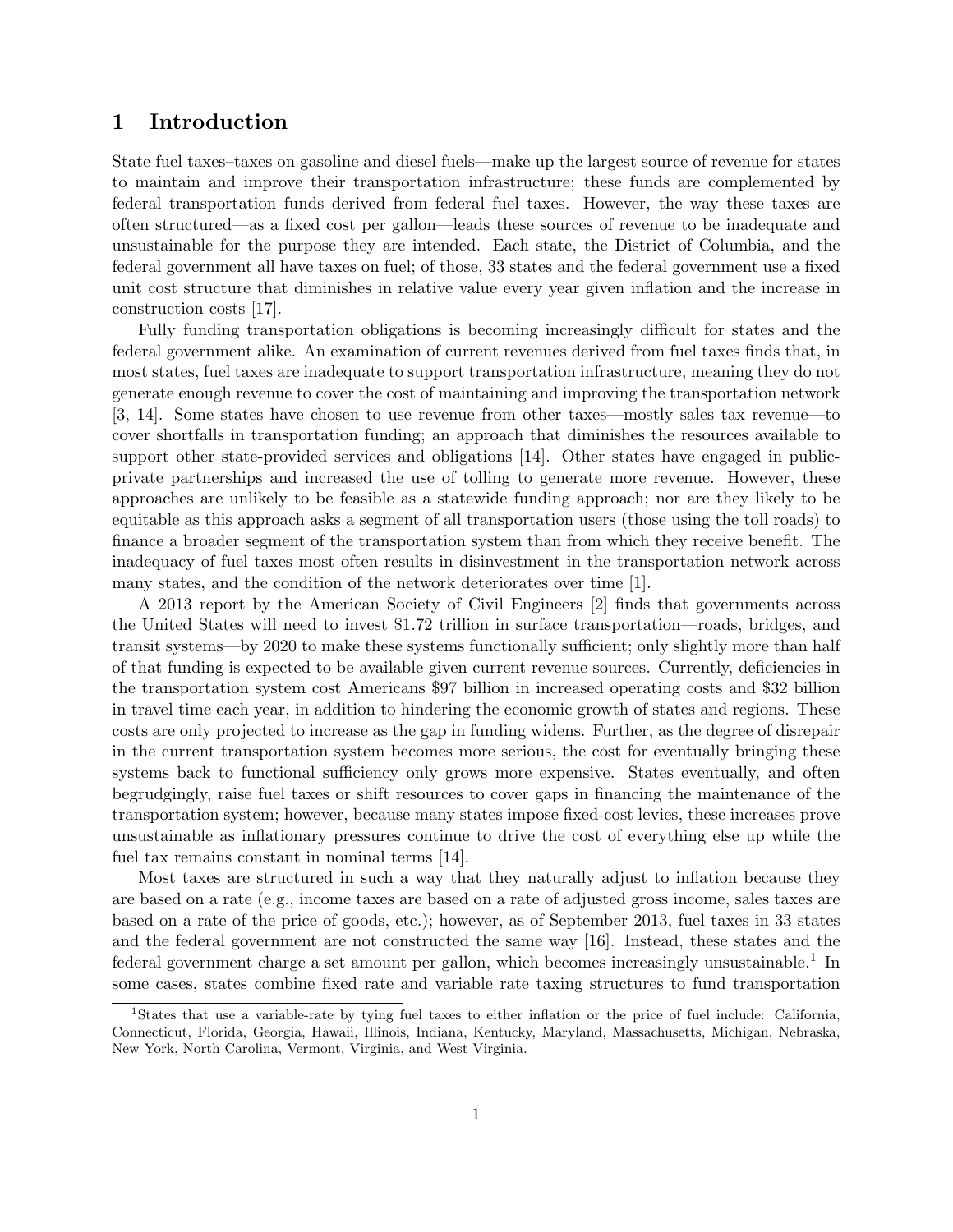

Figure 1: Vehicle Miles Traveled (VMT) per licensed driver and national VMT.

Notes: The value of the national VMT in billion miles is indicated on the left axis. The VMT per licensed driver is indicated on the right axis.

infrastructure investments. For example, in its last budget, the State of Indiana continued the collection of fixed amount per gallon fuel taxes and supplemented them by the earmarking variable rate sales taxes derived from fuel purchases to fund transportation improvements.

The structural unsustainability of fixed price fuel taxes has been exacerbated in recent years by increasing fuel efficiency standards and flatlining vehicle miles traveled (VMT; see Figure 1). As of 2012, the fuel economy standard for cars and light trucks was 28.7 miles per gallon (MPG); however, that is expected to increase to 41.7 MPG by 2020 and to over 50 MPG by 2025 [8] (Figure 2). Further, after a steady upward trajectory throughout most of the past nearly 100 years, total VMT in the United States peaked in 2007 and has remained relatively flat since.<sup>2</sup> To some degree, this reflects driving habits during the recent economic recession and its aftermath, but data also point to changing driving habits among Americans as contributing to this trend. While fuel efficiency and flatlining VMTs exacerbate the unsustainability of fixed cost fuel taxes, a 2013 analysis by the Institute on Taxation and Economic Policy suggests the bulk of the shortfall of fuel taxes has been their inability to keep up with the rising costs of construction rather than gains in

<sup>2</sup>US Department of Transportation. (2013). Traffic Volume Trends: December 2013. Washington, DC.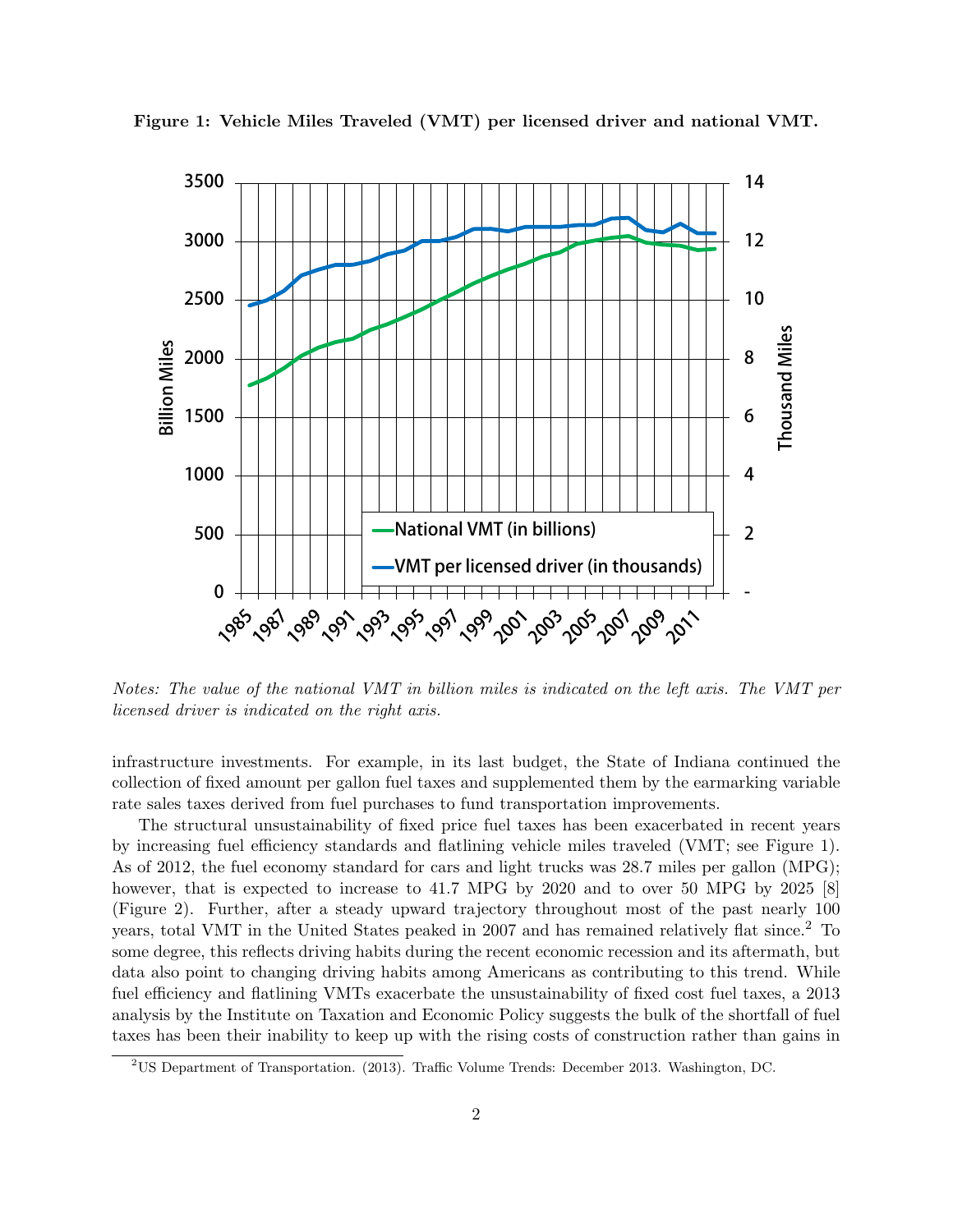



Note: The CAFE standards are based on calculations including the fuel economy of cars but also the market shares of each manufacturer. This leads to a disconnect between the current fuel economy and the projected/targed CAFE standards.

fuel efficiency (changes in VMT were not considered) [16].

A survey of local government officials in Indiana suggests that policymakers—at least at the local level—may not be aware of how acute the inadequacy and unsustainability of the current funding structure for maintaining the transportation system is; or, alternatively, there may be a disconnect between their realization of existing challenges and their willingness to pay to upgrade the system. In Intergovernmental Issues in Indiana: 2012 IACIR Survey fewer than half of the respondents responsible for making local transportation funding decisions felt like transportation funding was inadequate [13] (Figure 3). Specifically, only 39 percent felt there was not enough investment in bridges and 48 percent thought there was inadequate funding for highways; more than half (60 percent) thought there was inadequate funding for local roads and streets. In considering potential funding mechanisms to support the construction and maintenance of local road infrastructure, increasing fuel taxes was the next to least popular option among all respondents (falling only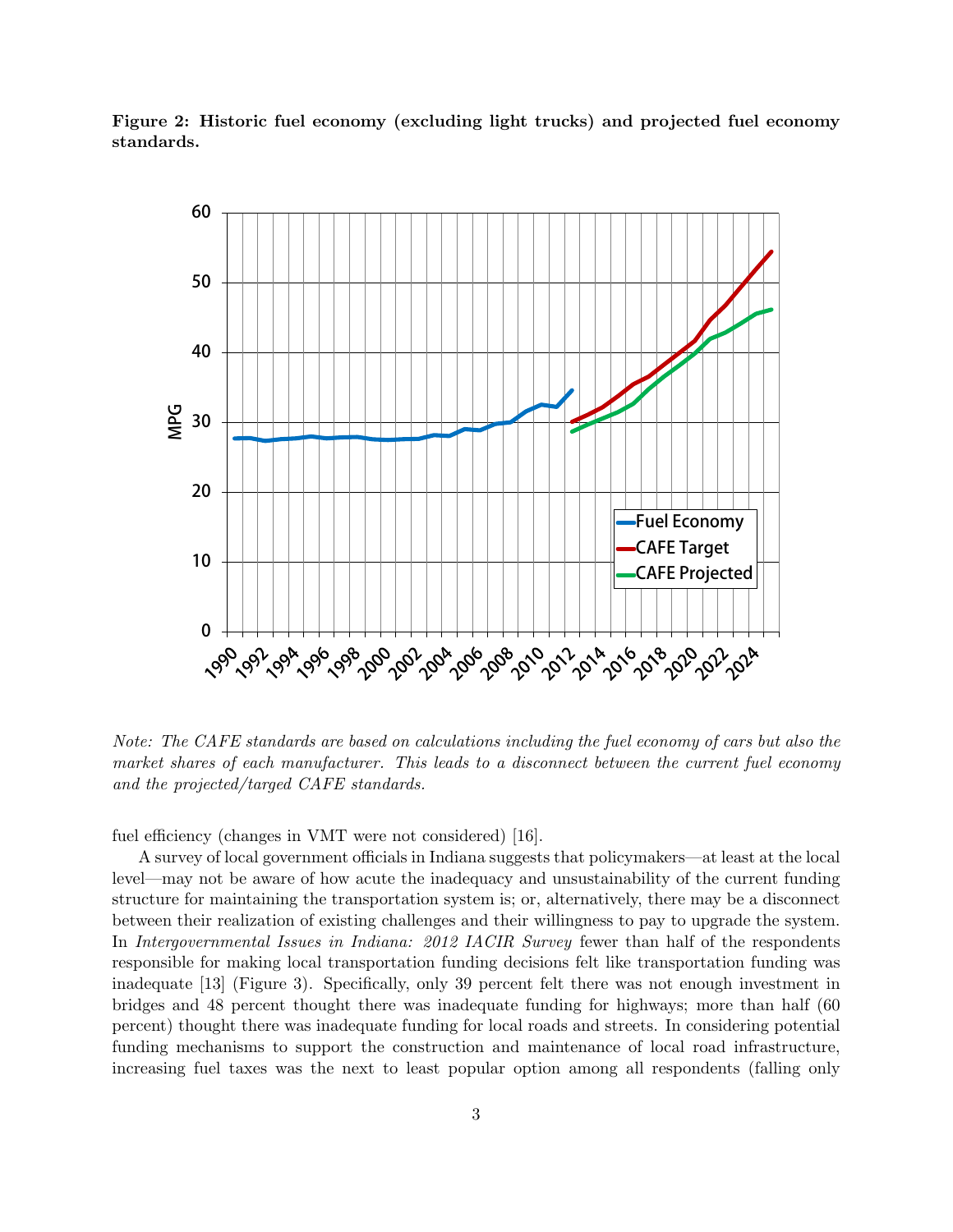

Figure 3: Attitudes of local government officials towards alternative fuel tax policies

Source: Indiana Advisory Commission on Intergovernmental Relations 2012 survey results Notes: Attitude towards alternative fuel tax policies. These figures represent a more limited sample than the percentages of all individuals surveyed; these figures represent the responses of those individuals responsible for local transportation funding (county and municipal councils and local administrations).

behind adopting tolls on local roads). Respondents were more likely to support revenue-neutral options that shifted state spending priorities and expanding local funding options [13]. Duncan and Graham (2014) [6] echo this finding in their national survey results that people are opposed to financing roads with VMT taxes, higher fuel taxes, sales and income taxes, and tolls. They speculate the high level of opposition is due to people's belief that roads are in good condition and a dislike for new (higher) taxes.

The first gas taxes were adopted to fund a federal budget shortfall; however, at the implementation of the Interstate Highway System, fuel taxes were mostly directed at supporting the construction and maintenance of the highway system, reflecting an adoption of the benefits principle as it relates to transportation [15, 30]. Fixed cost tax structures were relatively easy to administer; however, for the reasons noted above, had to be periodically adjusted upwardly to keep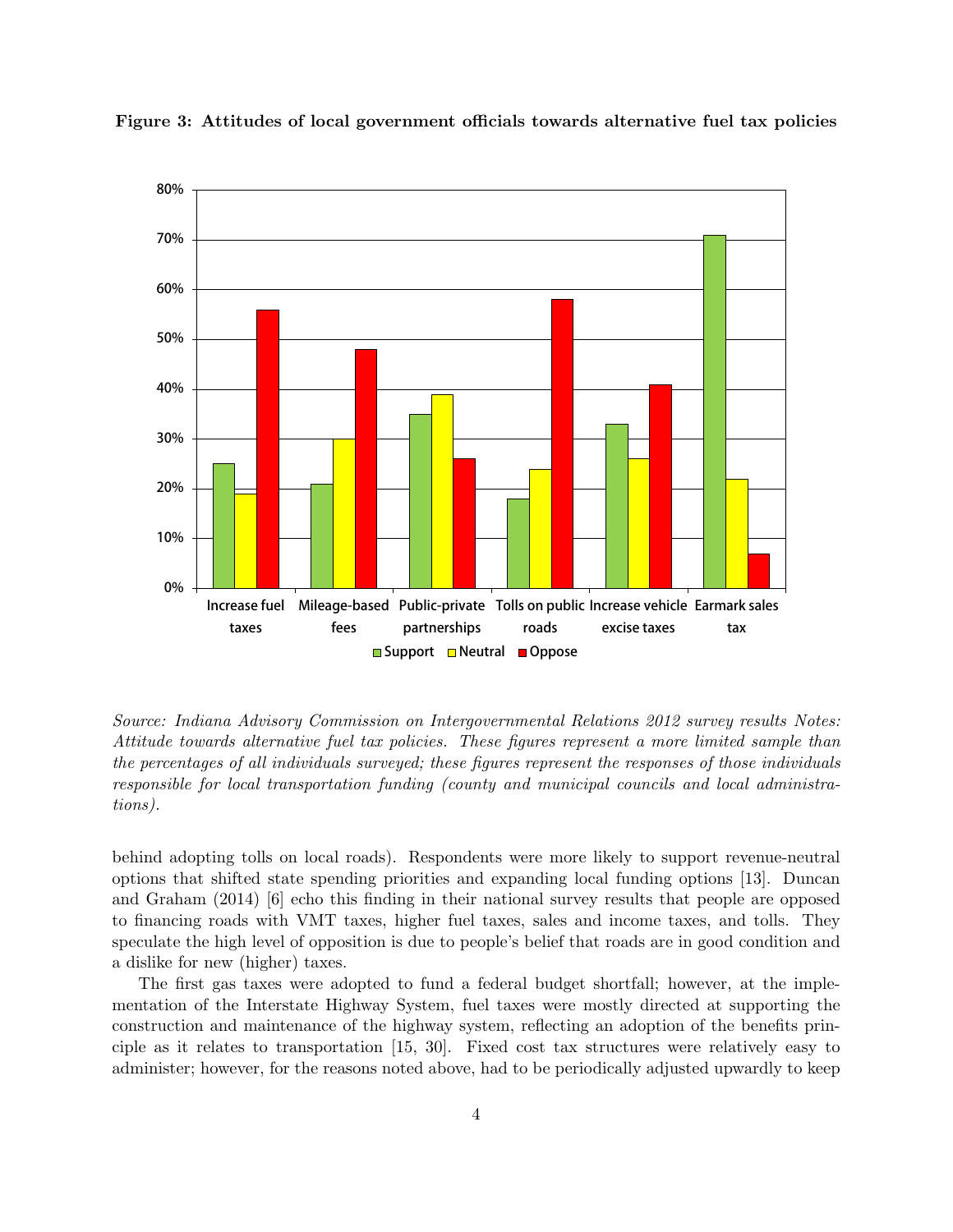pace with the rising cost of construction. In the recent past, this has become more untenable in political environments where tax increases are often nonstarters. Recently, there has been interest in exploring VMT-based taxes [6, 18, 27] to counteract the effect of increased fuel efficiency (under the current system of taxing fuel at the pump, fuel efficient vehicles pay less than other vehicles because they are able to travel farther on one gallon of fuel); however, the politics of adopting a taxing structure that requires the government to monitor driving habits is unlikely—politically or technologically—to be realistic in the near term [6]. There is also widespread public opposition to the enactment of VMT-based taxes, with reasons including that the taxation is unfair to rural drivers, to people who drive a lot as part of their job, to people who drive fuel-efficient vehicles, and to people who are concerned about privacy issues [6].

Some states have started to adopt some version of variable rates (in many cases, additional to the fixed cost base fuel tax). These taxes are often linked to the price of fuel or some measure of inflation. The price of fuel is quite volatile from year to year; as a result, variable rate structures that are tied to the price of fuel can make it difficult for transportation agencies to accurately project revenue, which therefore creates challenges in budgeting [14]. On the other hand, variable rate structures that are linked to a measure of inflation—such as the Consumer Price Index (CPI), updated monthly by the US Bureau of Labor Statistics—may offer a promising opportunity to address the inadequacy and unsustainability of fixed cost structures in a manner that is relatively simple from an administrative perspective.

This increase in cost is depicted in Figure 4 which shows the evolution of the construction cost index and the Consumer Price Index (CPI) between 1985 and 2012. The CPI more than doubled during the period, meaning that the average consumer good more than doubled in price. The construction cost index shows a strong increase during the period between 2004 and 2006 but decreased between 2008 and 2010. The construction cost index for this report is a combination of the Federal Highway Administration's (FHWA) Bid-Price Index (BPI) (before 2007) and the FHWA's National Highway Construction Cost Index (NHCCI). The index captures the bids submitted by contractors for highway construction contracts.

Like other taxes, linking fuel taxes to the cost of inflation would keep the tax rate constant over time; however, because it may be perceived as a tax increase, its adoption may be challenging from a political perspective. To address that political concern, linking fuel taxes to inflation could be coupled with an immediate reduction in the current tax base rate, prior to linking it to inflation. To that end, our analysis examines a variable rate fuel tax structure linked to the CPI for the 12 states within the Soy Transportation Coalition coupled with an immediate one-cent reduction in fuel taxes. Our analysis seeks to project:

- The effect of a one-cent reduction in gasoline and fuel taxes.
- The effect of linking the gasoline and diesel tax to inflation in 2014 in terms of annual state fuel tax revenue through 2025.
- The amount of additional state revenue that could have been generated from linking fuel taxes to inflation the last time each state adjusted fuel taxes.

# 2 Literature Review

An investigation of the existing literature finds a lingering and widespread concern among the academics and affiliated industries regarding the decline of transportation funding over the past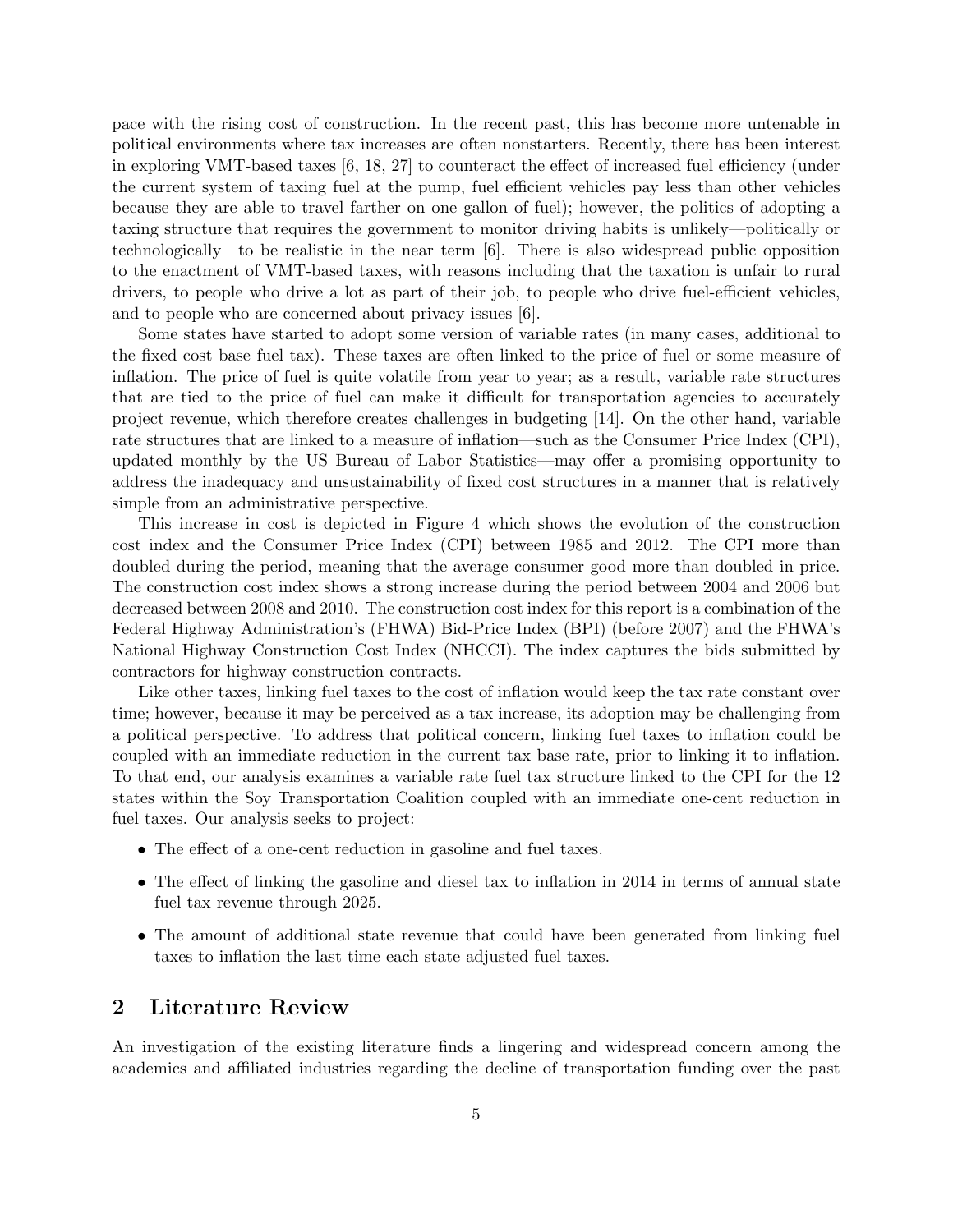

Figure 4: Construction Cost Index and CPI (1986-2012)

Notes: The Consumer Price Index is calculated by the Bureau of Labor Statistics (BLS). The construction cost index was constructed by the Institute on Taxation and Economic Policy (ITEP) from the Federal Highway Administration (FHWA) Bid Price Index (1986-2002) and the National Highway Construction Cost Index (NHCCI) after 2003.

decade [5, 10, 11, 15, 25, 27, 29, 30]. Despite diverging perspectives and standing, the conclusion that the United States' surface transportation system will gradually deteriorate without a new or additional dedicated source of transportation funding is universal. The numerous options proposed to bridge the financial gap include raising fuel taxes, strategic borrowing, tolling, social cost fees (i.e., congestion pricing, variable parking fees, etc.), VMT-based taxes, public private partnerships, freight-specific strategies as well as repurposing and dedicating general fund revenue for transportation [11, 26, 27].

Within the literature, however, there is a heightened focus on options for revising fuel taxes. It is widely agreed that motor fuel is undertaxed in the United States [5, 11, 15, 16, 27]. Delucchi (2007) [5] compared all expenditures and payments made to maintain and build additional capacity within the US transportation system and indicated that the fuel taxes and fees paid by motor vehicle users fell short of government expenditures (excluding external costs of motor vehicle use); this shortfall is approximately 20 to 70 cents per gallon for all motor vehicle users. Efforts were also made to evaluate the costs, both monetary and non-monetary, of motor vehicle use as well as those not borne by vehicle users. MacKenzie et al. (1992) [20] evaluated the market and external costs of vehicle use and estimated that the annual transportation costs not borne by drivers totaled \$300 billion in 1989.<sup>3</sup> This was echoed by Lee's (1995) [19] finding that the unpaid costs of vehicle driving

<sup>3</sup>Market costs include costs in highway construction and repair, highway maintenance, highway services (police, fire, etc.) and free parking. External costs cover costs incurred by air pollution, greenhouse gases, strategic petroleum reserve, military expenditures, accidents, and noise.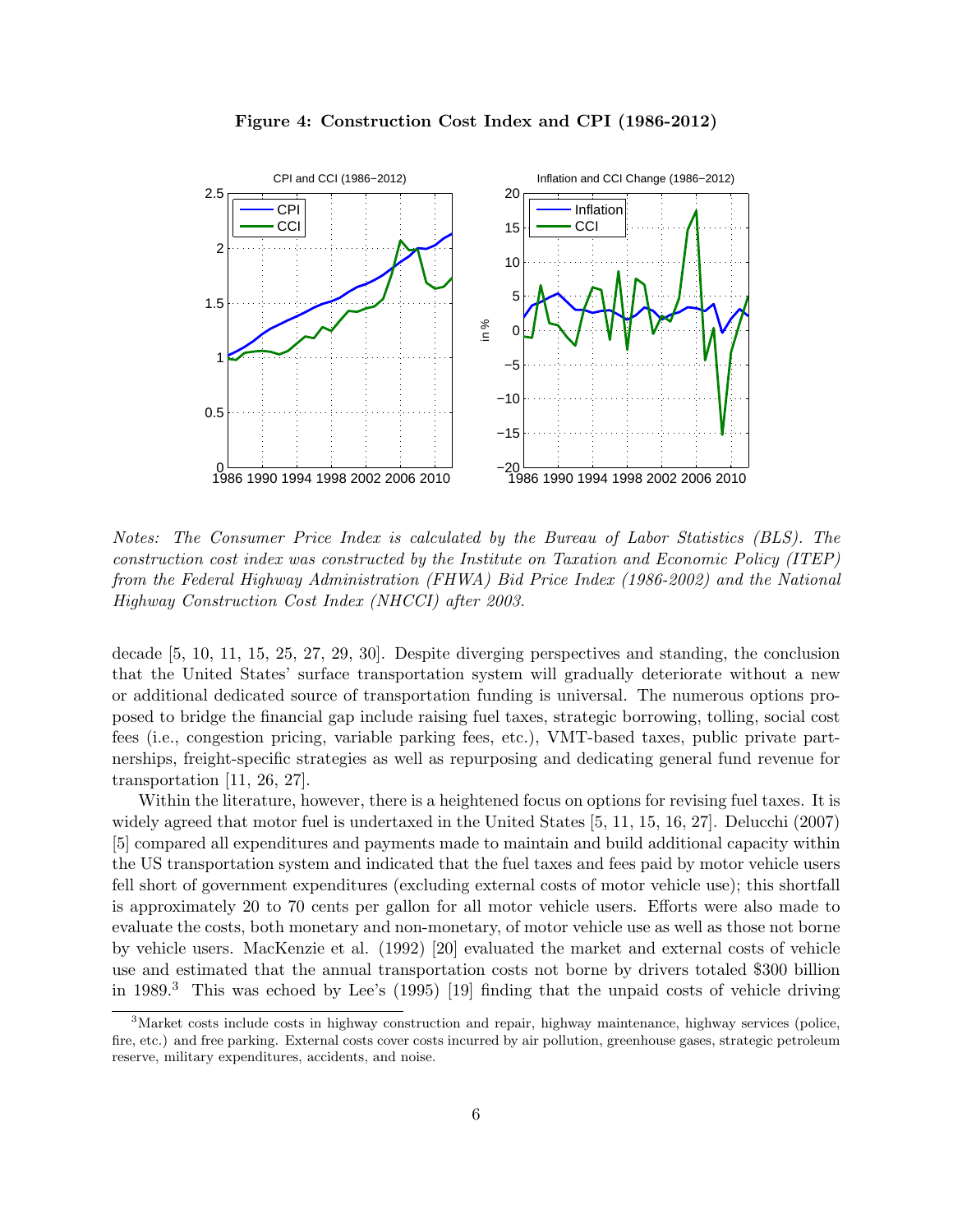were approximately \$330 billion in 1991. In an attempt to develop estimates of the full costs of transportation in the United States, Miller and Moffet (1993) [21] considered three categories of costs: personal costs (ownership and maintenance), government subsidies (capital and operating expenses and local government expenses), as well as societal costs. They arrived at the estimated full costs of automobile transportation between \$1.1 trillion and \$1.6 trillion in 1990, of which \$378 to \$660 billion was not covered by the vehicle users.

A number of studies compare the motor fuel tax rate in the United States to its industrial counterparts, pointing to the significantly lower level of motor fuel taxation in the United States [18, 24, 29]. It is noted that the US tax rate is the lowest at 40 cents per gallon of gasoline (18 cents federal tax and on average 22 cents state tax) among industrial countries [24, 29]. Parry and Small (2005) [24] calculated the optimal gasoline tax rate in the United States, and after including the external costs of congestion, accidents, air pollution (air and global) as well as a "Ramsey Tax" component,<sup>4</sup> they arrived at the optimal gasoline tax rate of \$1.01 per gallon, more than twice the current rate.

Concerns have also been expressed over the eroding purchasing power of the current motor fuel tax dollars, as a result of inflation and improvements in the fuel efficiency of vehicles [11, 15, 16, 25, 30]. It was estimated by the Institute on Taxation and Economic Policy that, after adjusting to account for growth in construction costs, the federal gas tax had its value eroded by 41 percent and the average state's gas rate had effectively fallen by 20 percent since the last increase [15].

Despite the growing calls for higher gas tax, few works examine how and to what extent the gas tax rates can be raised. The Institute on Taxation and Economic Policy has quantified the financial impact, at the federal and state level, if the gas tax had kept up with transportation-related construction costs (Institute on Taxation and Economic Policy, 2012, 2013a, 2013b). However, its analysis focuses on the past, without making any projections for the future.

Our research aims to fill the gap by quantifying the financial impact the nation and certain states would incur from a one-cent reduction in the fuel tax, and then quantify the additional revenue that could be generated by 2025 if fuel taxes were indexed to inflation. Given the fluctuations in the transportation construction costs, we focus on the CPI as the measure of inflation to which fuel taxes would be indexed.

Academic literature suggests that such an analysis should consider the impact that gasoline and diesel demand elasticities have on fuel consumption as prices rise. A meta-analysis found that on average, the demand elasticity of gasoline demand is -0.26 in the short run (defined as one year or less) and -0.58 in the long run [9]. However, since the late 1990s, studies have found a shift in inelasticity, meaning that consumers are less sensitive to price changes [4, 12, 22] and an elasticity of -0.034 in the short run is more appropriate. Other studies found a short-run elasticity of -0.061 and a long-run elasticity of -0.453 [4]. Few recent estimates of diesel fuel price elasticity exist. The long-run elasticity for diesel was found to be -0.4 in the long-run and -0.24 to -0.04 for the short-run [23]. So given the elasticity of gasoline of -0.453, a one percent increase in the cost of gasoline leads to a reduction in the quantity consumed by -0.453 percent. For example, if the price of gasoline increases from \$3.50 to \$3.60 (a 2.8 percent increase), then the average motorist would decrease gasoline consumption by  $0.453 \times 2.8\% = 1.29\%.$ 

<sup>&</sup>lt;sup>4</sup>The notion that the government should minimize excess burden in raising revenue when determining an optimal tax rate on a commodity.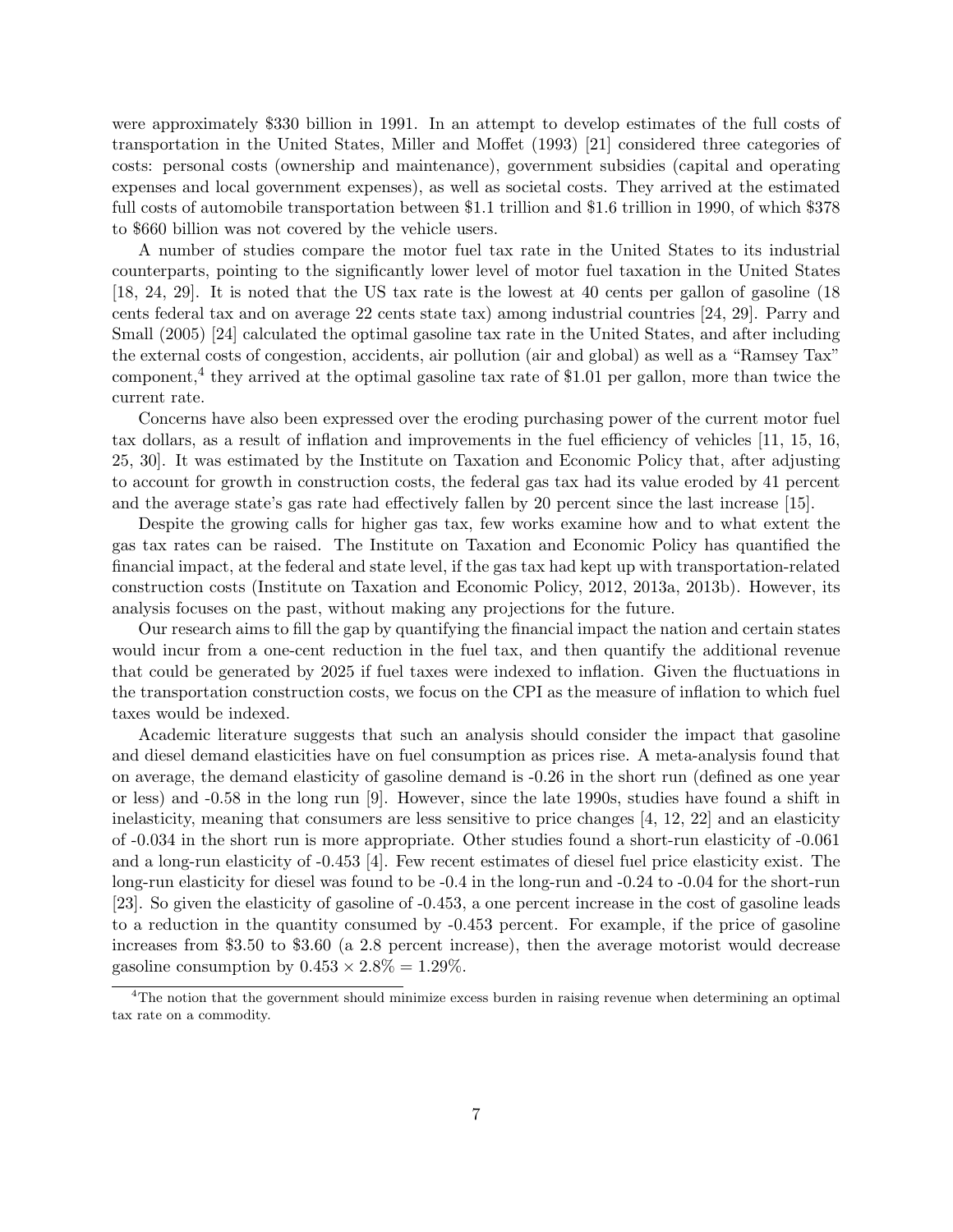# 3 Methods

Projected future fuel tax revenue is a function of the future consumption of gasoline and diesel fuel, and the rate or amount at which that consumption is taxed. For our model, we assume fuel taxes are reduced by one-cent from the present unit tax in each of the 12 states in 2013 and then those fuel taxes are linked to projected inflation. For projections of inflation, we used annualized projections of the Bureau of Labor Statistics' Consumer Price Index calculated by the International Monetary Fund and International Financial Statistics, and made available by the US Department of Agriculture.

To model future fuel consumption, we modified the approach taken by the Washington State Department of Transportation in its Statewide Fuel Consumption Forecast Model (2010) [28].<sup>5</sup> Our modified version uses the following exogenous variables as predictors of the level of state gasoline and diesel consumption (all variables deflated by the CPI). Note that i refers to the fuel and  $t$  to the time period.

- Price of gasoline and diesel  $(p_{i,t})$ : The retail prices for gasoline and diesel are obtained from the Energy Information Administration (EIA). We use the "Regular All Formulations" prices for the Midwest and do not differentiate between the different formulations. The prices for the different grades of gasoline will be highly correlated and thus, we chose the average across those formulations to include in our model. Note that we do not include a cross effect in our model; in other words, the consumption of gasoline does not impact the price of diesel.
- State income  $(inc_t)$ : The per capita personal income at the state level was taken from the Bureau of Economic Analysis (BEA). Future projections of income by state are parameters in our model and can be changed accordingly.
- Population ( $pop_t$ ): Population and population projections at the state level have the advantage of providing us a better time trend than a simple trend variable. We expect that an increase in population increases the demand for gasoline and diesel as well. The future projections of the population are parameters in our model and can be changed accordingly.
- Fuel economy  $(mpg_t)$ : The fuel economy of cars has improved in recent years and is expected to continue to improve through 2025. To capture this effect as well as the future growth, the variable is included in our model.
- Vehicle Miles Traveled  $(vm_t)$ : The driving behavior of the average licensed driver in the United States has changed over the past decades. In recent years, the average driver is driving less than he or she once did. Furthermore, aggregate vehicle miles traveled (the total of all vehicle miles traveled by all drivers) has remained relatively constant since 2007.
- Lagged gasoline and diesel consumption: The lagged consumption, i.e., the consumption from the previous year, of the fuel in question has proven to be a strong determinant for future consumption. Thus, we include a one year lag of consumption in our regression equations.

<sup>5</sup>This model includes a state's non-agricultural employment, population, and a composite variable of gas prices and fuel efficiency for gasoline consumption. For diesel consumption, this model includes state employment in trade, transportation and utilities, and real personal income. Those independent variables each have their own unique forecast, used to project fuel consumption.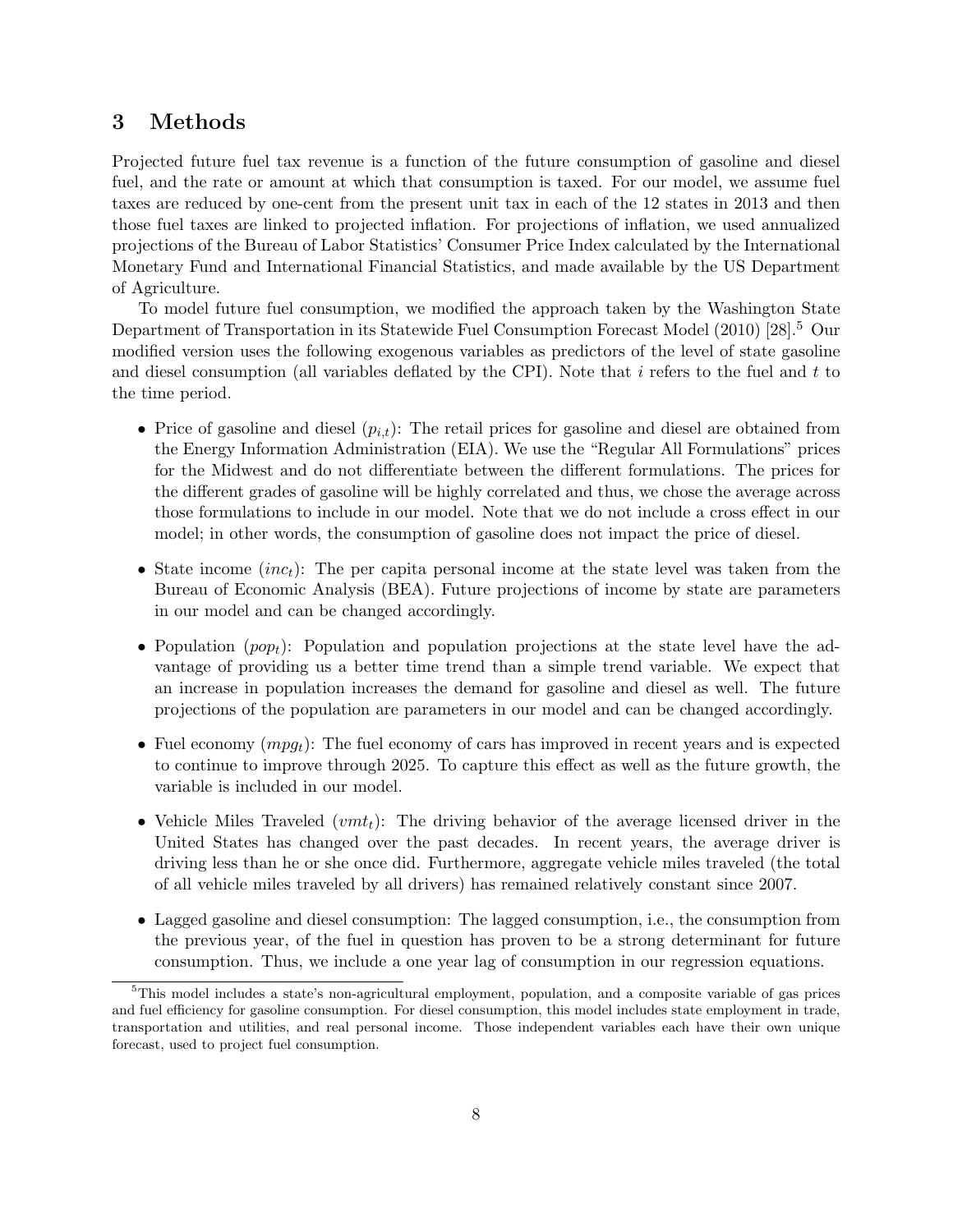These variables were the independent variables and fuel consumption was the dependent variable in a simple regression analysis, which was run separately for gasoline and diesel consumption to establish a baseline. Consumption of both fuels were adjusted for elasticity in the scenario linking fuel taxes to inflation, assuming increased costs relative to the baseline analysis would marginally impact vehicle miles traveled.

$$
\ln(c_{i,t}) = \beta_0 + \beta_1 \ln(c_{i,t-1}) + \beta_2 \ln(p_{i,t}) + \beta_3 \ln(inc_t) + \beta_4 \ln(pop_t) + \beta_5 \ln(mp_t) + \beta_6 \ln(vm_t)
$$

where  $c_{i,t}$  represents consumption. Note that results of a simulation model are sensitive to assumptions in the functional form of the simulation, parametrization, updating historical data, etc. For example, using a linear projection for gasoline and diesel consumption into the future leads to a different result than using a projection such as shown in the equation in which population and income grow exponentially (based on a constant growth rate over the projection period). However, those differences are small especially when the focus is on the difference the baseline and the scenario.

Besides evaluating the scenario of reduced fuel taxes and the subsequent linkage to inflation, we evaluate the possibility of raising revenue through an annual special registration fee on newly sold battery electric vehicles, plug-in hybrid vehicles, and conventional hybrids. Those three vehicle categories are expected to grow fastest between now and 2040 [7]. We take the projected vehicle sales by technology type after 2014 from the EIA Annual Energy Outlook [7] and transform the regional EIA data to state data based on the current vehicle stock by state. This allows us to evaluate the potential for additional revenue from fees on those vehicles.

# 4 Results

The cost of a one-cent reduction is not insignificant in terms of the resources available to fund and maintain the transportation infrastructure. A one-cent reduction in fuel taxes prior to indexing those fuel taxes to inflation will cost the 12 states that comprise the Soy Transportation Coalition nearly \$32.5 million<sup>6</sup> on average (see Table 1 for state by state results) in the first year. In total, a one-cent reduction in the fuel taxes would cost the 12 states more than \$389.6 million. For the federal government, the reduction in revenue amounts to \$1.74 billion.

The cost of a one-cent reduction in fuel taxes coupled with indexing those taxes to inflation, however, would eventually result in new revenue that exceeds the cost of foregoing the one-cent reduction. Most states would see the revenue from fuel taxes indexed to inflation but reduced by one cent exceed revenue under the status quo for those states by 2017; by 2020 all states will have recovered the cumulative losses realized by reducing the fuel tax by one cent through increased revenue. Nebraska is the exception in both cases because the state already has a growing fuel tax over time.

If fuel taxes in the 12 Soy Transportation Coalition states were indexed to inflation in 2014, assuming a one-cent reduction in the current fuel tax, by 2025 each state would have considerable additional resources to support the construction and maintenance of their surface transportation system. In 2025, an additional \$118.5 million in revenue would be derived on average by the 12 states from the new fuel tax formula (see Table 1 for state by state totals); in total this would represent more than \$1.42 billion across the 12 states. With the fuel tax remaining constant in real dollars, the projected revenue growth is a result of increased population, income, and vehicle miles traveled that will offset the foregone revenue from increased fuel economy.

 $6$ All figures throughout the document are in 2013 dollars unless otherwise noted.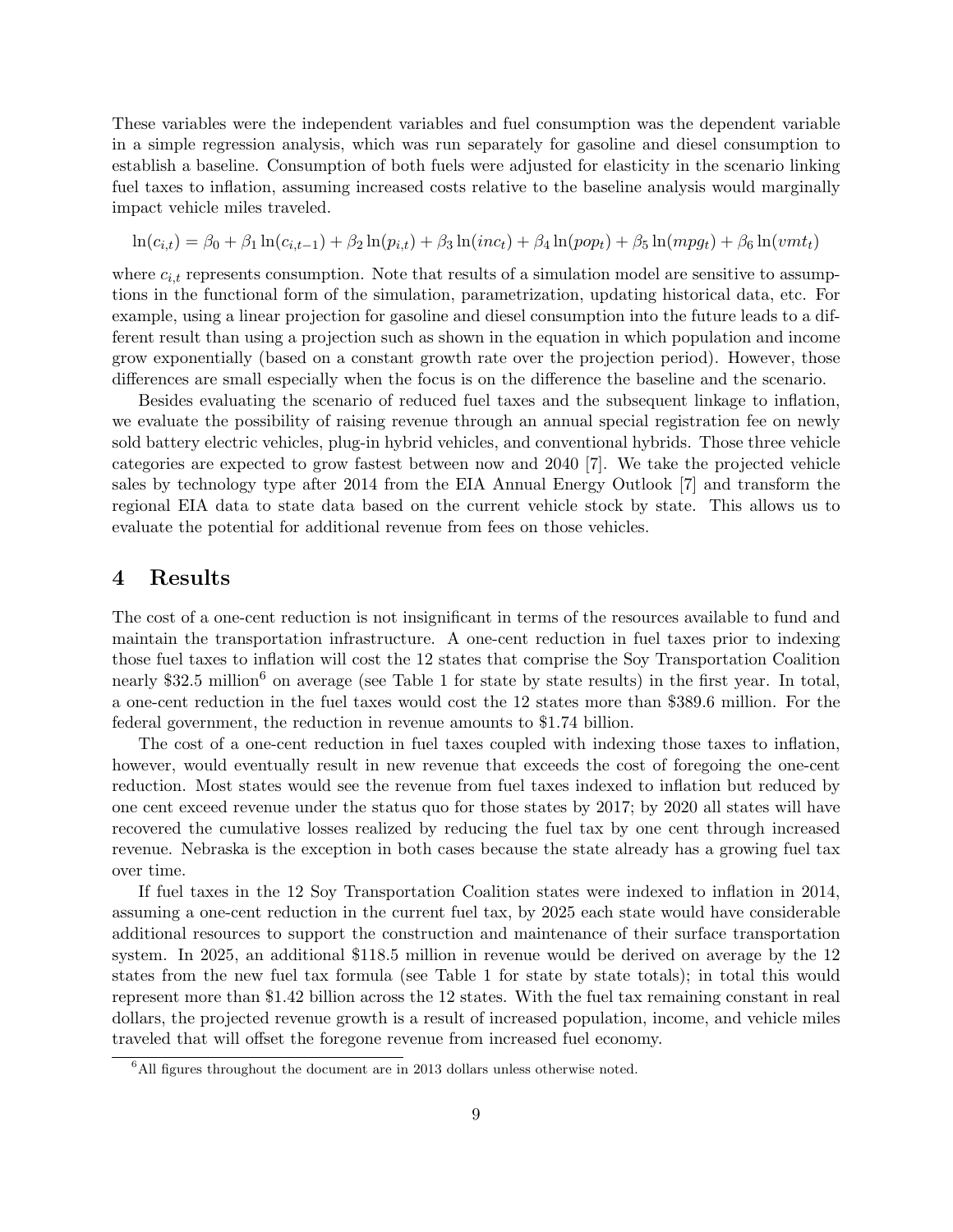|              | Revenue difference<br>$(in Mil. \$ |         | Price increase<br>in 2025 (in $\frac{1}{2}$ /gal.) |        | Average<br>Revenue |        | Break-even years |
|--------------|------------------------------------|---------|----------------------------------------------------|--------|--------------------|--------|------------------|
|              | 2014                               | 2025    | Gasoline                                           | Diesel | 2014-2025          | Annual | Cumulative       |
| Illinois     | $-58.2$                            | 195.1   | 0.028                                              | 0.033  | 70.6               | 2017   | 2020             |
| Indiana      | $-41.7$                            | 125.9   | 0.026                                              | 0.022  | 42.1               | 2017   | 2020             |
| Iowa         | $-21.9$                            | 90.9    | 0.032                                              | 0.034  | 33.8               | 2016   | 2019             |
| Kansas       | $-17.0$                            | 75.3    | 0.037                                              | 0.041  | 30.1               | 2016   | 2018             |
| Kentucky     | $-29.4$                            | 95.1    | 0.025                                              | 0.033  | 29.7               | 2017   | 2020             |
| Michigan     | $-53.1$                            | 164.0   | 0.028                                              | 0.020  | 57.2               | 2017   | 2020             |
| Minnesota    | $-34.2$                            | 116.2   | 0.050                                              | 0.002  | 48.1               | 2016   | 2019             |
| Nebraska     | $-15.6$                            | 28.0    | 0.020                                              | 0.020  | 6.3                | 2018   | 2023             |
| North Dakota | $-7.8$                             | 31.2    | 0.035                                              | 0.035  | 12.3               | 2016   | 2019             |
| Ohio         | $-63.6$                            | 340.5   | 0.045                                              | 0.045  | 140.7              | 2016   | 2018             |
| South Dakota | $-6.7$                             | 25.9    | 0.034                                              | 0.034  | 9.9                | 2016   | 2019             |
| Tennessee    | $-40.3$                            | 133.6   | 0.030                                              | 0.024  | 48.2               | 2017   | 2020             |
| Total        | $-389.6$                           | 1,421.5 |                                                    |        |                    |        |                  |
| Federal      | $-1,736.9$                         | 6,177.0 | 0.026                                              | 0.038  | 1,142.8            | 2017   | 2019             |

Table 1: Effect of the one-cent reduction on state and federal revenue for the 12 states in 2014 and 2015 in 2013 million dollars

Note: Break-even years are when the annual tax revenue is equivalent to before the policy-change and the break-even year when the cumulative revenue is higher than before the policy change.

Detailed results for each of the 12 states considered in this analysis as well as the effect at the federal level from the proposed policy in the 12 states are reported in the state and federal government specific sections.

#### 4.1 Alternative Policies for Alternative Fuel Vehicles

Concerns have been raised about the increase of alternative fuel vehicles and their effect on state and federal revenue. Alternative fuel vehicles such as conventional hybrids, plug-in electric, and battery electric vehicles contribute little to nothing to the revenue raised via fuel taxes. Some states such as North Carolina have discussed or implemented additional vehicle fees for high fuel economy vehicles. This section of our report aims to address those issues and provide an estimate about the size of the problem.

We focus on the three technologies that are expected to grow the fastest according to the EIA Annual Energy Outlook 2014 [7]: conventional hybrids (HYB), plug-in electric (PHEV), and battery electric vehicles (BEV). To calculate the potential revenue from imposing a a fee on those three vehicles, we first take the sales projections from the 2014 EIA Annual Energy Outlook of those three vehicle technologies and break them down by state.<sup>7</sup> Figure 5 summarizes projected

<sup>7</sup>The 2014 EIA Annual Energy Outlook provides a regional breakdown. We take the proportionate vehicle stock by state as an approximation on how many vehicles of a particular type will be sold in a state.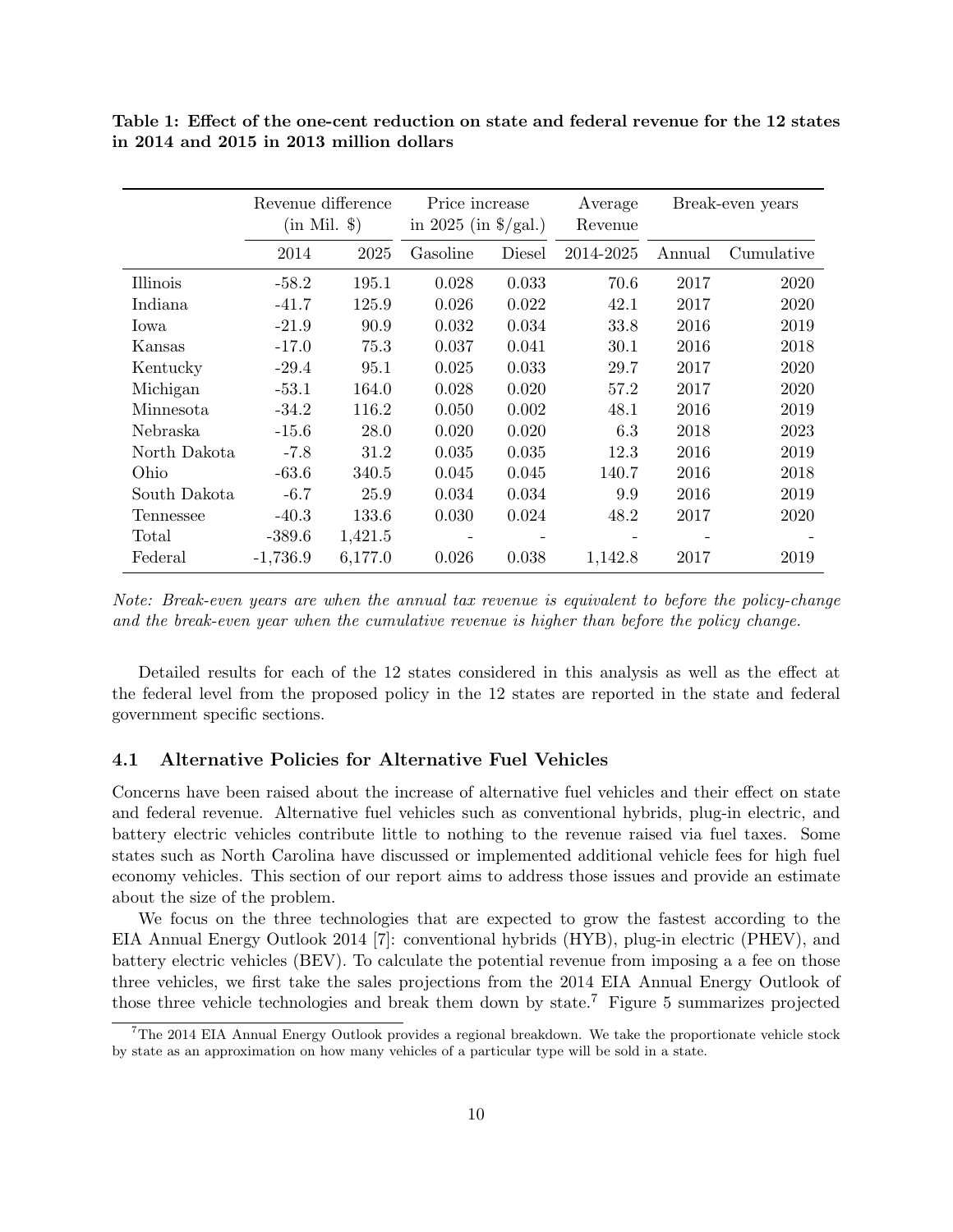

Figure 5: Projected sales of alternative fuel vehicles in 2025

Notes: Number of conventional hybrids (HYB), plug-in electric (PHEV), and battery electric vehicles (BEV) sold. (Source: EIA Annual Energy Outlook 2014)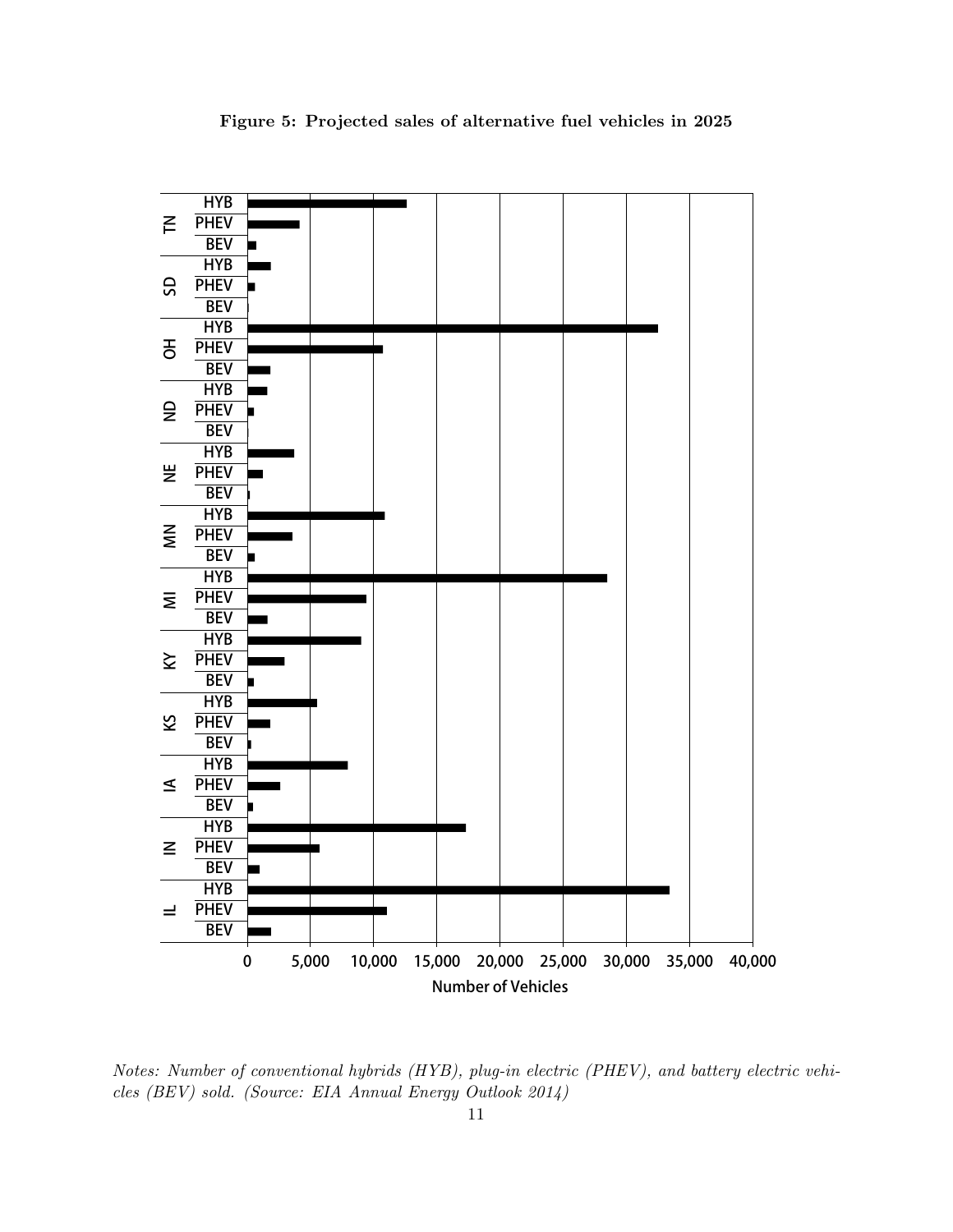**HYB \$4.05**  $\leq$ **PHEV \$1.76 IL IN IA KS KY MI MN NE ND OH SD TN BEV \$0.24 HYB \$0.60** SD **PHEV \$0.27 BEV \$0.04 HYB \$10.67** 공 **PHEV \$4.71 BEV \$0.63 HYB \$0.51**  $\epsilon$ **PHEV \$0.23 BEV \$0.03 HYB \$1.20** 当 **PHEV \$0.53 BEV \$0.07 HYB \$3.52**  $\tilde{\epsilon}$ **PHEV \$1.56 BEV \$0.21 \$9.35 HYB \$4.12 PHEV** Ξ **BEV \$0.55 HYB \$2.89 PHEV \$1.26 BEV \$0.17 HYB \$1.79 PHEV \$0.79 BEV \$0.11 HYB \$2.58 PHEV \$1.14 BEV \$0.16 HYB \$5.68**  $\mathbf{z}$ **PHEV \$2.51 BEV \$0.33 HYB** ■ \$10.9<mark>7</mark> **\$4.84 PHEV**  $\equiv$ **BEV \$0.65 0 2 4 6 8 10 12 in Million Dollars**

Figure 6: Revenue (in Million Dollars) from Additional Registration Fee for Alternative Fuel Vehicles in 2025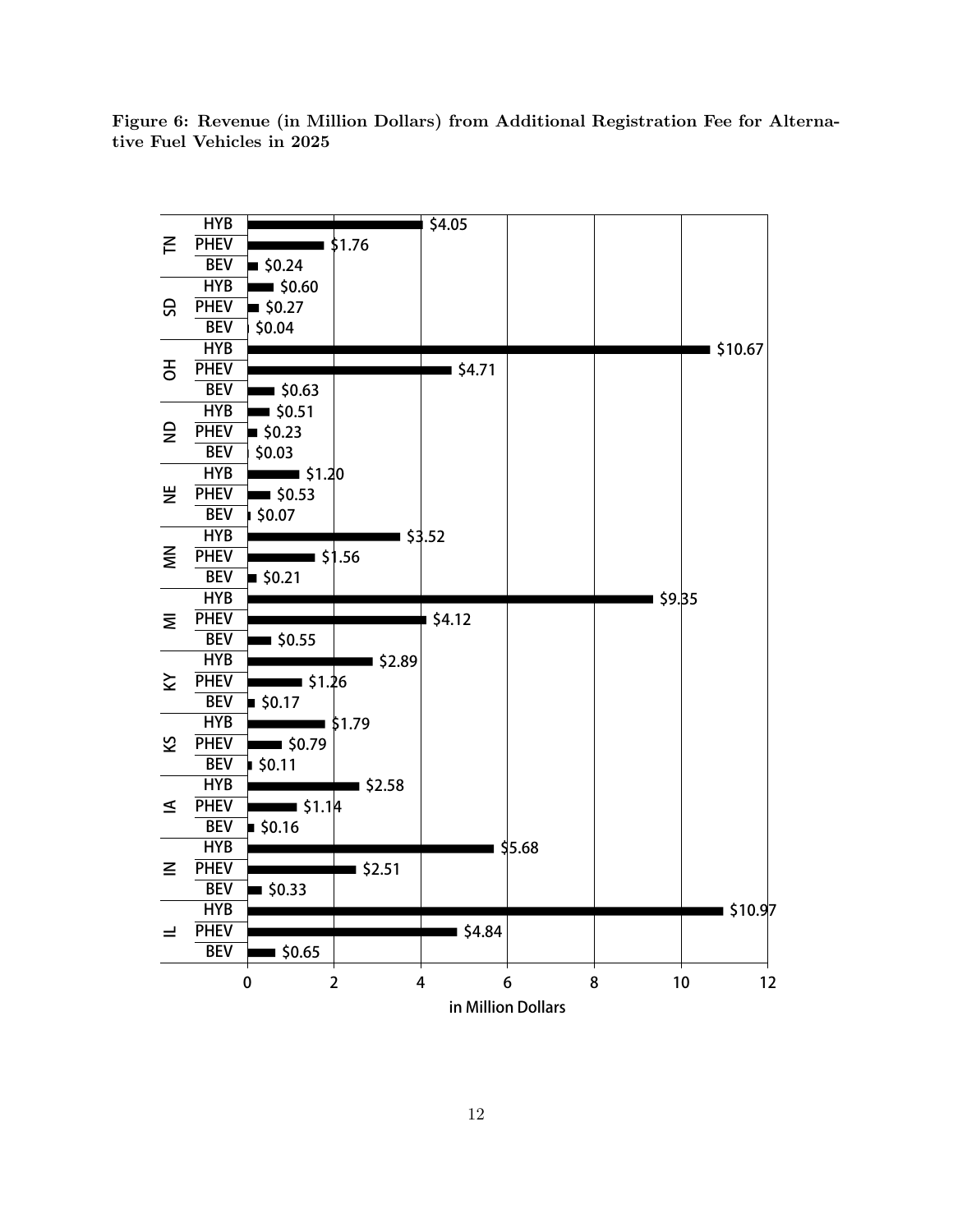Table 2: Highway Trust Fund (HTF) Funding Gap: Comparison between the projected gap of the HTF under the baseline and the scenario in billion 2013 dollars.

|                  | 2013 | 2014 | 2015    | 2016    | 2017    | 2018    | 2019    | 2020    | 2021    | 2022    | 2023    | 2024    | 2025    |
|------------------|------|------|---------|---------|---------|---------|---------|---------|---------|---------|---------|---------|---------|
| Baseline         |      |      |         |         |         |         |         |         |         |         |         |         |         |
| Start Balance    | 10.0 | 5.8  | 4.1     | $-6.5$  | $-16.3$ | $-25.4$ | $-33.5$ | $-41.8$ | $-49.3$ | $-56.8$ | $-63.5$ | $-70.2$ | $-76.2$ |
| Revenue          | 33.8 | 34.4 | 33.9    | 33.9    | 34.0    | 34.0    | 34.1    | 34.1    | 34.1    | 34.1    | 34.1    | 34.1    | 34.1    |
| <b>Transfers</b> | 6.0  | 10.0 | 0.0     | 0.0     | 0.0     | 0.0     | 0.0     | 0.0     | 0.0     | 0.0     | 0.0     | 0.0     | 0.0     |
| Outlays          | 44.0 | 46.0 | 44.6    | 43.7    | 43.0    | 42.2    | 42.4    | 41.6    | 41.6    | 40.8    | 40.9    | 40.1    | 40.1    |
| End Balance      | 5.8  | 4.1  | $-6.5$  | $-16.3$ | $-25.4$ | $-33.5$ | $-41.8$ | $-49.3$ | $-56.8$ | $-63.5$ | $-70.2$ | $-76.2$ | $-82.2$ |
| Scenario         |      |      |         |         |         |         |         |         |         |         |         |         |         |
| Start Balance    | 10.0 | 4.0  | 0.6     | $-10.7$ | $-20.6$ | $-29.0$ | $-36.1$ | $-42.6$ | $-47.5$ | $-51.9$ | $-54.7$ | $-56.8$ | $-57.3$ |
| Revenues         | 32.0 | 32.6 | 33.2    | 33.9    | 34.5    | 35.2    | 35.9    | 36.6    | 37.3    | 38.0    | 38.8    | 39.5    | 40.3    |
| <b>Transfers</b> | 6.0  | 10.0 | 0.0     | 0.0     | 0.0     | 0.0     | 0.0     | 0.0     | 0.0     | 0.0     | 0.0     | 0.0     | 0.0     |
| Outlays          | 44.0 | 46.0 | 44.6    | 43.7    | 43.0    | 42.2    | 42.4    | 41.6    | 41.6    | 40.8    | 40.9    | 40.1    | 40.1    |
| End Balance      | 4.0  | 0.6  | $-10.7$ | $-20.6$ | $-29.0$ | $-36.1$ | $-42.6$ | $-47.5$ | $-51.9$ | $-54.7$ | $-56.8$ | $-57.3$ | $-57.1$ |

Notes: The outlays are taken from the 2014 projections of the Congressional Budget Office (CBO). Source: Projections of Highway Trust Fund Accounts Under CBO's February 2014 Baseline.

sales for those units. Next, we assume an annual fee on new vehicles sold after 2014 imposed on the aforementioned vehicles of \$50, \$75, and \$100 on conventional hybrids, plug-in electric, and battery electric vehicles, respectively<sup>8</sup>. Figure 6 summarizes the income that would be generated in 2025. The results indicate that the revenue generated from such a fee would be negligible as a source of revenue compared to the overall fuel tax revenue.

#### 4.2 Federal Funding Gap

The Congressional Budget Office projects the Highway Trust Fund (HTF) to have a zero balance in late 2014. Table 2 summarizes the funding gap under the proposed fuel tax policy of reducing the federal fuel taxes by one cent and linking them to inflation in 2014. The outlays are taken from the 2014 CBO projections. Although the cumulative funding gap in 2025 is reduced from \$82.2 billion to \$57.1 billion, the HTF still remains significantly underfunded. However, our analysis reveals that under the proposed policy, the revenues will increase faster than the outlays. Thus, the annual shortfall becomes smaller over time and reaches almost zero at the end of the projection period.

#### 5 Discussion and Conclusion

The Institute on Taxation and Economic Policy (2011) report outlined the challenges related to the inadequacy and lack of sustainability of most states' current fuel tax regimes. Our analysis suggests that indexing fuel taxes to inflation would addresses the challenge of sustainability by providing a revenue source that increases at or exceeds the rate of inflation between now and 2025. If states were to enact policies that link fuel taxes to a measure of inflation, state governments would arrest

<sup>8</sup>The values of \$50, \$75, and \$100 were chosen based on proposed fees for alternative fuel vehicles in North Carolina: http://abcnews.go.com/Business/nc-lawmakers-propose-50-100-fees-green-car/story?id=19291271.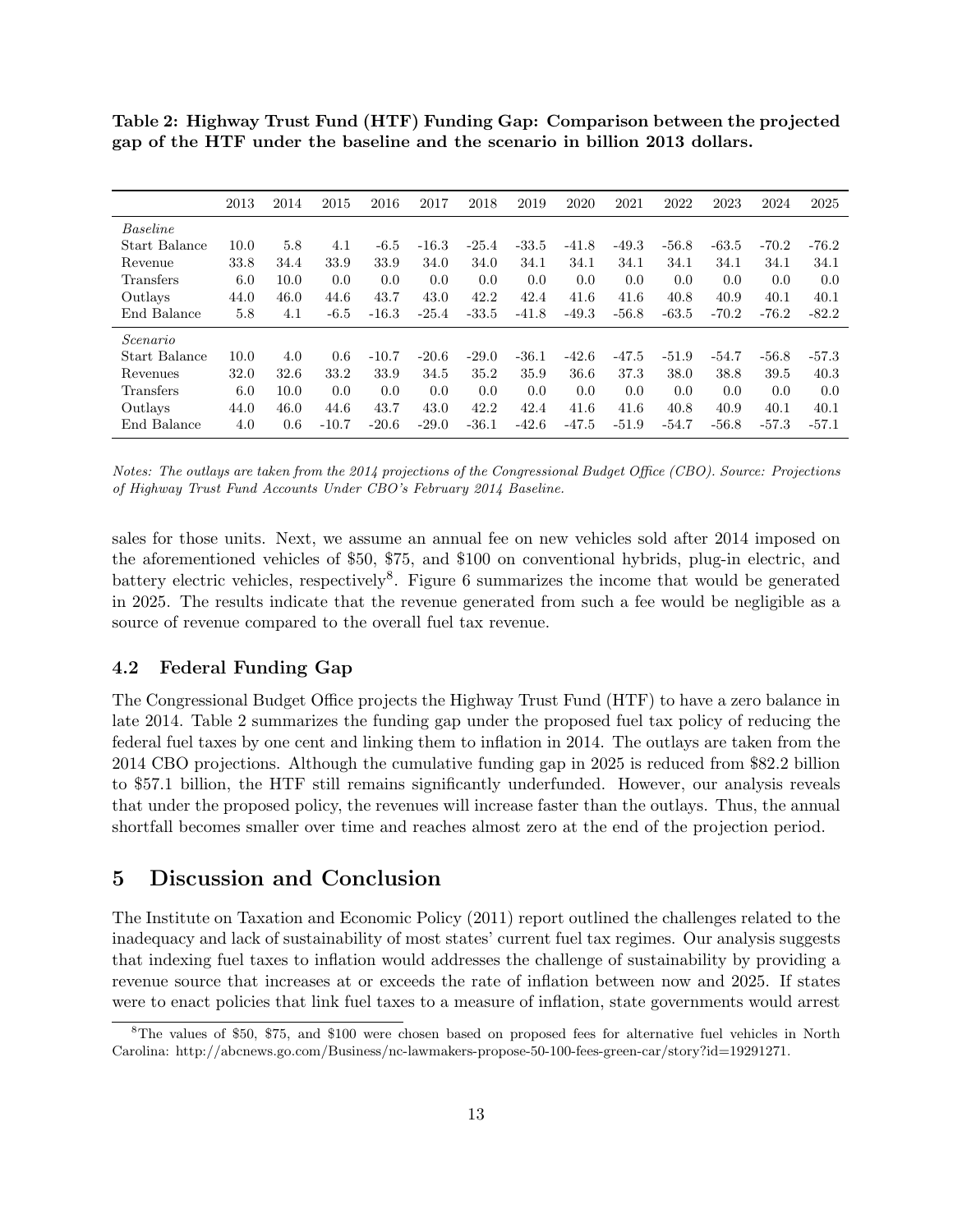the decreasing purchasing power of their current revenue streams. While the fuel tax would remain constant in real terms, increases in population, real income, and vehicle miles traveled will drive increased revenue for these 12 states between now and 2025.

Our analysis does not examine whether linking fuel taxes to inflation would sufficiently address the inadequacy of fuel taxes. Such an analysis would require an in depth examination of each state's infrastructure needs and its associated costs to determine an optimal fuel tax rate; this effort falls outside of our analysis. Given the estimates of the American Society of Civil Engineers [2], suggesting the US transportation system will need \$1.72 trillion in additional investment to bring it to functional sufficiency by 2020, it is unlikely that indexing fuel taxes to inflation alone will address the entirety of this gap; nevertheless, indexing to inflation in 2014 will certainly leave states better positioned to address the funding gap than continuing the status quo.

Concerns around the adequacy of the current fuel tax structure could be exacerbated by an immediate reduction in fuel taxes to make the tax structure more politically palatable; the amount of revenue foregone through a one-cent reduction is not insubstantial. Policymakers across the 12 states will need to consider whether the foregone revenue from a one-cent reduction in fuel taxes is a price that they are willing to pay in the short term to ensure a sustainable source of revenue for the transportation system over the long term. If a one cent reduction is pursued, policymakers will also have to assess whether they will access general funds to cover the short-term loss in revenue-thereby reducing resources available for other state responsibilities—or if they will delay transportation related projects to reduce costs. Nevertheless, our analysis suggests states will realize a long-term benefit from linking fuel taxes to inflation, even if it requires them to adopt measures that result in foregone revenue in the short term.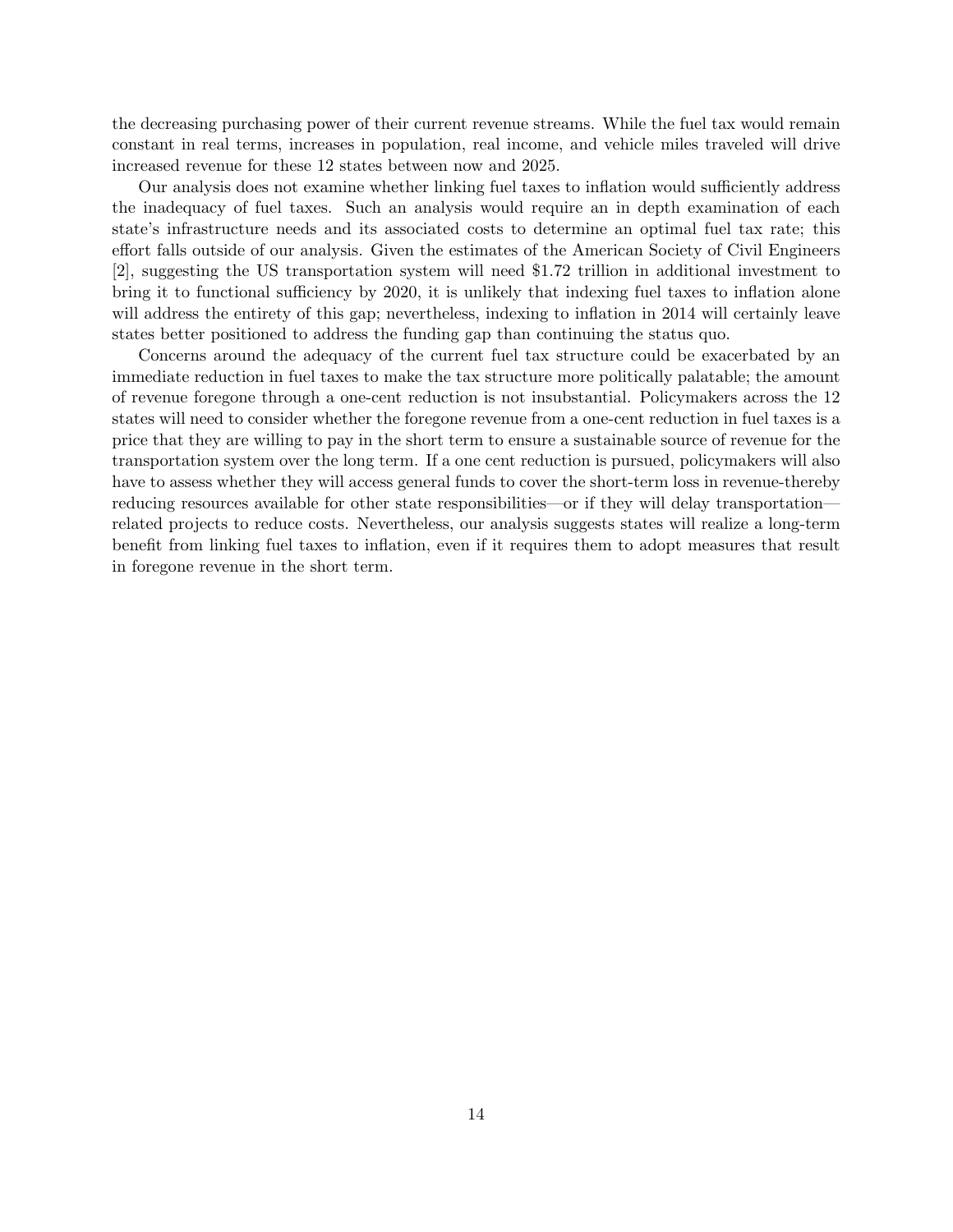# 6 Illinois: Fuel Tax Changes and Impact on State Revenue

In most U.S. states, fuel taxes are the primary source of transportation funding not subject to federal control; however, due to inflation, increased fuel efficiency in vehicles, and changing driving behavior, these taxes are proving increasingly inadequate to meet the costs of maintaining the transportation system. The costs of maintaining current transportation systems and investing in new capital projects rises with the cost of living and the cost of materials; however, the effective rate of most states' fuel taxes decrease because they are fixed rather than indexed to the rate of inflation. Given that, the financing gap between tax revenue and transportation costs will continue to widen if the status quo is maintained.

Concerns regarding the sustainability of the current reliance on fuel taxes to finance the transportation infrastructure has triggered interest in alternative approaches to calculating transportation user fees, one of which includes linking current fuel taxes to inflation. Such an approach seeks to keep the effective tax rate for fuel taxes constant over time relative to the cost of living and materials. This analysis focuses on three questions regarding the implications of changes to the state's fuel tax policy:

- 1. What would be the effect of a one-cent reduction in gasoline and diesel taxes?
- 2. What would be the effect on fuel tax revenue through 2025 of reducing gasoline and diesel taxes by one cent in 2014 and indexing both rates immediately to inflation?
- 3. How much additional revenue could have been generated from linking the gasoline and diesel tax to inflation the last time the state adjusted fuel taxes?

To evaluate these scenarios, we generated a baseline that evaluates state revenue assuming the status quo (no increase in fuel taxes, not linked to inflation) through 2025, using fuel prices as forecasted by the U.S. Energy Information Administration (EIA). Our model projects gasoline and diesel consumption as a trend based on historic information and assumes that 10 percent of the diesel consumption is not taxed (based on historic averages). Inflation is based on the U.S. Bureau of Labor Statistics' Consumer Price Index and projected into the future based on data from the U.S. Department of Agriculture.

#### Finding 1: A reduction in gasoline and diesel taxes by one-cent per gallon would reduce state revenue by a total of \$58.2 million in 2014.

To assess the outcomes of alternative policies, we used our model to generate two scenarios: (1) indexing fuel taxes to inflation in 2014 and (2) indexing the gasoline and diesel tax to inflation in 1990, which corresponds to the last adjustment of the gasoline and diesel tax in Illinois. Figure 8 summarizes the effects on state revenue for the two scenarios where gasoline and diesel taxes are indexed to inflation in 2014 (*Scenario* in the figure) and 1990 (*Forgone* in the figure).

#### Finding 2: Indexing the tax rate to inflation in 2014 would result in an additional \$70.6 million in average annual tax revenue between 2014 and 2025.

If fuel tax rates were reduced by one-cent and indexed to inflation in 2014, additional real state revenue of \$195.1 million per year would be generated in 2025 (Table 3).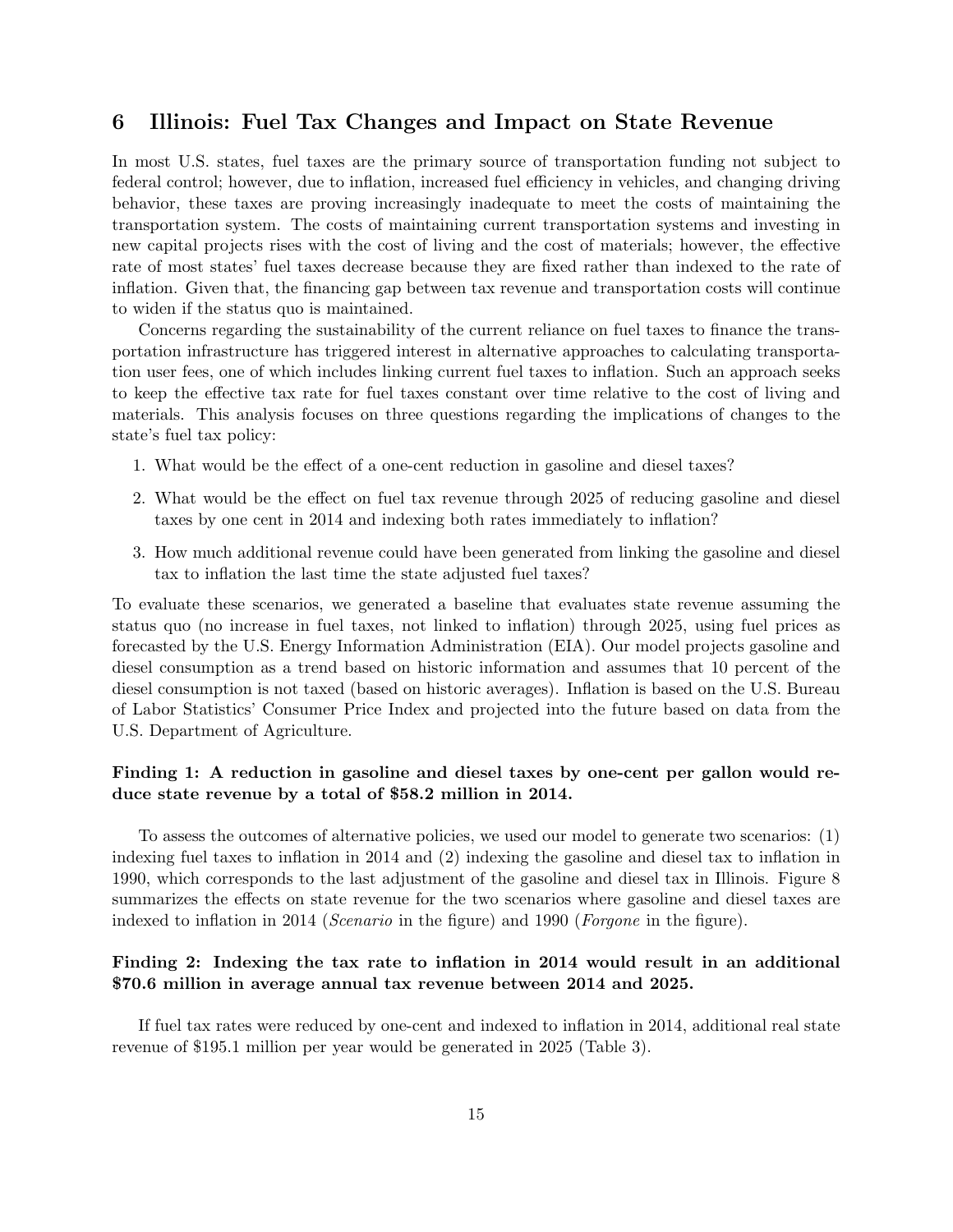



Note: Capital outlay includes the cost of materials, supplies, construction machinery, equipment, and administrative costs.

### Finding 3: Indexing the fuel taxes rates to inflation the last time those taxes were adjusted, a cumulated additional revenue of \$12.343 billion would have been generated through 2013 if Illinois had linked the fuel taxes to inflation the last time they were adjusted.

Our model projects that linking Illinois's fuel taxes to the rate of inflation could have a substantial impact on the state's ability to maintain its transportation system into the future. Had the state indexed fuel taxes to inflation in 1990, it would have secured an additional \$12.343 billion to support transportation maintenance and new investments. If Illinois maintains its current fuel tax regime and does not link its fuel taxes to inflation, it will be forgoing \$125.9 million in additional annual fuel tax revenue by 2025. In order to ease the immediate burden of indexing fuel taxes to inflation, some policymakers have suggested an immediate reduction in the fuel tax by one-cent. Such a reduction would represent \$58.2 million in forgone tax revenue; however, the short term loss of revenue would be quickly recovered through linking fuel taxes to inflation.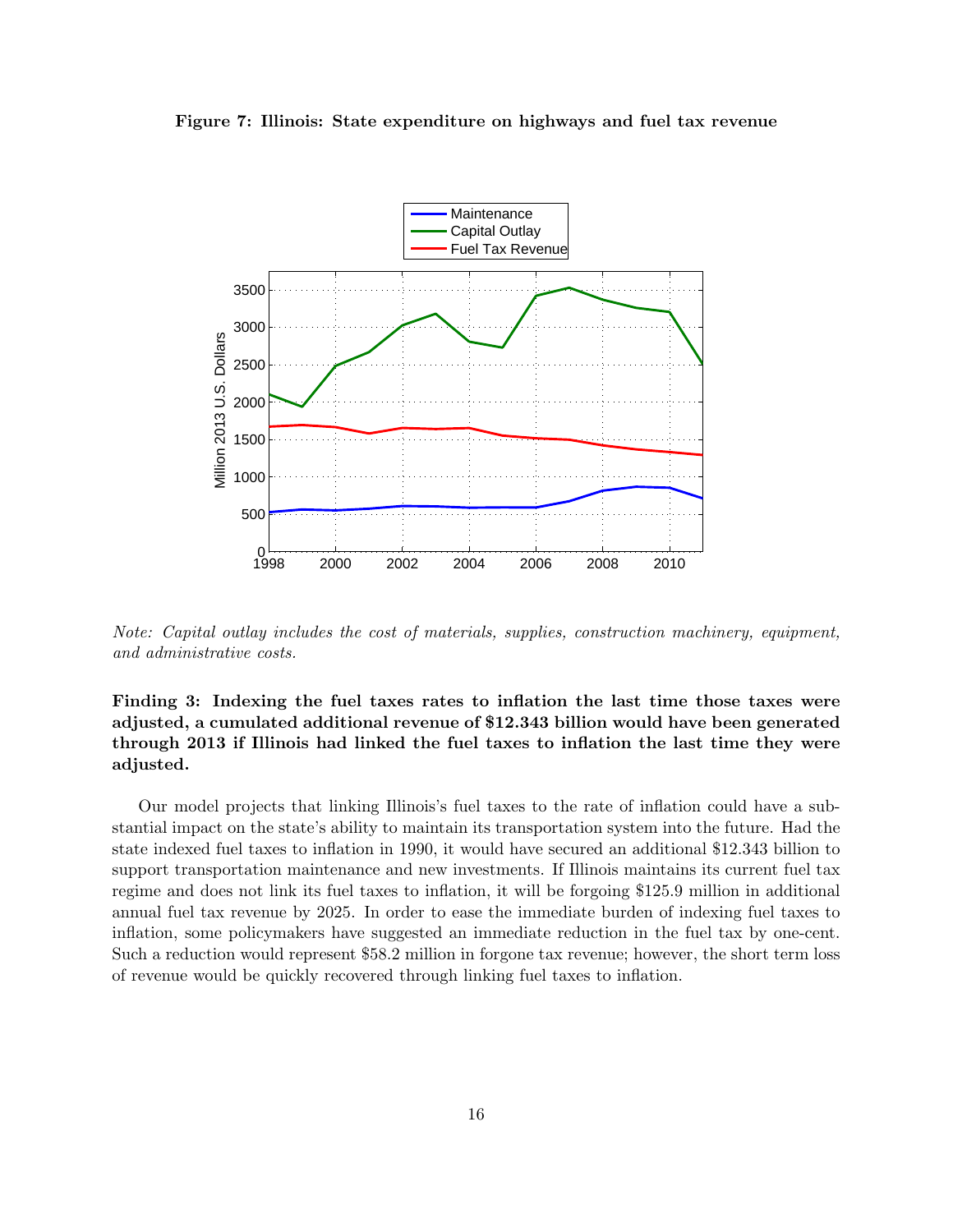|      |                 |          | State Fuel Tax Revenue (in Million 2013 Dollars) |            |
|------|-----------------|----------|--------------------------------------------------|------------|
| Year | <b>Baseline</b> | Scenario | Additional                                       | Cumulative |
| 2014 | 1,139           | 1,081    | -58                                              | -58        |
| 2015 | 1,116           | 1,094    | $-22$                                            | $-80$      |
| 2016 | 1,109           | 1,107    | $-2$                                             | $-82$      |
| 2017 | 1,106           | 1,124    | 17                                               | $-65$      |
| 2018 | 1,104           | 1,140    | 37                                               | $-28$      |
| 2019 | 1,101           | 1,159    | 57                                               | 29         |
| 2020 | 1,098           | 1,177    | 79                                               | 108        |
| 2021 | 1,095           | 1,196    | 102                                              | 210        |
| 2022 | 1,092           | 1,216    | 124                                              | 334        |
| 2023 | 1,090           | 1,237    | 147                                              | 481        |
| 2024 | 1,087           | 1,258    | 171                                              | 652        |
| 2025 | 1,084           | 1,279    | 195                                              | 847        |

Table 3: Tax revenue in million 2013 dollars under the baseline (no adjustment) and the scenario (2014 CPI indexed and one-cent reduction)

Table 4: State fuel tax expenditure for the average driver in 2013 dollars under the baseline (no adjustment) and the scenario (2014 CPI indexed and one-cent reduction)

|      |                 |          | Cost to Average Driver (in 2013 Dollars) |            |
|------|-----------------|----------|------------------------------------------|------------|
| Year | <b>Baseline</b> | Scenario | Additional                               | Cumulative |
| 2014 | 135             | 128      | $-7$                                     | $-7$       |
| 2015 | 131             | 128      | $-3$                                     | $-9$       |
| 2016 | 129             | 129      | 0                                        | $-10$      |
| 2017 | 127             | 129      | $\overline{2}$                           | $-8$       |
| 2018 | 126             | 130      | 4                                        | $-4$       |
| 2019 | 124             | 131      | 6                                        | 3          |
| 2020 | 123             | 132      | 9                                        | 12         |
| 2021 | 121             | 133      | 11                                       | 23         |
| 2022 | 120             | 133      | 14                                       | 37         |
| 2023 | 118             | 134      | 16                                       | 53         |
| 2024 | 117             | 135      | 18                                       | 71         |
| 2025 | 116             | 136      | 21                                       | 92         |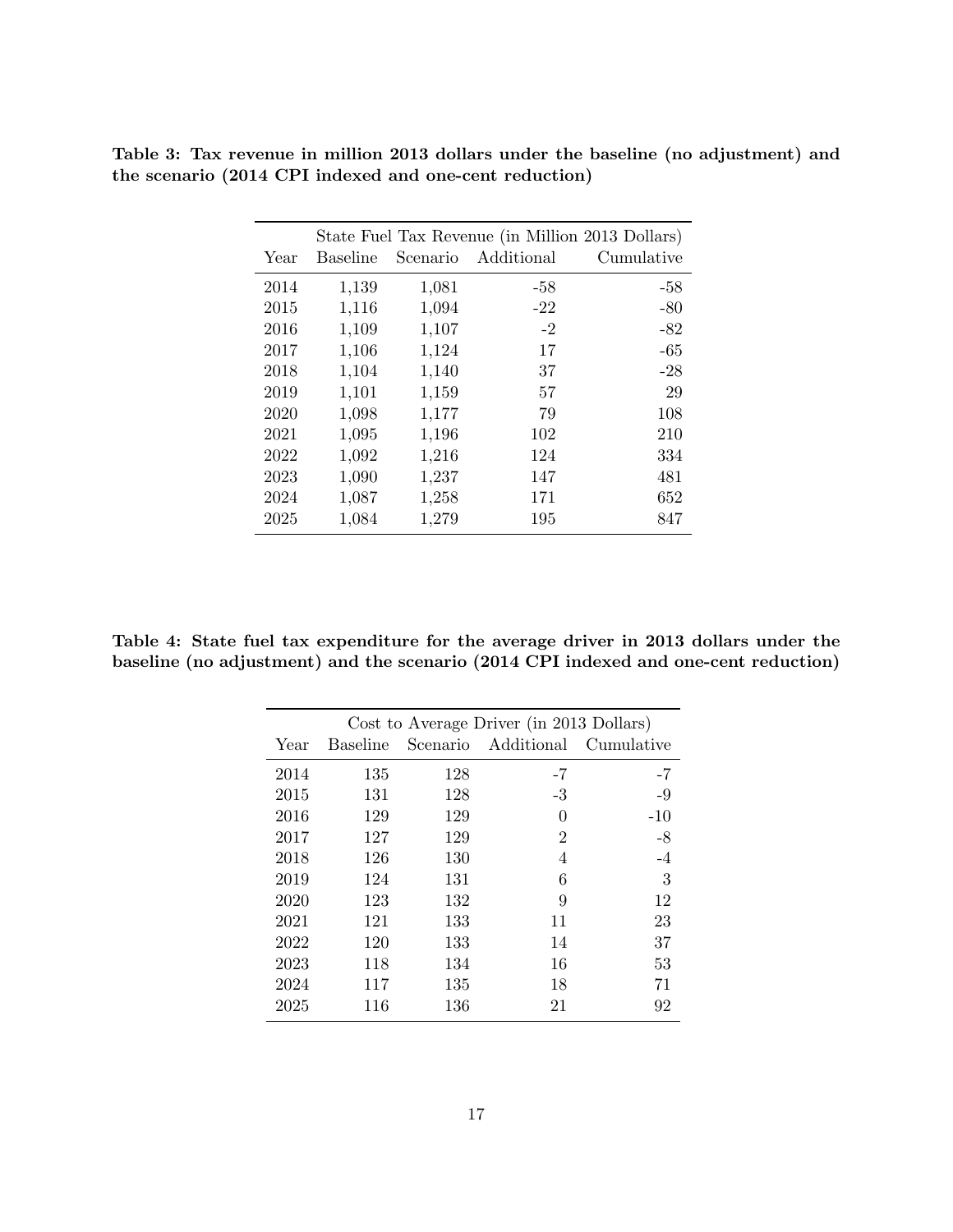

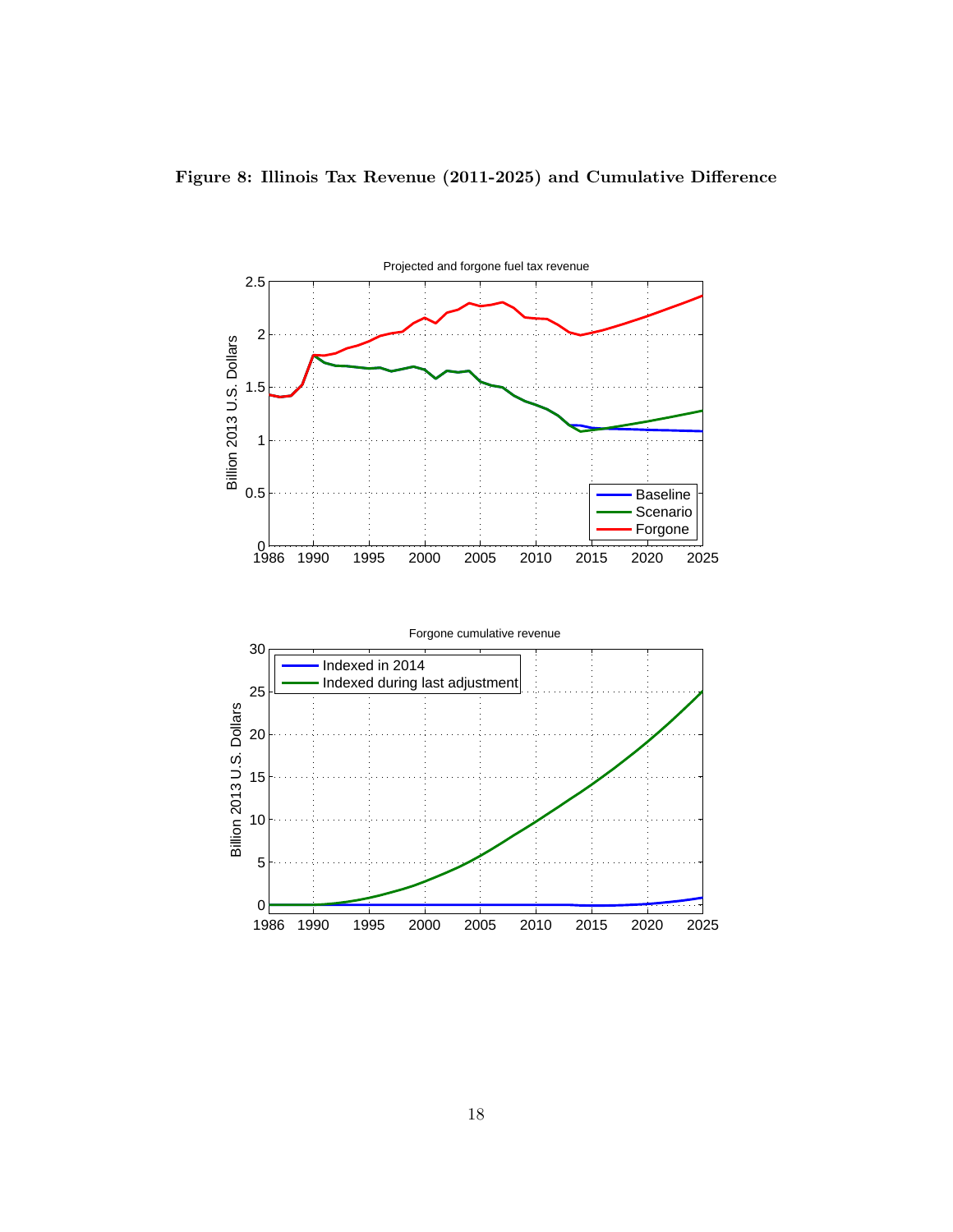# 7 Indiana: Fuel Tax Changes and Impact on State Revenue

In most U.S. states, fuel taxes are the primary source of transportation funding not subject to federal control; however, due to inflation, increased fuel efficiency in vehicles, and changing driving behavior, these taxes are proving increasingly inadequate to meet the costs of maintaining the transportation system. The costs of maintaining current transportation systems and investing in new capital projects rises with the cost of living and the cost of materials; however, the effective rate of most states' fuel taxes decrease because they are fixed rather than indexed to the rate of inflation. Given that, the financing gap between tax revenue and transportation costs will continue to widen if the status quo is maintained.

Concerns regarding the sustainability of the current reliance on fuel taxes to finance the transportation infrastructure has triggered interest in alternative approaches to calculating transportation user fees, one of which includes linking current fuel taxes to inflation. Such an approach seeks to keep the effective tax rate for fuel taxes constant over time relative to the cost of living and materials. This analysis focuses on three questions regarding the implications of changes to the state's fuel tax policy:

- 1. What would be the effect of a one-cent reduction in gasoline and diesel taxes?
- 2. What would be the effect on fuel tax revenue through 2025 of reducing gasoline and diesel taxes by one cent in 2014 and indexing both rates immediately to inflation?
- 3. How much additional revenue could have been generated from linking the gasoline and diesel tax to inflation the last time the state adjusted fuel taxes?

To evaluate these scenarios, we generated a baseline that evaluates state revenue assuming the status quo (no increase in fuel taxes, not linked to inflation) through 2025, using fuel prices as forecasted by the U.S. Energy Information Administration (EIA). Our model projects gasoline and diesel consumption as a trend based on historic information and assumes that 10 percent of the diesel consumption is not taxed (based on historic averages). Inflation is based on the U.S. Bureau of Labor Statistics' Consumer Price Index and projected into the future based on data from the U.S. Department of Agriculture.

#### Finding 1: A reduction in gasoline and diesel taxes by one-cent per gallon would reduce state revenue by a total of \$41.7 million in 2014.

To assess the outcomes of alternative policies, we used our model to generate two scenarios: (1) indexing fuel taxes to inflation in 2014 and (2) indexing the gasoline and diesel tax to inflation in 2003 and 1997, which corresponds to the last adjustment of the gasoline and diesel tax in Indiana, respectively. Figure 10 summarizes the effects on state revenue for the two scenarios where gasoline and diesel taxes are indexed to inflation in 2014 (Scenario in the figure) and 1997/2003 (Forgone in the figure).

#### Finding 2: Indexing the tax rate to inflation in 2014 would result in an additional \$42.1 million in average annual tax revenue between 2014 and 2025.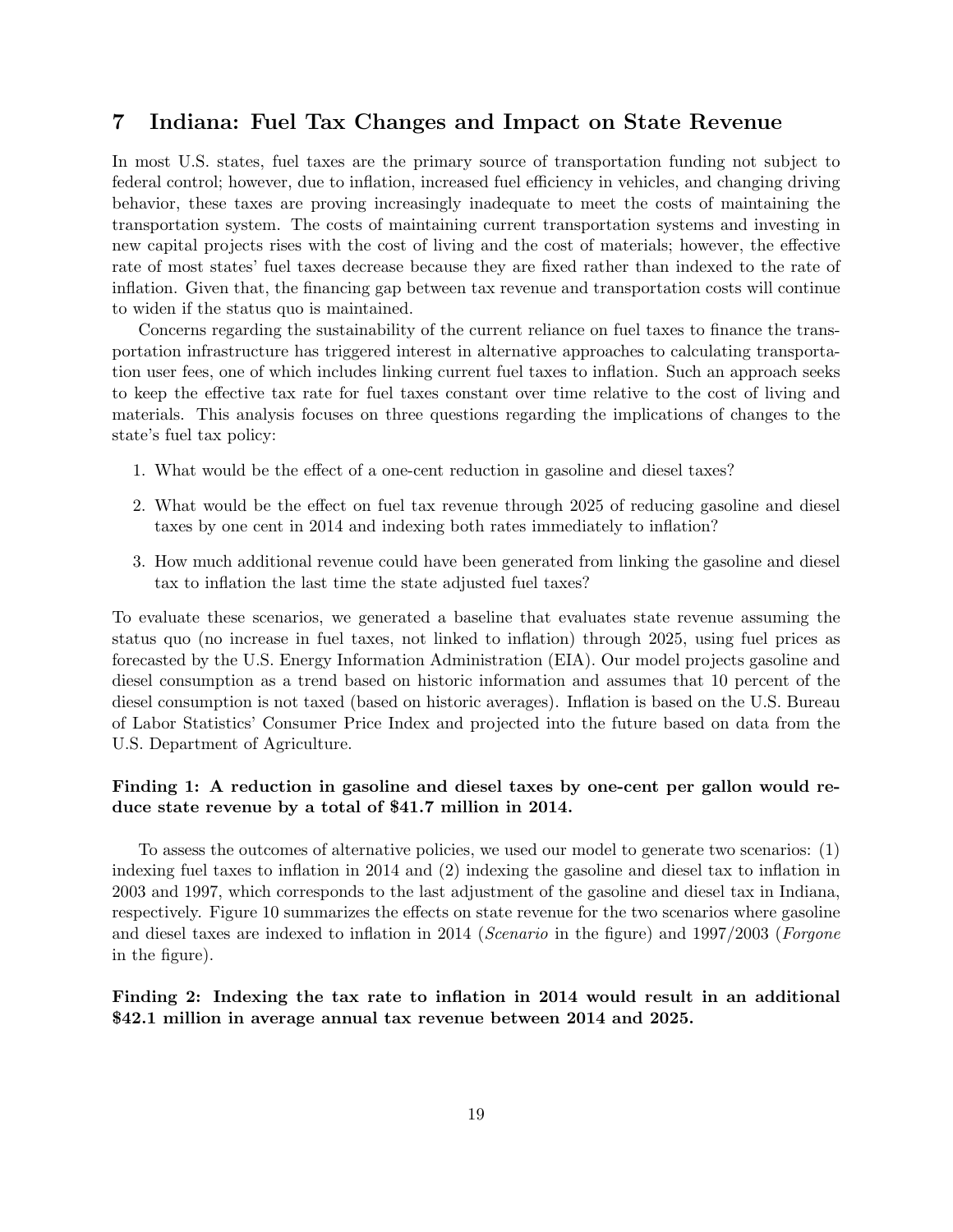



Note: Capital outlay includes the cost of materials, supplies, construction machinery, equipment, and administrative costs.

If fuel tax rates were reduced by one-cent and indexed to inflation in 2014, additional real state revenue of \$125.9 million per year would be generated in 2025 (Table 5).

### Finding 3: Indexing the fuel taxes rates to inflation the last time those taxes were adjusted, a cumulated additional revenue of \$1.679 billion would have been generated through 2013 if Indiana had linked the fuel taxes to inflation the last time they were adjusted.

Our model projects that linking Indiana's fuel taxes to the rate of inflation could have a substantial impact on the state's ability to maintain its transportation system into the future. Had the state indexed the diesel tax to inflation in 1997 and the gasoline tax to inflation in 2003 — the years in which they were most recently increased — it would have secured an additional \$1.679 billion to support transportation maintenance and new investments. If Indiana maintains its current fuel tax regime and does not link its fuel taxes to inflation, it will be forgoing \$125.9 million in additional annual fuel tax revenue by 2025. In order to ease the immediate burden of indexing fuel taxes to inflation, some policymakers have suggested an immediate reduction in the fuel tax by one-cent. Such a reduction would represent \$41.7 million in forgone tax revenue; however, the short term loss of revenue would be quickly recovered through linking fuel taxes to inflation.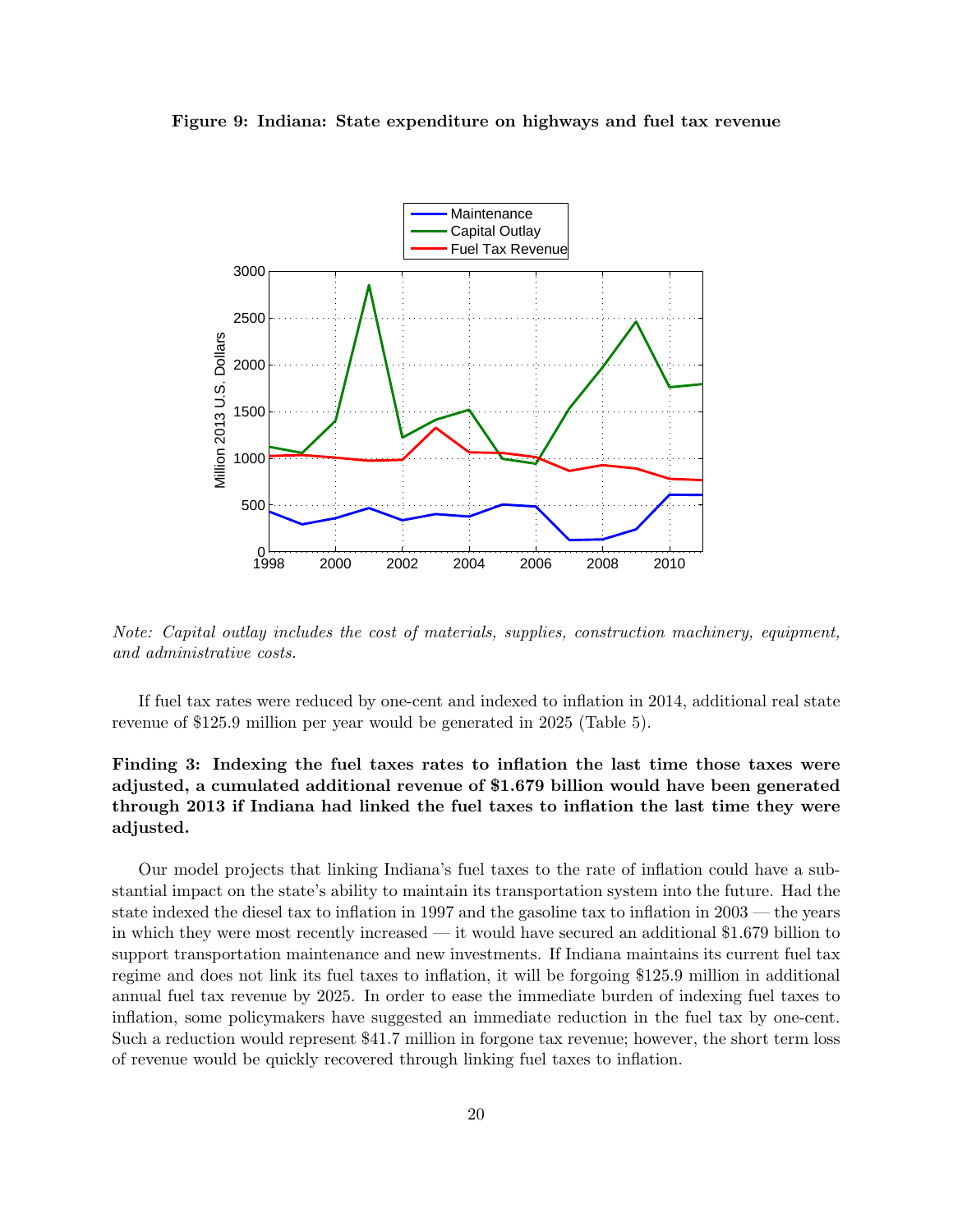|      |          |     |                     | State Fuel Tax Revenue (in Million 2013 Dollars) |
|------|----------|-----|---------------------|--------------------------------------------------|
| Year | Baseline |     | Scenario Additional | Cumulative                                       |
| 2014 | 727      | 685 | $-42$               | $-42$                                            |
| 2015 | 718      | 699 | $-19$               | $-61$                                            |
| 2016 | 719      | 713 | $-6$                | $-67$                                            |
| 2017 | 721      | 727 | 6                   | $-60$                                            |
| 2018 | 723      | 742 | 19                  | $-41$                                            |
| 2019 | 724      | 757 | 32                  | $-9$                                             |
| 2020 | 725      | 772 | 47                  | 38                                               |
| 2021 | 726      | 788 | 62                  | 100                                              |
| 2022 | 728      | 805 | 77                  | 177                                              |
| 2023 | 730      | 823 | 93                  | 270                                              |
| 2024 | 731      | 840 | 109                 | 379                                              |
| 2025 | 733      | 859 | 126                 | 505                                              |

Table 5: Tax revenue in million 2013 dollars under the baseline (no adjustment) and the scenario (2014 CPI indexed and one-cent reduction)

Table 6: State fuel tax expenditure for the average driver in 2013 dollars under the baseline (no adjustment) and the scenario (2014 CPI indexed and one-cent reduction)

|      |          |     | Cost to Average Driver (in 2013 Dollars) |            |
|------|----------|-----|------------------------------------------|------------|
| Year | Baseline |     | Scenario Additional                      | Cumulative |
| 2014 | 126      | 119 | -7                                       | $-7$       |
| 2015 | 123      | 120 | $-3$                                     | $-10$      |
| 2016 | 122      | 121 | $-1$                                     | $-12$      |
| 2017 | 122      | 123 | 1                                        | $-10$      |
| 2018 | 121      | 124 | 3                                        | $-7$       |
| 2019 | 120      | 125 | 5                                        | $-2$       |
| 2020 | 119      | 127 | 8                                        | 6          |
| 2021 | 118      | 128 | 10                                       | 16         |
| 2022 | 117      | 129 | 12                                       | 28         |
| 2023 | 116      | 131 | 15                                       | 43         |
| 2024 | 115      | 133 | 17                                       | 60         |
| 2025 | 114      | 134 | 20                                       | 80         |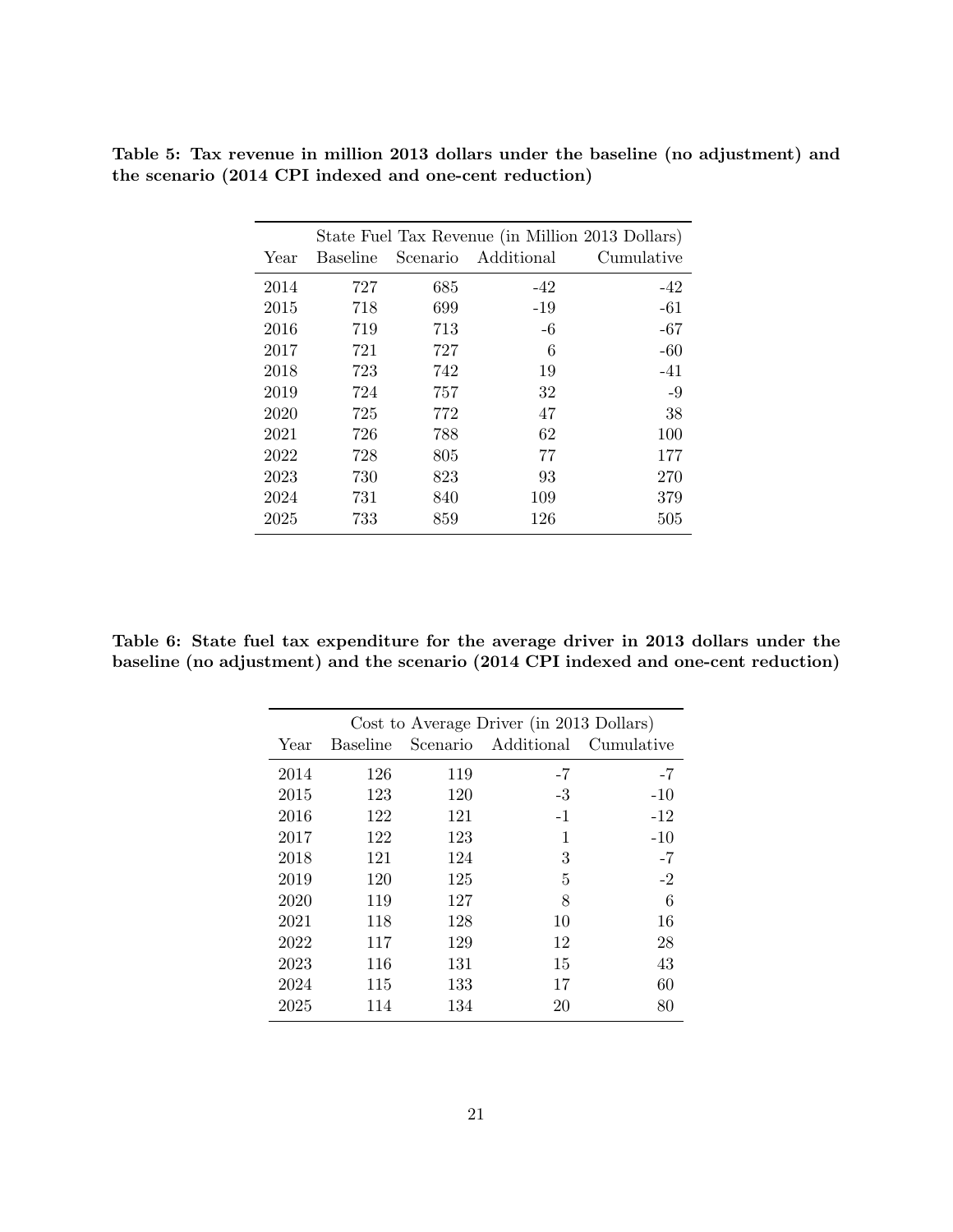

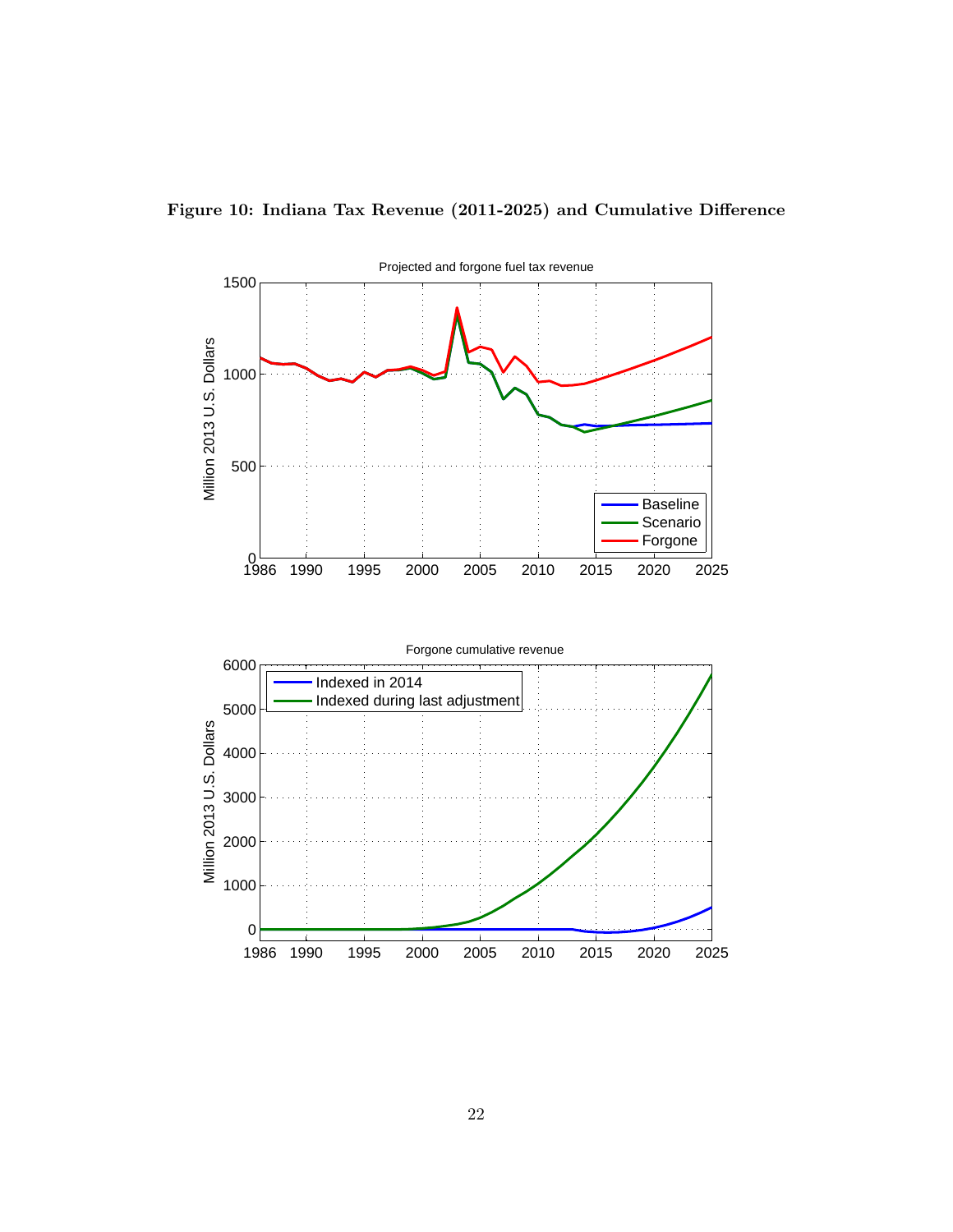# 8 Iowa: Fuel Tax Changes and Impact on State Revenue

In most U.S. states, fuel taxes are the primary source of transportation funding not subject to federal control; however, due to inflation, increased fuel efficiency in vehicles, and changing driving behavior, these taxes are proving increasingly inadequate to meet the costs of maintaining the transportation system. The costs of maintaining current transportation systems and investing in new capital projects rises with the cost of living and the cost of materials; however, the effective rate of most states' fuel taxes decrease because they are fixed rather than indexed to the rate of inflation. Given that, the financing gap between tax revenue and transportation costs will continue to widen if the status quo is maintained.

Concerns regarding the sustainability of the current reliance on fuel taxes to finance the transportation infrastructure has triggered interest in alternative approaches to calculating transportation user fees, one of which includes linking current fuel taxes to inflation. Such an approach seeks to keep the effective tax rate for fuel taxes constant over time relative to the cost of living and materials. This analysis focuses on three questions regarding the implications of changes to the state's fuel tax policy:

- 1. What would be the effect of a one-cent reduction in gasoline and diesel taxes?
- 2. What would be the effect on fuel tax revenue through 2025 of reducing gasoline and diesel taxes by one cent in 2014 and indexing both rates immediately to inflation?
- 3. How much additional revenue could have been generated from linking the gasoline and diesel tax to inflation the last time the state adjusted fuel taxes?

To evaluate these scenarios, we generated a baseline that evaluates state revenue assuming the status quo (no increase in fuel taxes, not linked to inflation) through 2025, using fuel prices as forecasted by the U.S. Energy Information Administration (EIA). Our model projects gasoline and diesel consumption as a trend based on historic information and assumes that 10 percent of the diesel consumption is not taxed (based on historic averages). Inflation is based on the U.S. Bureau of Labor Statistics' Consumer Price Index and projected into the future based on data from the U.S. Department of Agriculture.

#### Finding 1: A reduction in gasoline and diesel taxes by one-cent per gallon would reduce state revenue by a total of \$21.9 million in 2014.

To assess the outcomes of alternative policies, we used our model to generate two scenarios: (1) indexing fuel taxes to inflation in 2014 and (2) indexing the gasoline and diesel tax to inflation in 2008 and 1989, which corresponds to the last adjustment of the gasoline and diesel tax in Iowa, respectively. Figure 12 summarizes the effects on state revenue for the two scenarios where gasoline and diesel taxes are indexed to inflation in 2014 (Scenario in the figure) and 1989/2008 (Forgone in the figure).

#### Finding 2: Indexing the tax rate to inflation in 2014 would result in an additional \$33.8 million in average annual tax revenue between 2014 and 2025.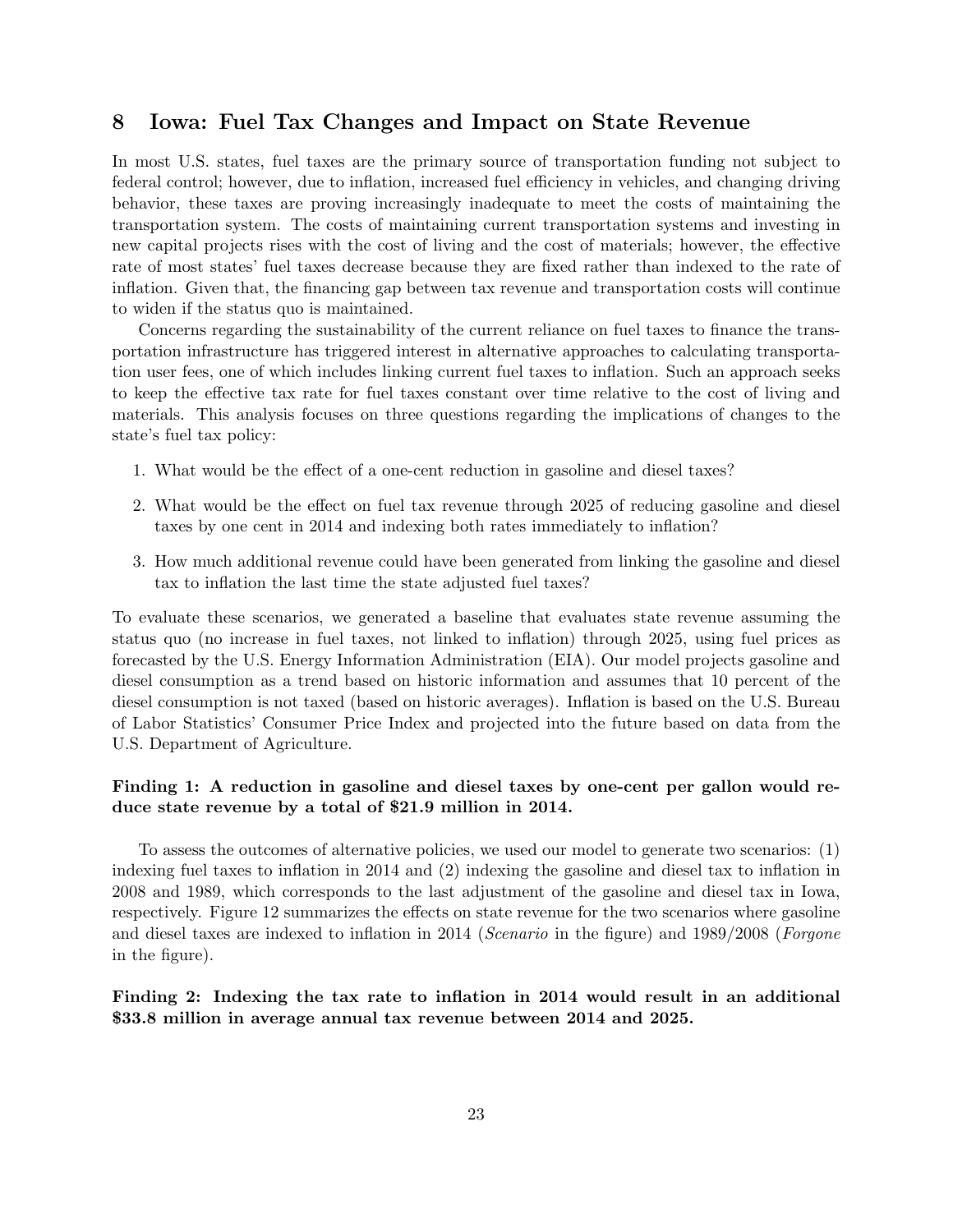



Note: Capital outlay includes the cost of materials, supplies, construction machinery, equipment, and administrative costs.

If fuel tax rates were reduced by one-cent and indexed to inflation in 2014, additional real state revenue of \$90.9 million per year would be generated in 2025 (Table 7).

### Finding 3: Indexing the fuel taxes rates to inflation the last time those taxes were adjusted, a cumulated additional revenue of \$145 million would have been generated through 2013 if Iowa had linked the fuel taxes to inflation the last time they were adjusted.

Our model projects that linking Iowa's fuel taxes to the rate of inflation could have a substantial impact on the state's ability to maintain its transportation system into the future. Had the state indexed the diesel tax to inflation in 1989 and the gasoline tax to inflation in 2008 — the years in which they were most recently increased — it would have secured an additional \$145 million to support transportation maintenance and new investments. If Iowa maintains its current fuel tax regime and does not link its fuel taxes to inflation, it will be forgoing \$90.9 million in additional annual fuel tax revenue by 2025. In order to ease the immediate burden of indexing fuel taxes to inflation, some policymakers have suggested an immediate reduction in the fuel tax by one-cent. Such a reduction would represent \$21.9 million in forgone tax revenue; however, the short term loss of revenue would be quickly recovered through linking fuel taxes to inflation.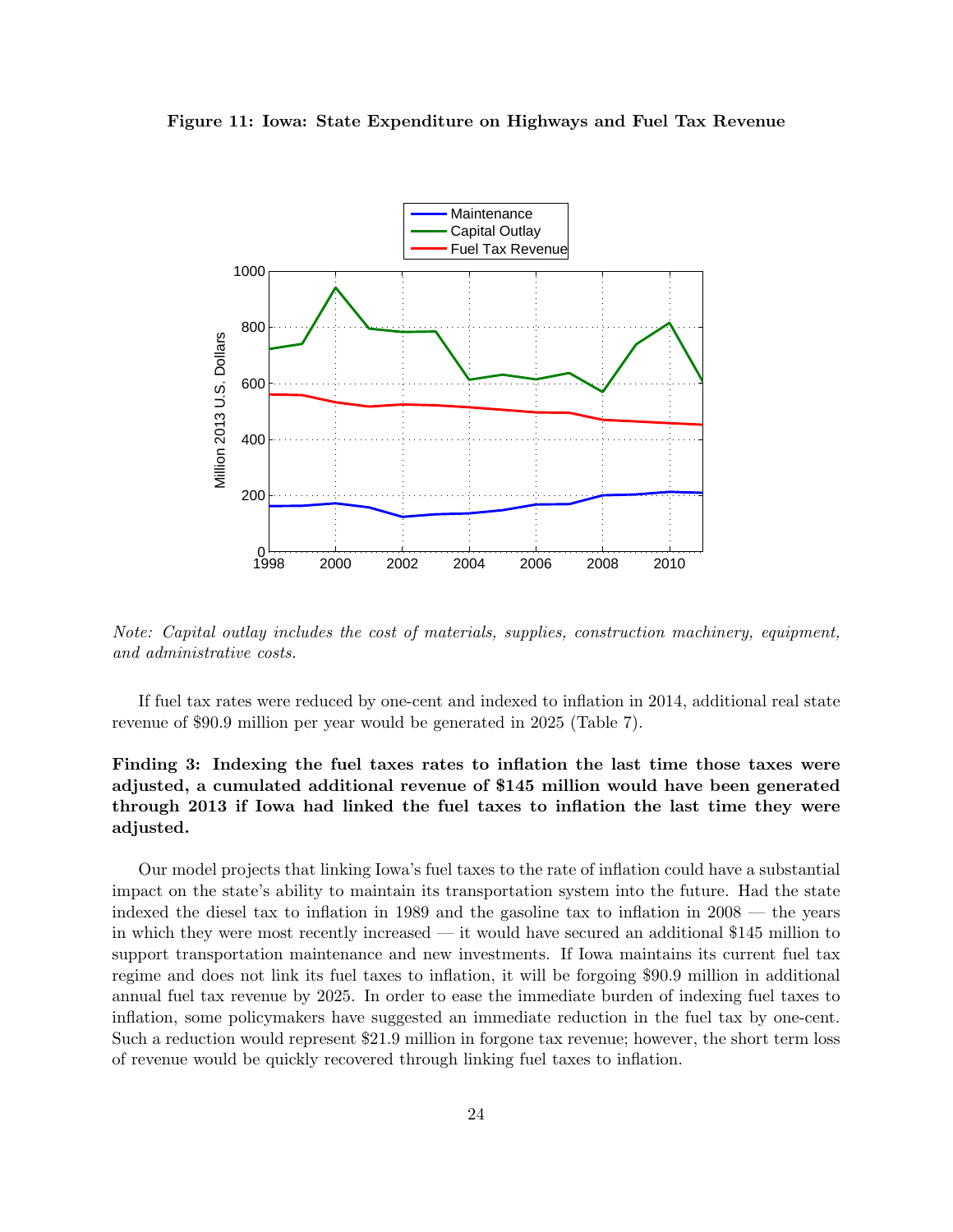|      |          |     | State Fuel Tax Revenue (in Million 2013 Dollars) |            |
|------|----------|-----|--------------------------------------------------|------------|
| Year | Baseline |     | Scenario Additional                              | Cumulative |
| 2014 | 470      | 448 | $-22$                                            | $-22$      |
| 2015 | 465      | 458 | $-7$                                             | $-29$      |
| 2016 | 467      | 468 | 1                                                | $-28$      |
| 2017 | 469      | 479 | 9                                                | $-18$      |
| 2018 | 472      | 490 | 18                                               | $-1$       |
| 2019 | 475      | 502 | 27                                               | 26         |
| 2020 | 477      | 514 | 37                                               | 63         |
| 2021 | 480      | 527 | 47                                               | 110        |
| 2022 | 483      | 540 | 57                                               | 167        |
| 2023 | 486      | 554 | 68                                               | 235        |
| 2024 | 488      | 568 | 79                                               | 314        |
| 2025 | 491      | 582 | 91                                               | 405        |

Table 7: Tax revenue in million 2013 dollars under the baseline (no adjustment) and the scenario (2014 CPI indexed and one-cent reduction)

Table 8: State fuel tax expenditure for the average driver in 2013 dollars under the baseline (no adjustment) and the scenario (2014 CPI indexed and one-cent reduction)

|      |                 |     | Cost to Average Driver (in 2013 Dollars) |            |
|------|-----------------|-----|------------------------------------------|------------|
| Year | <b>Baseline</b> |     | Scenario Additional                      | Cumulative |
| 2014 | 210             | 200 | $-10$                                    | $-10$      |
| 2015 | 206             | 203 | $-3$                                     | $-13$      |
| 2016 | 205             | 205 | 1                                        | $-12$      |
| 2017 | 204             | 208 | 4                                        | $-8$       |
| 2018 | 203             | 211 | 8                                        | $-1$       |
| 2019 | 203             | 214 | 11                                       | 11         |
| 2020 | 202             | 217 | 15                                       | 26         |
| 2021 | 201             | 220 | 20                                       | 46         |
| 2022 | 200             | 224 | 24                                       | 70         |
| 2023 | 199             | 227 | 28                                       | 97         |
| 2024 | 198             | 231 | 32                                       | 130        |
| 2025 | 198             | 234 | 37                                       | 166        |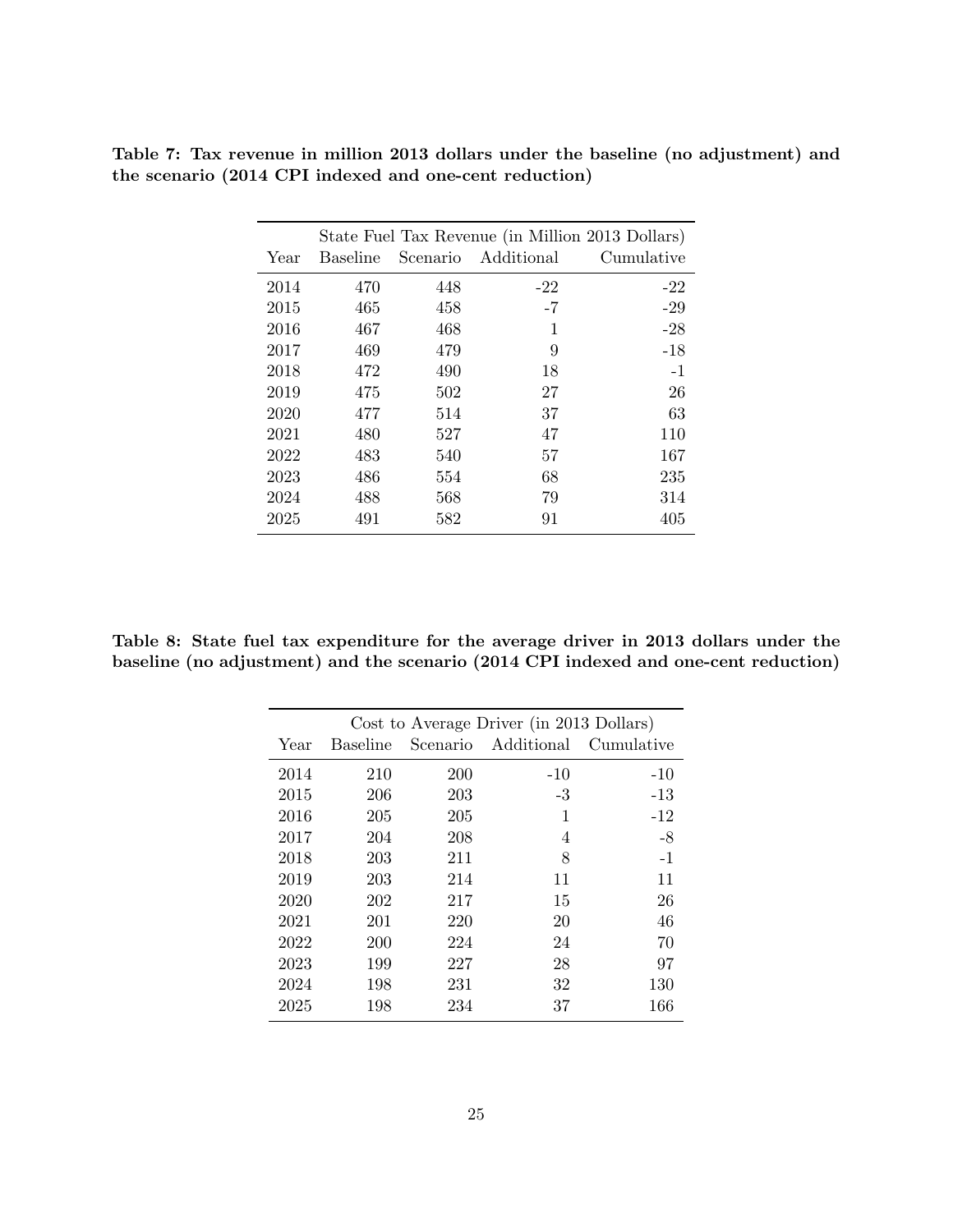

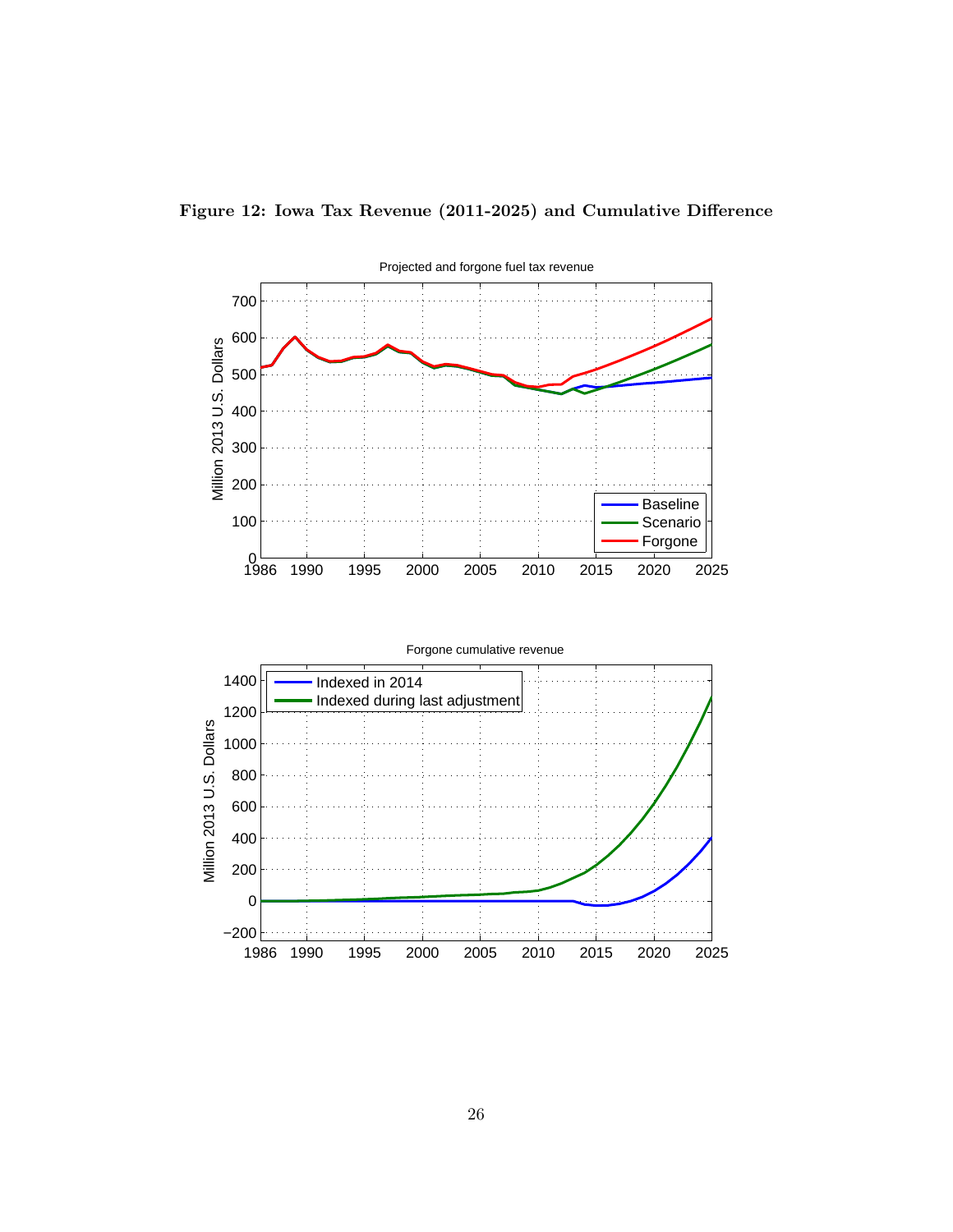# 9 Kansas: Fuel Tax Changes and Impact on State Revenue

In most U.S. states, fuel taxes are the primary source of transportation funding not subject to federal control; however, due to inflation, increased fuel efficiency in vehicles, and changing driving behavior, these taxes are proving increasingly inadequate to meet the costs of maintaining the transportation system. The costs of maintaining current transportation systems and investing in new capital projects rises with the cost of living and the cost of materials; however, the effective rate of most states' fuel taxes decrease because they are fixed rather than indexed to the rate of inflation. Given that, the financing gap between tax revenue and transportation costs will continue to widen if the status quo is maintained.

Concerns regarding the sustainability of the current reliance on fuel taxes to finance the transportation infrastructure has triggered interest in alternative approaches to calculating transportation user fees, one of which includes linking current fuel taxes to inflation. Such an approach seeks to keep the effective tax rate for fuel taxes constant over time relative to the cost of living and materials. This analysis focuses on three questions regarding the implications of changes to the state's fuel tax policy:

- 1. What would be the effect of a one-cent reduction in gasoline and diesel taxes?
- 2. What would be the effect on fuel tax revenue through 2025 of reducing gasoline and diesel taxes by one cent in 2014 and indexing both rates immediately to inflation?
- 3. How much additional revenue could have been generated from linking the gasoline and diesel tax to inflation the last time the state adjusted fuel taxes?

To evaluate these scenarios, we generated a baseline that evaluates state revenue assuming the status quo (no increase in fuel taxes, not linked to inflation) through 2025, using fuel prices as forecasted by the U.S. Energy Information Administration (EIA). Our model projects gasoline and diesel consumption as a trend based on historic information and assumes that 10 percent of the diesel consumption is not taxed (based on historic averages). Inflation is based on the U.S. Bureau of Labor Statistics' Consumer Price Index and projected into the future based on data from the U.S. Department of Agriculture.

#### Finding 1: A reduction in gasoline and diesel taxes by one-cent per gallon would reduce state revenue by a total of \$17.0 million in 2014.

To assess the outcomes of alternative policies, we used our model to generate two scenarios: (1) indexing fuel taxes to inflation in 2014 and (2) indexing the gasoline and diesel tax to inflation in 2003, which corresponds to the last adjustment of the gasoline and diesel tax in Kansas. Figure 14 summarizes the effects on state revenue for the two scenarios where gasoline and diesel taxes are indexed to inflation in 2014 (*Scenario* in the figure) and 2003 (*Forgone* in the figure).

#### Finding 2: Indexing the tax rate to inflation in 2014 would result in an additional \$30.1 million in average annual tax revenue between 2014 and 2025.

If fuel tax rates were reduced by one-cent and indexed to inflation in 2014, additional real state revenue of \$75.3 million per year would be generated in 2025 (Table 9).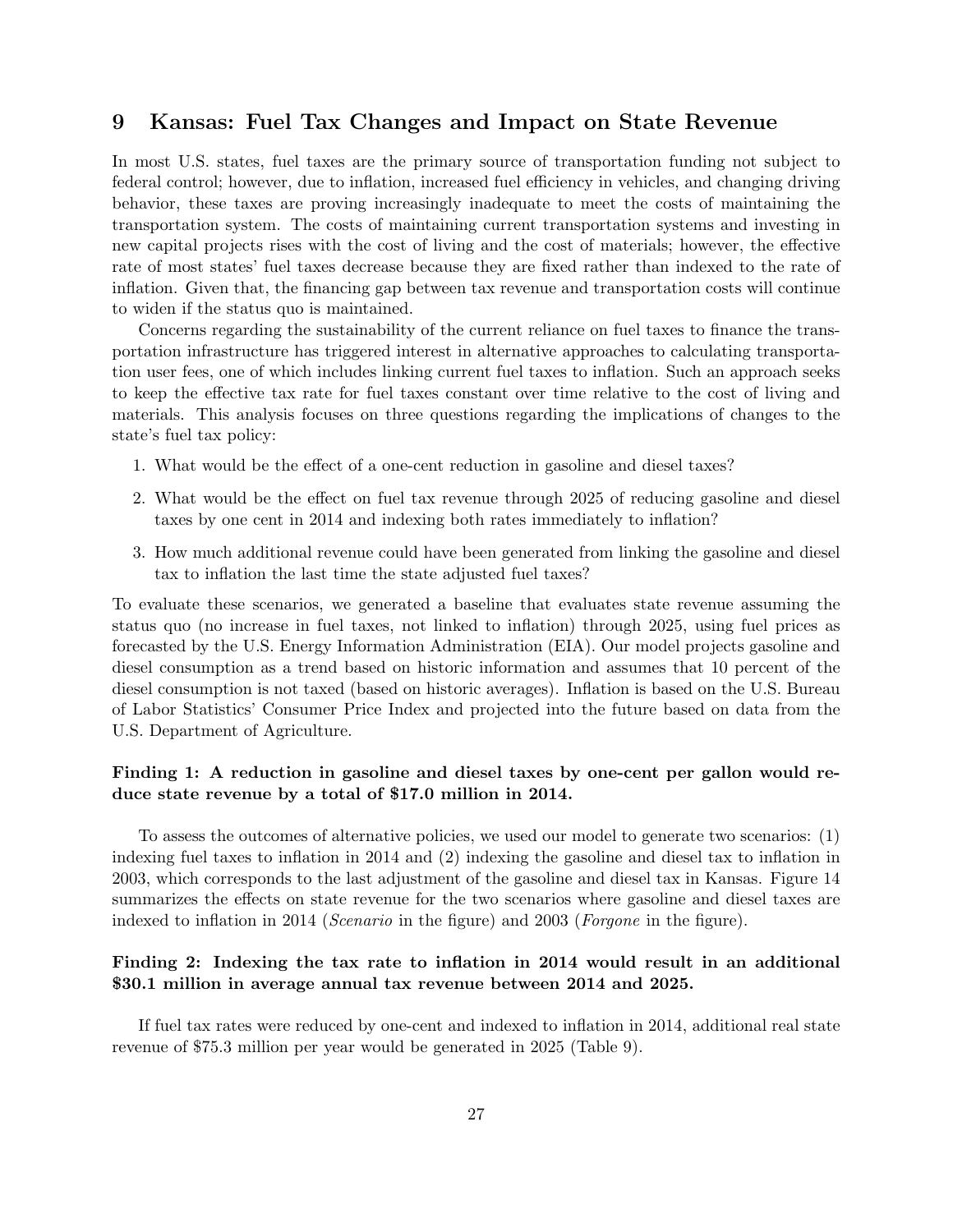



Note: Capital outlay includes the cost of materials, supplies, construction machinery, equipment, and administrative costs.

### Finding 3: Indexing the fuel taxes rates to inflation the last time those taxes were adjusted, a cumulated additional revenue of \$621 million would have been generated through 2013 if Kansas had linked the fuel taxes to inflation the last time they were adjusted.

Our model projects that linking Kansas's fuel taxes to the rate of inflation could have a substantial impact on the state's ability to maintain its transportation system into the future. Had the state indexed fuel taxes to inflation in 2003, it would have secured an additional \$621 million to support transportation maintenance and new investments. If Kansas maintains its current fuel tax regime and does not link its fuel taxes to inflation, it will be forgoing \$75.3 million in additional annual fuel tax revenue by 2025. In order to ease the immediate burden of indexing fuel taxes to inflation, some policymakers have suggested an immediate reduction in the fuel tax by one-cent. Such a reduction would represent \$17.0 million in forgone tax revenue; however, the short term loss of revenue would be quickly recovered through linking fuel taxes to inflation.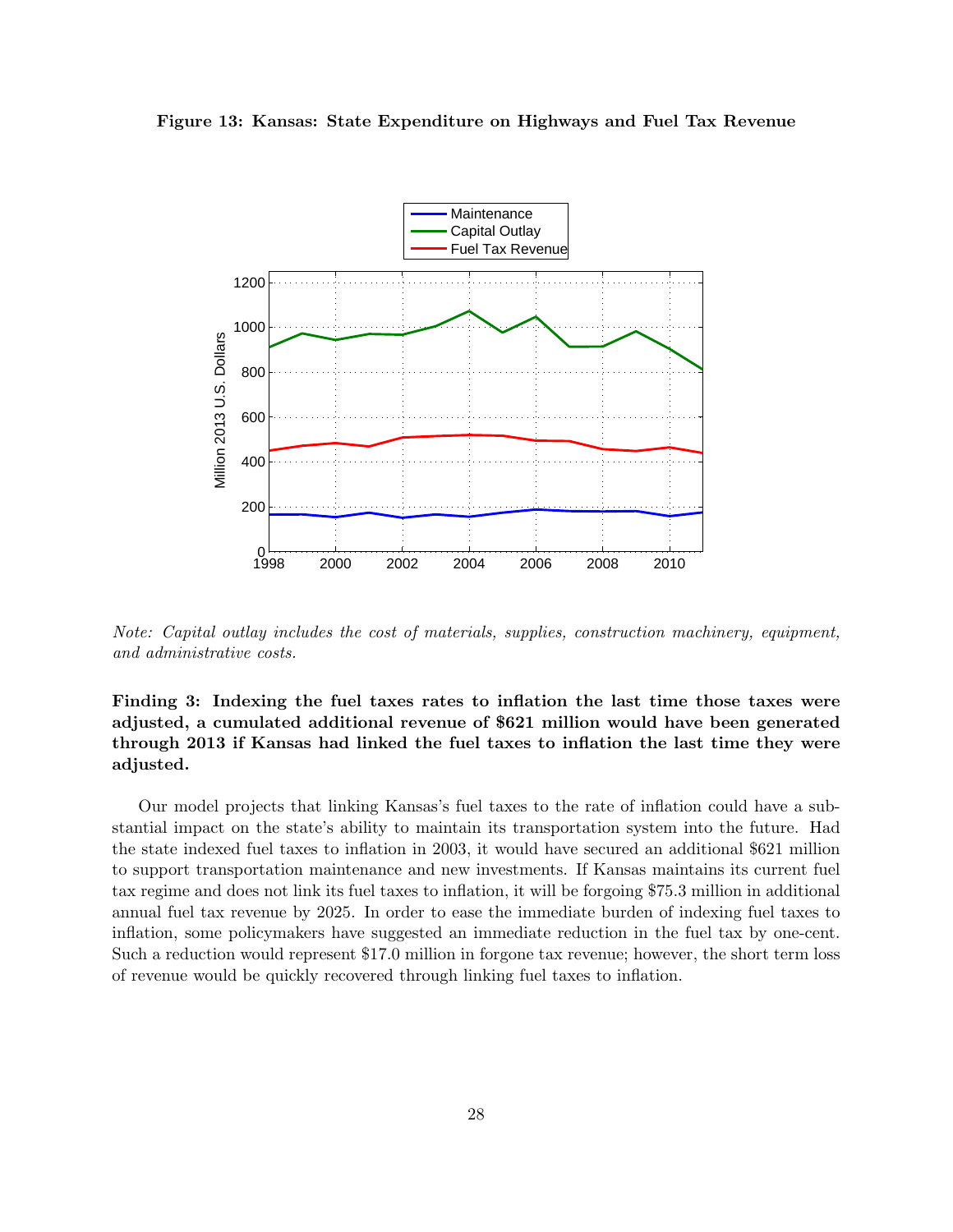|      |          |     | State Fuel Tax Revenue (in Million 2013 Dollars) |            |
|------|----------|-----|--------------------------------------------------|------------|
| Year | Baseline |     | Scenario Additional                              | Cumulative |
| 2014 | 418      | 401 | $-17$                                            | $-17$      |
| 2015 | 410      | 406 | $-4$                                             | $-21$      |
| 2016 | 408      | 412 | $\overline{4}$                                   | $-17$      |
| 2017 | 407      | 417 | 11                                               | $-7$       |
| 2018 | 405      | 423 | 18                                               | 11         |
| 2019 | 404      | 429 | 25                                               | 37         |
| 2020 | 402      | 435 | 33                                               | 70         |
| 2021 | 400      | 441 | 42                                               | 111        |
| 2022 | 398      | 448 | 50                                               | 161        |
| 2023 | 396      | 454 | 58                                               | 219        |
| 2024 | 394      | 461 | 67                                               | 286        |
| 2025 | 393      | 468 | 75                                               | 361        |

Table 9: Tax revenue in million 2013 dollars under the baseline (no adjustment) and the scenario (2014 CPI indexed and one-cent reduction)

Table 10: State fuel tax expenditure for the average driver in 2013 dollars under the baseline (no adjustment) and the scenario (2014 CPI indexed and one-cent reduction)

| Cost to Average Driver (in 2013 Dollars) |                 |          |                |            |
|------------------------------------------|-----------------|----------|----------------|------------|
| Year                                     | <b>Baseline</b> | Scenario | Additional     | Cumulative |
| 2014                                     | 195             | 188      | -8             | -8         |
| 2015                                     | 190             | 188      | $-2$           | $-10$      |
| 2016                                     | 187             | 189      | $\overline{2}$ | $-8$       |
| 2017                                     | 185             | 190      | 5              | $-3$       |
| 2018                                     | 182             | 191      | 8              | 5          |
| 2019                                     | 180             | 191      | 11             | 16         |
| 2020                                     | 177             | 192      | 15             | 31         |
| 2021                                     | 175             | 193      | 18             | 49         |
| 2022                                     | 173             | 194      | 22             | 71         |
| 2023                                     | 170             | 195      | 25             | 95         |
| 2024                                     | 168             | 196      | 28             | 124        |
| 2025                                     | 165             | 197      | 32             | 155        |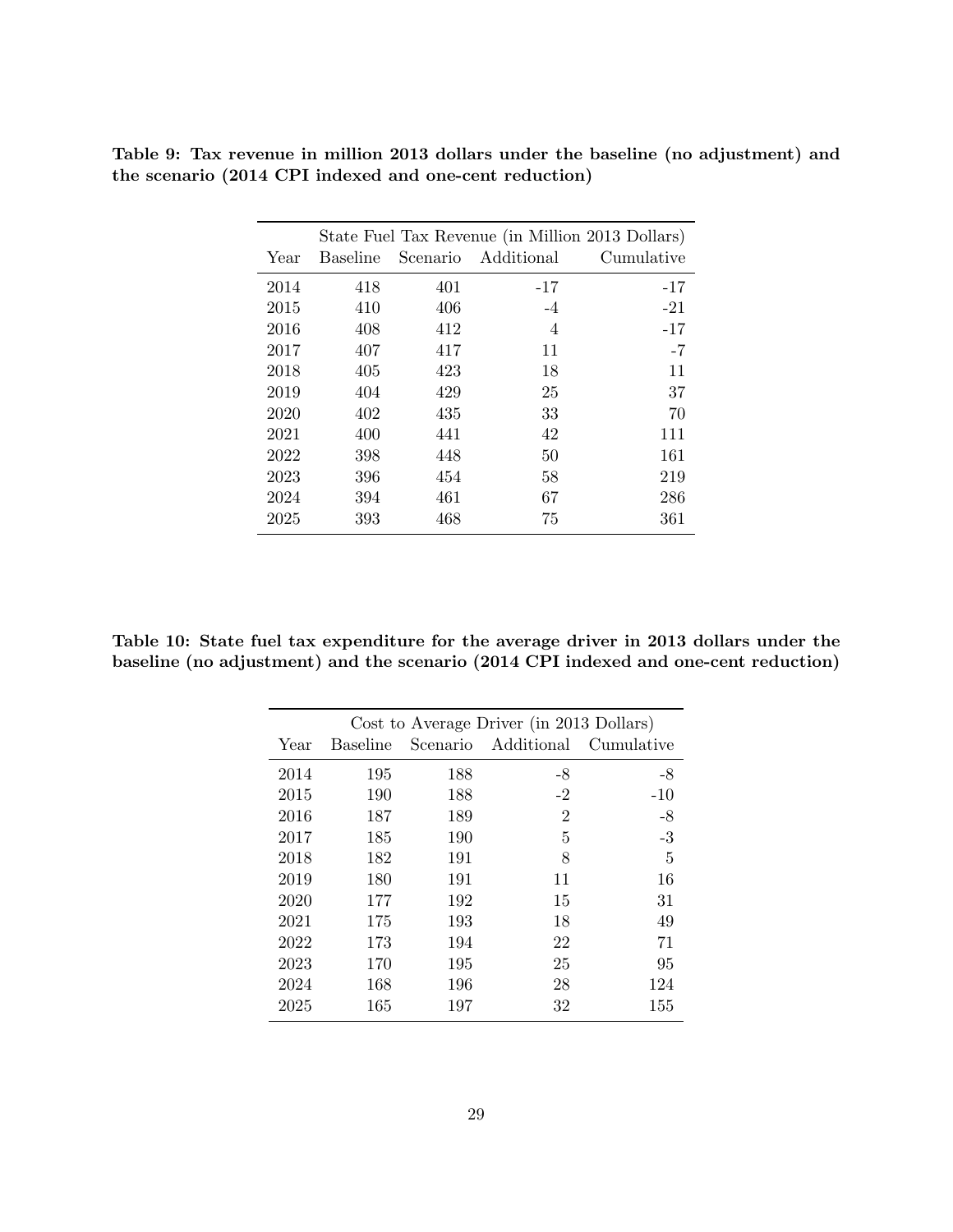

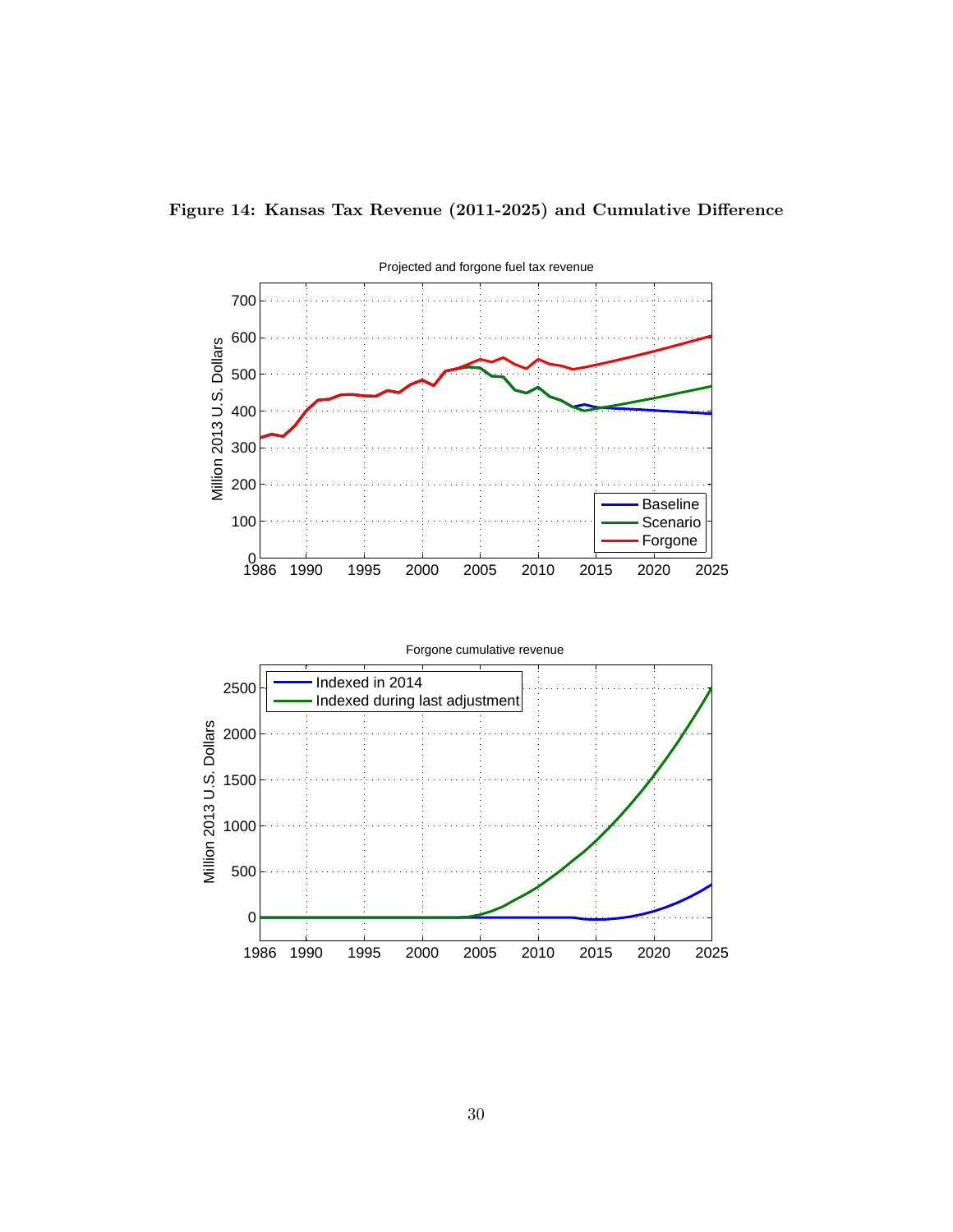# 10 Kentucky: Fuel Tax Changes and Impact on State Revenue

In most U.S. states, fuel taxes are the primary source of transportation funding not subject to federal control; however, due to inflation, increased fuel efficiency in vehicles, and changing driving behavior, these taxes are proving increasingly inadequate to meet the costs of maintaining the transportation system. The costs of maintaining current transportation systems and investing in new capital projects rises with the cost of living and the cost of materials; however, the effective rate of most states' fuel taxes decrease because they are fixed rather than indexed to the rate of inflation. Given that, the financing gap between tax revenue and transportation costs will continue to widen if the status quo is maintained.

Concerns regarding the sustainability of the current reliance on fuel taxes to finance the transportation infrastructure has triggered interest in alternative approaches to calculating transportation user fees, one of which includes linking current fuel taxes to inflation. Such an approach seeks to keep the effective tax rate for fuel taxes constant over time relative to the cost of living and materials. This analysis focuses on two questions regarding the implications of changes to the state's fuel tax policy:

- 1. What would be the effect of a one-cent reduction in gasoline and diesel taxes?
- 2. What would be the effect on fuel tax revenue through 2025 of reducing gasoline and diesel taxes by one cent in 2014 and indexing both rates immediately to inflation?

To evaluate these scenarios, we generated a baseline that evaluates state revenue assuming the status quo (no increase in fuel taxes, not linked to inflation) through 2025, using fuel prices as forecasted by the U.S. Energy Information Administration (EIA). Our model projects gasoline and diesel consumption as a trend based on historic information and assumes that 10 percent of the diesel consumption is not taxed (based on historic averages). Inflation is based on the U.S. Bureau of Labor Statistics' Consumer Price Index and projected into the future based on data from the U.S. Department of Agriculture.

#### Finding 1: A reduction in gasoline and diesel taxes by one-cent per gallon would reduce state revenue by a total of \$29.4 million in 2014.

To assess the outcomes of alternative policies, we used our model to generate one scenario: indexing fuel taxes to inflation in 2014. Figure 16 summarizes the effects on state revenue for the scenario where gasoline and diesel taxes are indexed to inflation in 2014 (Scenario in the figure).

#### Finding 2: Indexing the tax rate to inflation in 2014 would result in an additional \$29.7 million in average annual tax revenue between 2014 and 2025.

If fuel tax rates were reduced by one-cent and indexed to inflation in 2014, additional real state revenue of \$95.1 million per year would be generated in 2025 (Table 11).

#### Finding 3: Kentucky adjusts the tax rate on an annual basis and thus, there is no forgone revenue.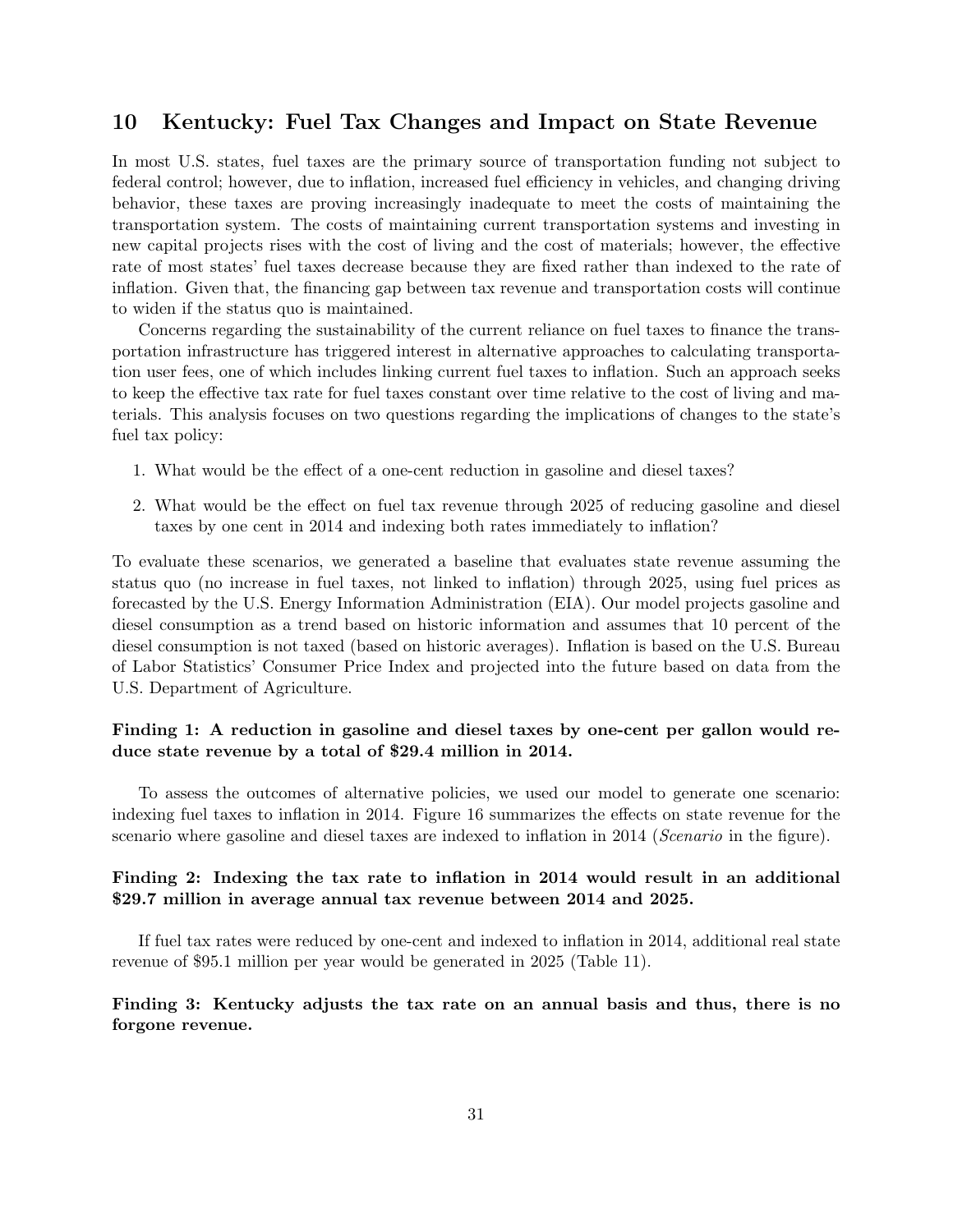



Note: Capital outlay includes the cost of materials, supplies, construction machinery, equipment, and administrative costs.

Our model projects that linking Kentucky's fuel taxes to the rate of inflation could have a substantial impact on the state's ability to maintain its transportation system into the future. If Kentucky maintains its current fuel tax regime and does not link its fuel taxes to inflation, it will be forgoing \$95.1 million in additional annual fuel tax revenue by 2025. In order to ease the immediate burden of indexing fuel taxes to inflation, some policymakers have suggested an immediate reduction in the fuel tax by one-cent. Such a reduction would represent \$29.4 million in forgone tax revenue; however, the short term loss of revenue would be quickly recovered through linking fuel taxes to inflation.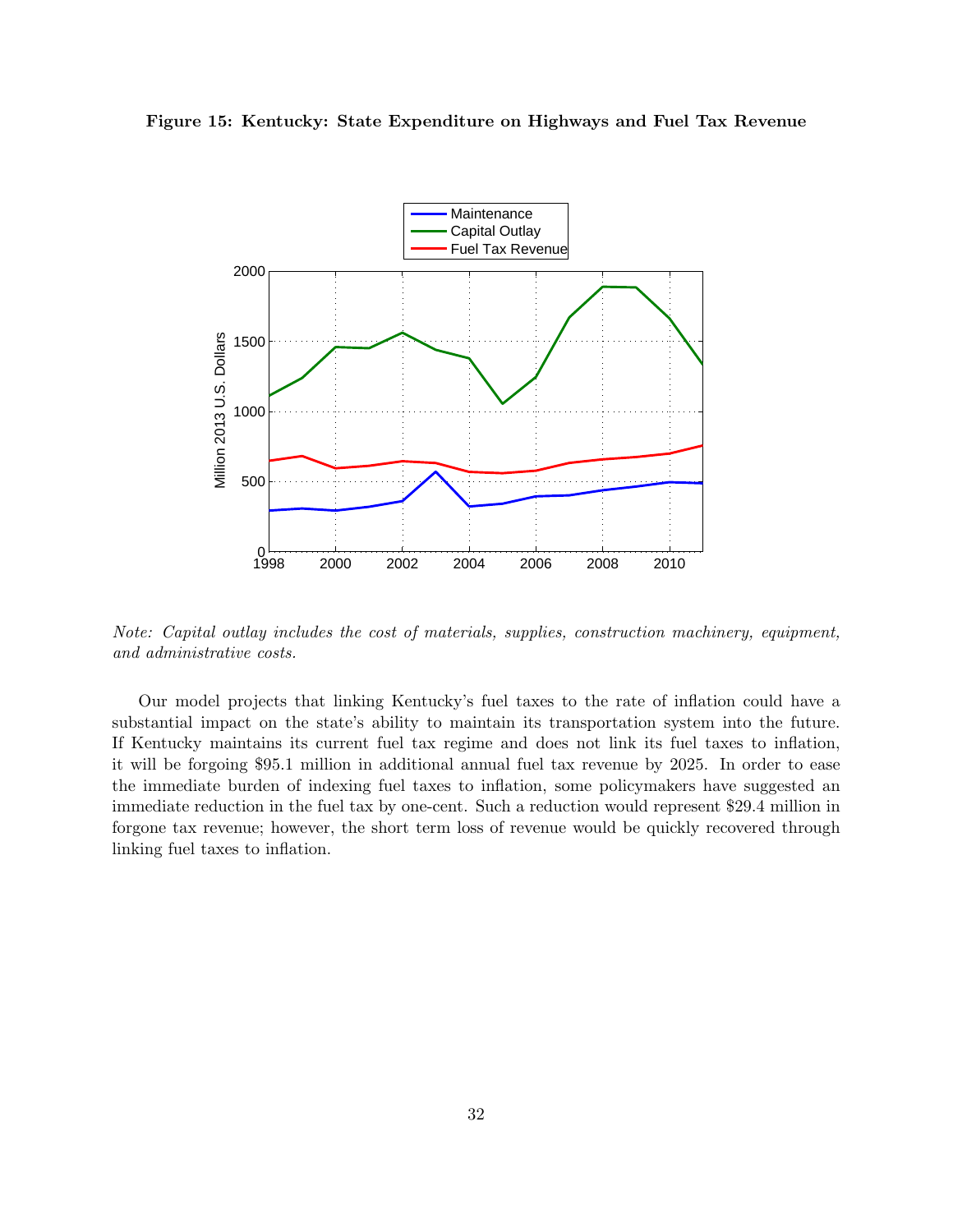|      |                 |          | State Fuel Tax Revenue (in Million 2013 Dollars) |            |
|------|-----------------|----------|--------------------------------------------------|------------|
| Year | <b>Baseline</b> | Scenario | Additional                                       | Cumulative |
| 2014 | 577             | 548      | $-29$                                            | $-29$      |
| 2015 | 585             | 560      | $-24$                                            | $-54$      |
| 2016 | 579             | 571      | $-9$                                             | $-62$      |
| 2017 | 580             | 582      | $\overline{2}$                                   | $-61$      |
| 2018 | 581             | 593      | 12                                               | $-49$      |
| 2019 | 581             | 604      | 22                                               | $-26$      |
| 2020 | 581             | 615      | 34                                               |            |
| 2021 | 581             | 626      | 45                                               | 53         |
| 2022 | 581             | 638      | 57                                               | 110        |
| 2023 | 581             | 650      | 70                                               | 180        |
| 2024 | 581             | 663      | 82                                               | 262        |
| 2025 | 580             | 676      | 95                                               | 357        |

Table 11: Tax revenue in million 2013 dollars under the baseline (no adjustment) and the scenario (2014 CPI indexed and one-cent reduction)

Table 12: State fuel tax expenditure for the average driver in 2013 dollars under the baseline (no adjustment) and the scenario (2014 CPI indexed and one-cent reduction)

|      |                 |          | Cost to Average Driver (in 2013 Dollars) |            |
|------|-----------------|----------|------------------------------------------|------------|
| Year | <b>Baseline</b> | Scenario | Additional                               | Cumulative |
| 2014 | 190             | 180      | $-10$                                    | $-10$      |
| 2015 | 190             | 183      | $-8$                                     | $-18$      |
| 2016 | 187             | 184      | $\text{-}3$                              | $-20$      |
| 2017 | 185             | 186      | 1                                        | $-20$      |
| 2018 | 184             | 187      | 4                                        | $-16$      |
| 2019 | 182             | 189      | 7                                        | $-9$       |
| 2020 | 180             | 191      | 10                                       | 1          |
| 2021 | 179             | 193      | 14                                       | 15         |
| 2022 | 177             | 194      | 17                                       | 33         |
| 2023 | 175             | 196      | 21                                       | 54         |
| 2024 | 173             | 198      | 25                                       | 78         |
| 2025 | 172             | 200      | 28                                       | 106        |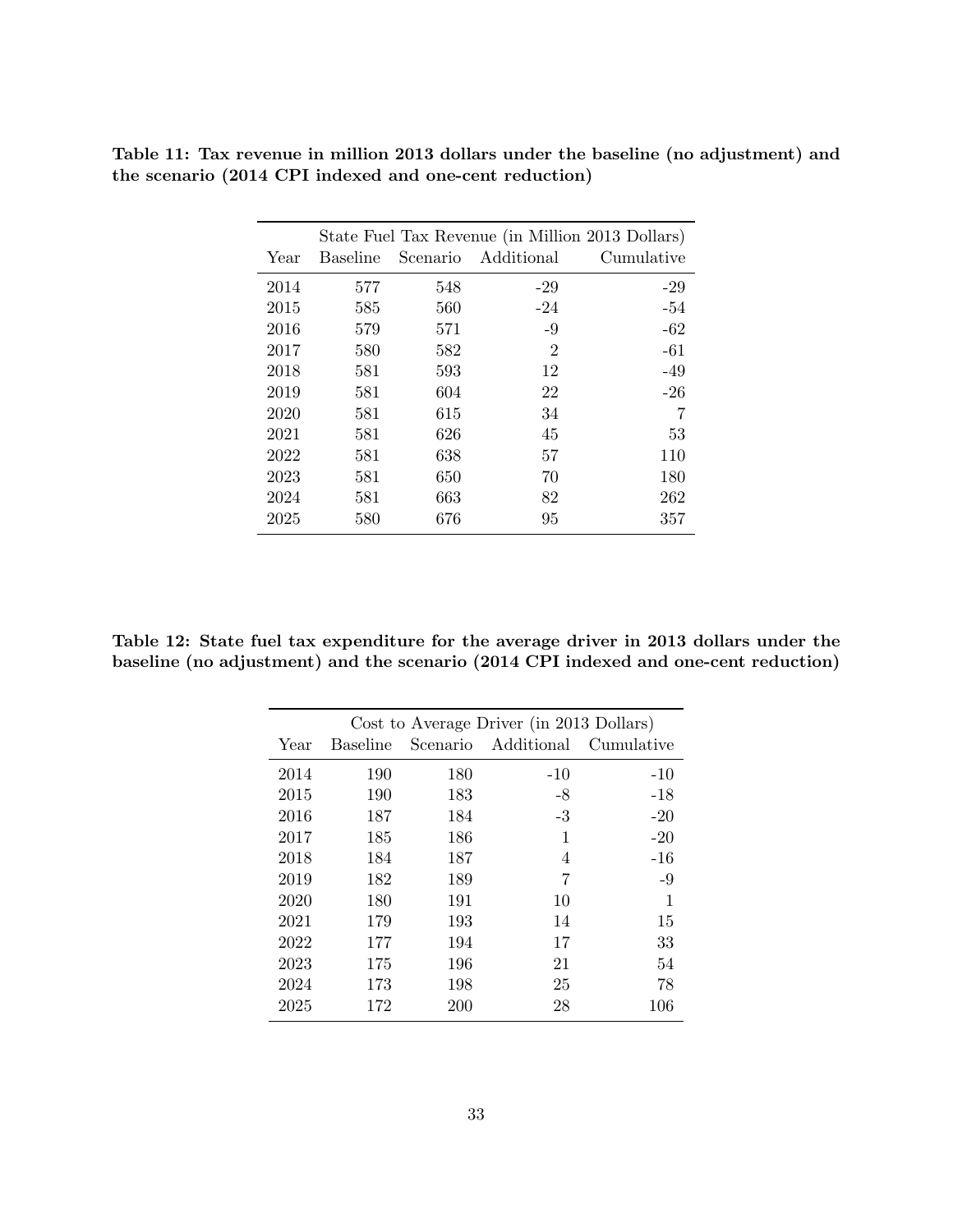

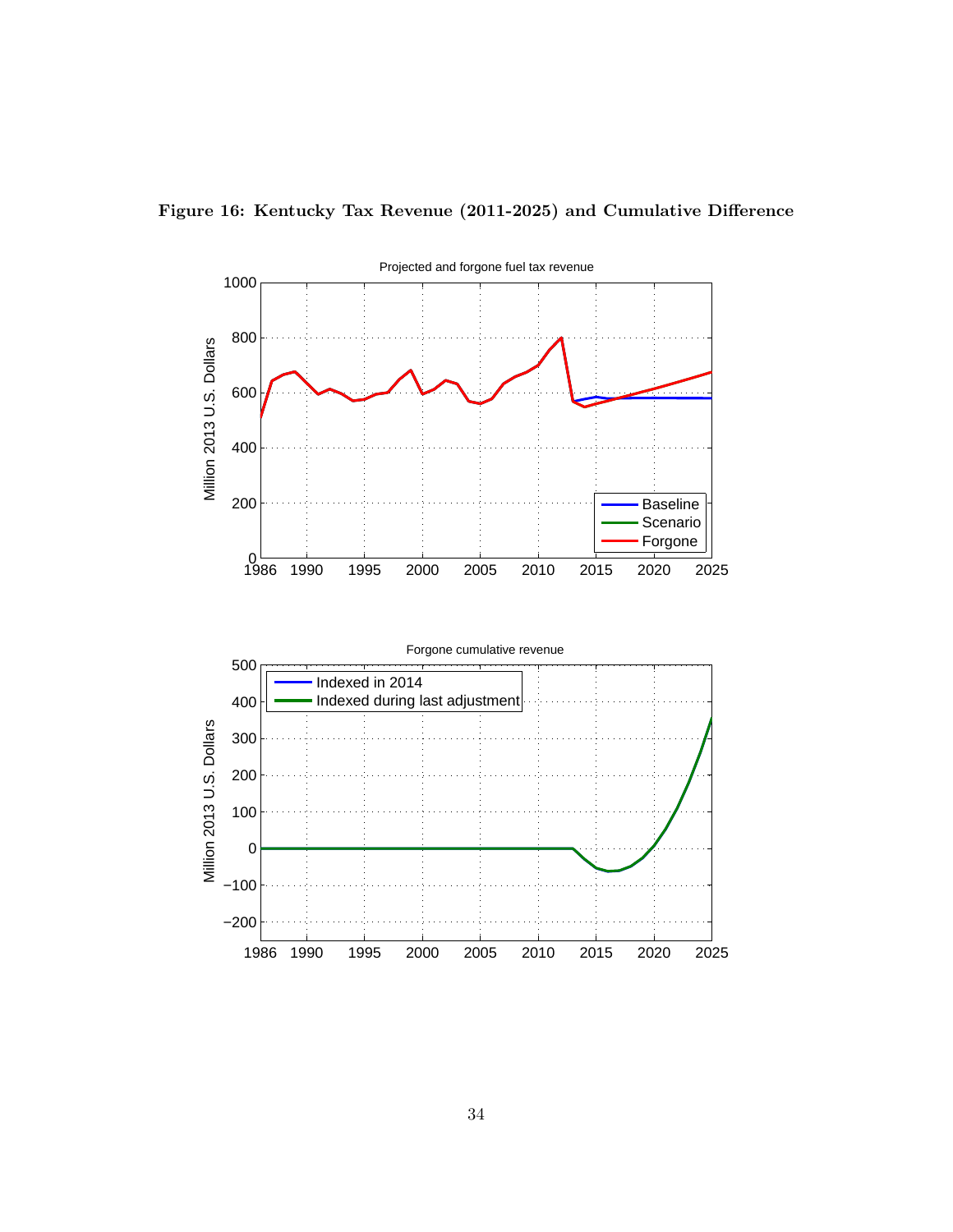### 11 Michigan: Fuel Tax Changes and Impact on State Revenue

In most U.S. states, fuel taxes are the primary source of transportation funding not subject to federal control; however, due to inflation, increased fuel efficiency in vehicles, and changing driving behavior, these taxes are proving increasingly inadequate to meet the costs of maintaining the transportation system. The costs of maintaining current transportation systems and investing in new capital projects rises with the cost of living and the cost of materials; however, the effective rate of most states' fuel taxes decrease because they are fixed rather than indexed to the rate of inflation. Given that, the financing gap between tax revenue and transportation costs will continue to widen if the status quo is maintained.

Concerns regarding the sustainability of the current reliance on fuel taxes to finance the transportation infrastructure has triggered interest in alternative approaches to calculating transportation user fees, one of which includes linking current fuel taxes to inflation. Such an approach seeks to keep the effective tax rate for fuel taxes constant over time relative to the cost of living and materials. This analysis focuses on three questions regarding the implications of changes to the state's fuel tax policy:

- 1. What would be the effect of a one-cent reduction in gasoline and diesel taxes?
- 2. What would be the effect on fuel tax revenue through 2025 of reducing gasoline and diesel taxes by one cent in 2014 and indexing both rates immediately to inflation?
- 3. How much additional revenue could have been generated from linking the gasoline and diesel tax to inflation the last time the state adjusted fuel taxes?

To evaluate these scenarios, we generated a baseline that evaluates state revenue assuming the status quo (no increase in fuel taxes, not linked to inflation) through 2025, using fuel prices as forecasted by the U.S. Energy Information Administration (EIA). Our model projects gasoline and diesel consumption as a trend based on historic information and assumes that 10 percent of the diesel consumption is not taxed (based on historic averages). Inflation is based on the U.S. Bureau of Labor Statistics' Consumer Price Index and projected into the future based on data from the U.S. Department of Agriculture.

#### Finding 1: A reduction in gasoline and diesel taxes by one-cent per gallon would reduce state revenue by a total of \$53.1 million in 2014.

To assess the outcomes of alternative policies, we used our model to generate two scenarios: (1) indexing fuel taxes to inflation in 2014 and (2) indexing the gasoline and diesel tax to inflation in 1997 and 2003, which corresponds to the last adjustment of the gasoline and diesel tax in Michigan, respectively. Figure 18 summarizes the effects on state revenue for the two scenarios where gasoline and diesel taxes are indexed to inflation in 2014 (Scenario in the figure) and 1997/2003 (Forgone in the figure).

#### Finding 2: Indexing the tax rate to inflation in 2014 would result in an additional \$57.2 million in average annual tax revenue between 2014 and 2025.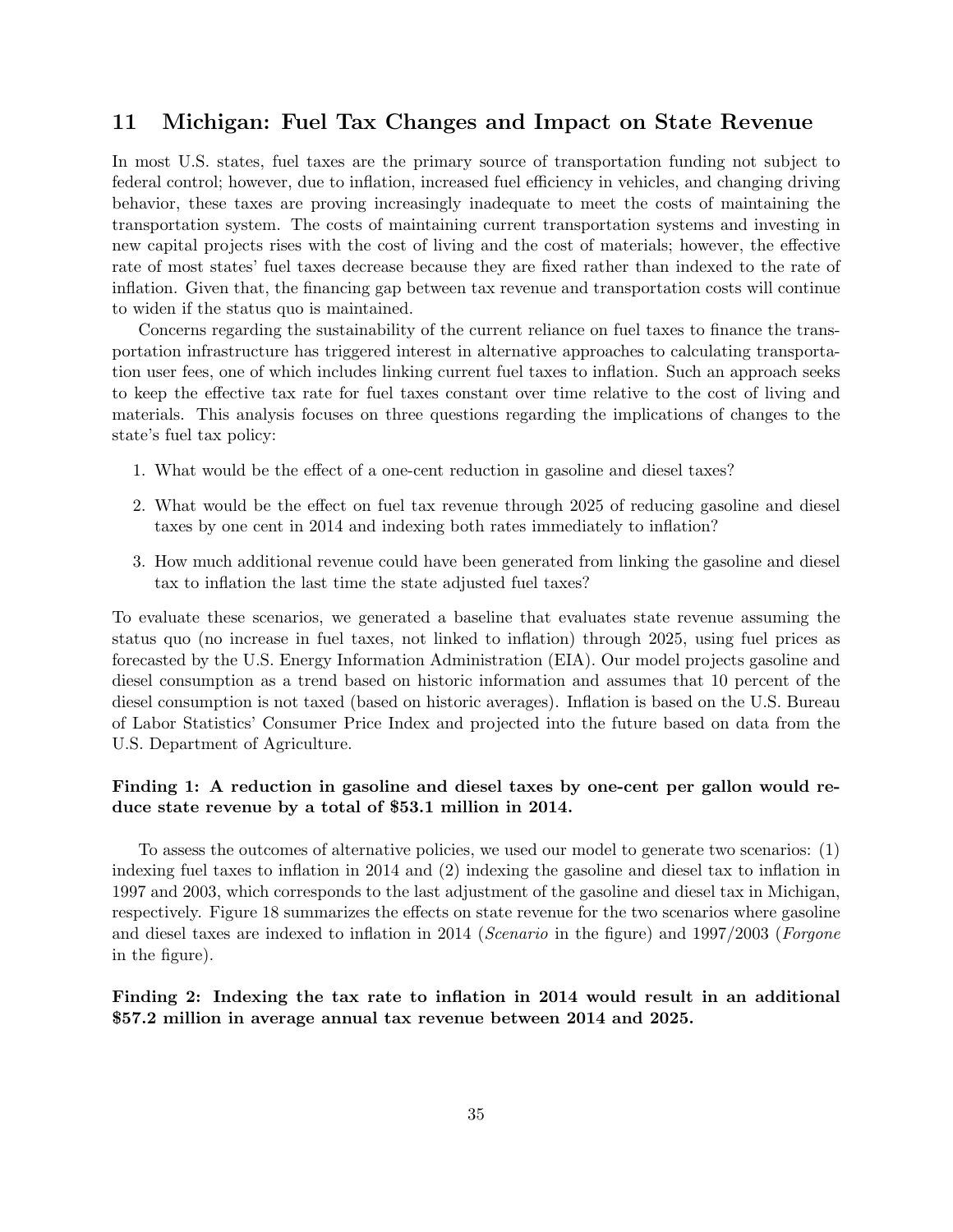



Note: Capital outlay includes the cost of materials, supplies, construction machinery, equipment, and administrative costs.

If fuel tax rates were reduced by one-cent and indexed to inflation in 2014, additional real state revenue of \$164.0 million per year would be generated in 2025 (Table 13).

### Finding 3: Indexing the fuel taxes rates to inflation the last time those taxes were adjusted, a cumulated additional revenue of \$3.665 billion would have been generated through 2013 if Michigan had linked the fuel taxes to inflation the last time they were adjusted.

Our model projects that linking Michigan's fuel taxes to the rate of inflation could have a substantial impact on the state's ability to maintain its transportation system into the future. Had the state indexed the diesel tax to inflation in 2003 and the gasoline tax to inflation in 1997 the years in which they were most recently increased — it would have secured an additional \$3.665 billion to support transportation maintenance and new investments. If Michigan maintains its current fuel tax regime and does not link its fuel taxes to inflation, it will be forgoing \$164.0 million in additional annual fuel tax revenue by 2025. In order to ease the immediate burden of indexing fuel taxes to inflation, some policymakers have suggested an immediate reduction in the fuel tax by one-cent. Such a reduction would represent \$53.1 million in forgone tax revenue; however, the short term loss of revenue would be quickly recovered through linking fuel taxes to inflation.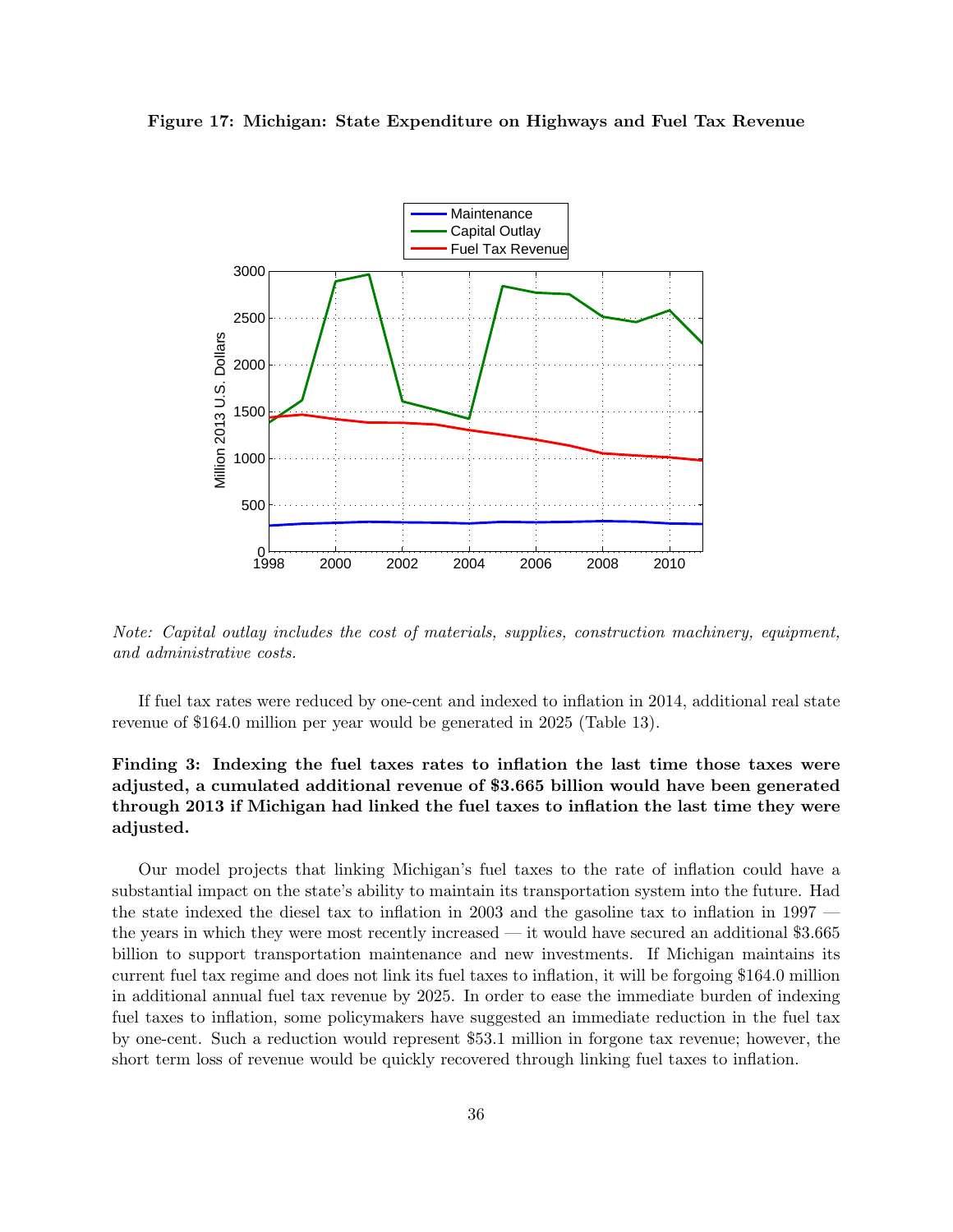|      |                 |          | State Fuel Tax Revenue (in Million 2013 Dollars) |            |
|------|-----------------|----------|--------------------------------------------------|------------|
| Year | <b>Baseline</b> | Scenario | Additional                                       | Cumulative |
| 2014 | 975             | 922      | -53                                              | -53        |
| 2015 | 962             | 940      | $-22$                                            | $-76$      |
| 2016 | 960             | 955      | $-5$                                             | $-81$      |
| 2017 | 959             | 971      | 11                                               | $-69$      |
| 2018 | 958             | 986      | 28                                               | $-41$      |
| 2019 | 955             | 1,001    | 46                                               | 5          |
| 2020 | 951             | 1,016    | 65                                               | 69         |
| 2021 | 948             | 1,032    | 84                                               | 153        |
| 2022 | 945             | 1,048    | 103                                              | 256        |
| 2023 | 942             | 1,065    | 123                                              | 379        |
| 2024 | 939             | 1,083    | 143                                              | 523        |
| 2025 | 937             | 1,101    | 164                                              | 687        |
|      |                 |          |                                                  |            |

Table 13: Tax revenue in million 2013 dollars under the baseline (no adjustment) and the scenario (2014 CPI indexed and one-cent reduction)

Table 14: State fuel tax expenditure for the average driver in 2013 dollars under the baseline (no adjustment) and the scenario (2014 CPI indexed and one-cent reduction)

|      |                 |     | Cost to Average Driver (in 2013 Dollars) |            |
|------|-----------------|-----|------------------------------------------|------------|
| Year | <b>Baseline</b> |     | Scenario Additional                      | Cumulative |
| 2014 | 136             | 129 | $-7$                                     | $-7$       |
| 2015 | 133             | 130 | $-3$                                     | $-11$      |
| 2016 | 132             | 131 | $-1$                                     | $-11$      |
| 2017 | 130             | 132 | $\overline{2}$                           | $-10$      |
| 2018 | 129             | 133 | 4                                        | $-6$       |
| 2019 | 127             | 133 | 6                                        | $\theta$   |
| 2020 | 126             | 134 | 9                                        | 9          |
| 2021 | 124             | 135 | 11                                       | 20         |
| 2022 | 122             | 136 | 13                                       | 33         |
| 2023 | 121             | 137 | 16                                       | 49         |
| 2024 | 119             | 137 | 18                                       | 67         |
| 2025 | 118             | 138 | 21                                       | 88         |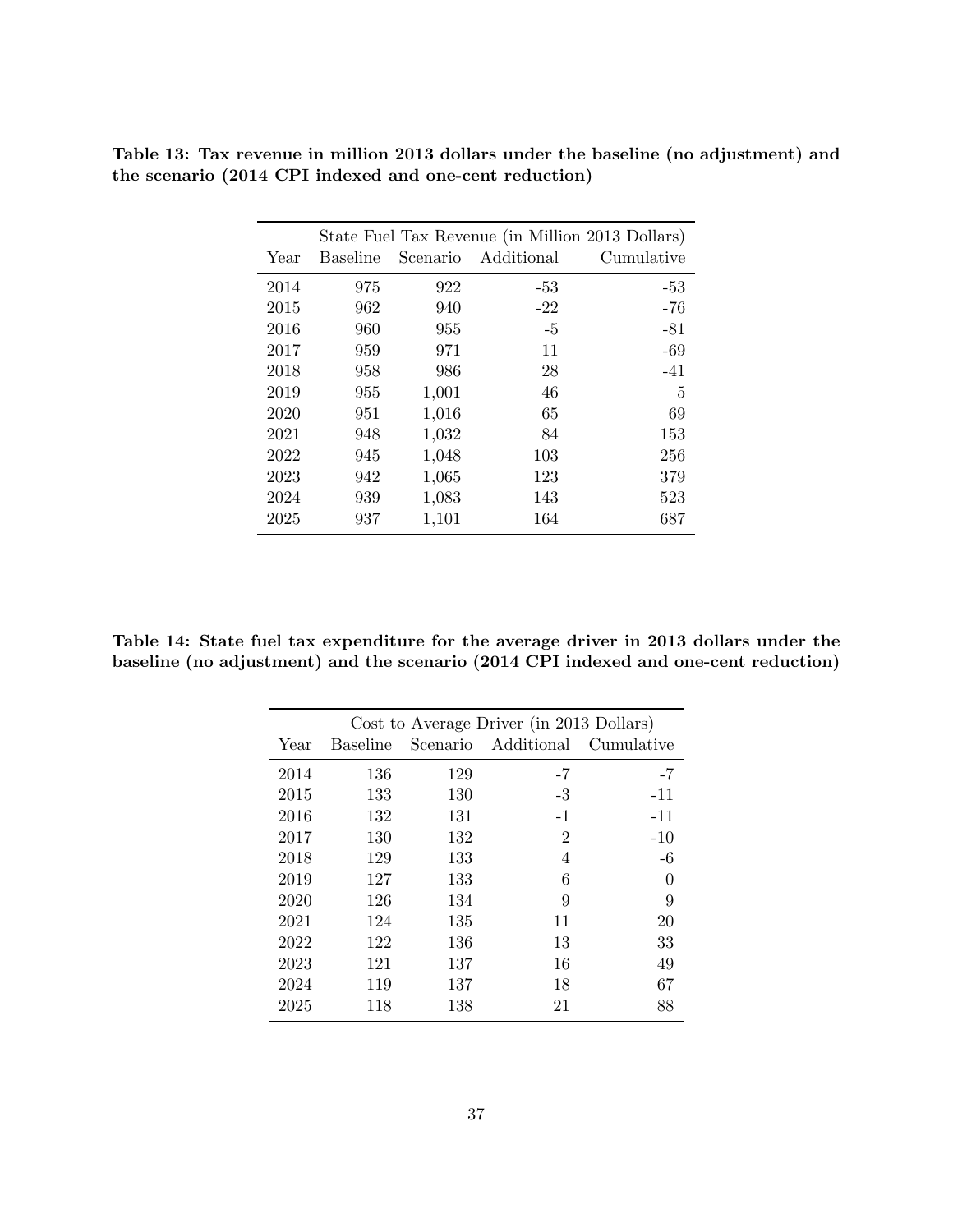

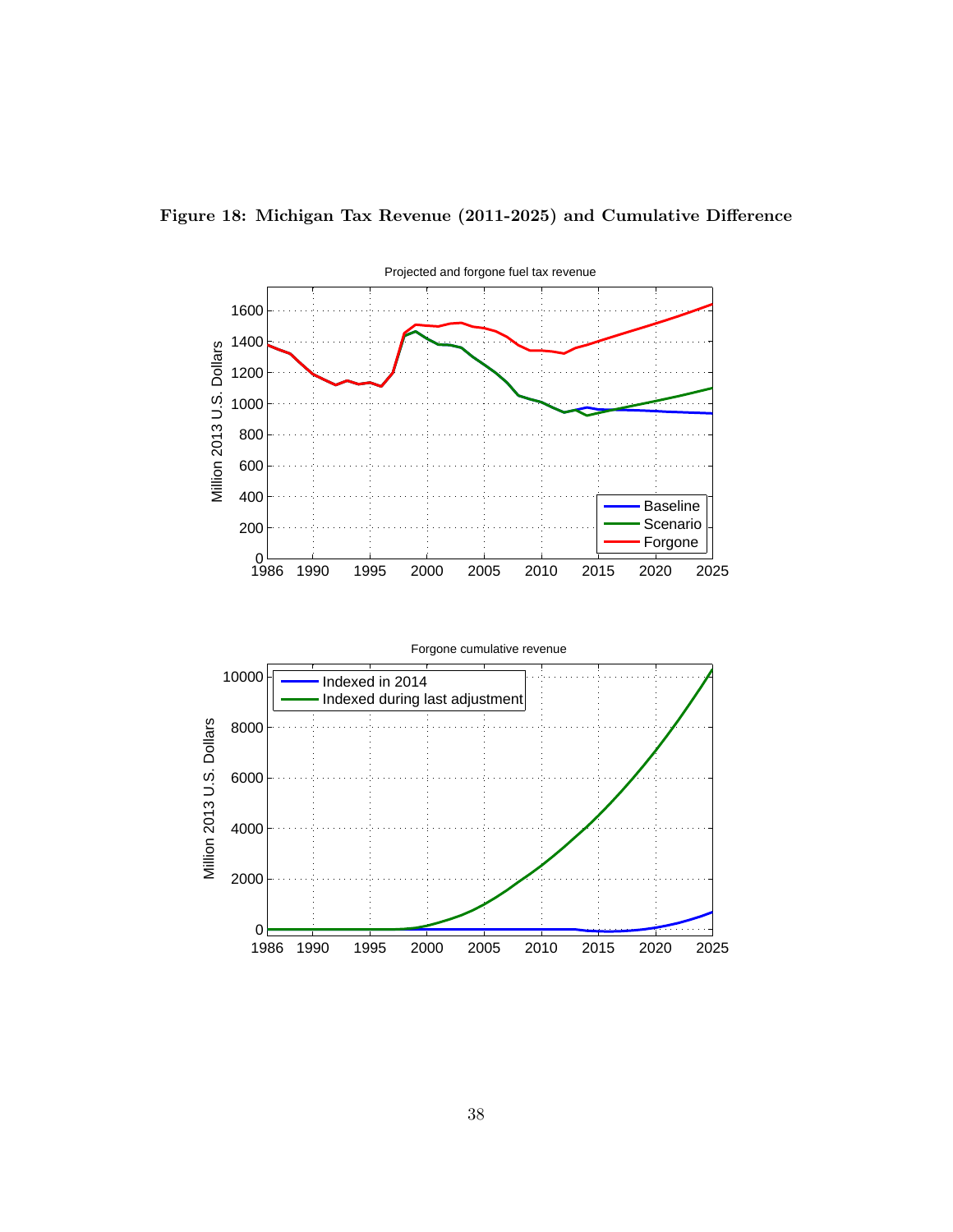### 12 Minnesota: Fuel Tax Changes and Impact on State Revenue

In most U.S. states, fuel taxes are the primary source of transportation funding not subject to federal control; however, due to inflation, increased fuel efficiency in vehicles, and changing driving behavior, these taxes are proving increasingly inadequate to meet the costs of maintaining the transportation system. The costs of maintaining current transportation systems and investing in new capital projects rises with the cost of living and the cost of materials; however, the effective rate of most states' fuel taxes decrease because they are fixed rather than indexed to the rate of inflation. Given that, the financing gap between tax revenue and transportation costs will continue to widen if the status quo is maintained.

Concerns regarding the sustainability of the current reliance on fuel taxes to finance the transportation infrastructure has triggered interest in alternative approaches to calculating transportation user fees, one of which includes linking current fuel taxes to inflation. Such an approach seeks to keep the effective tax rate for fuel taxes constant over time relative to the cost of living and materials. This analysis focuses on two questions regarding the implications of changes to the state's fuel tax policy:

- 1. What would be the effect of a one-cent reduction in gasoline and diesel taxes?
- 2. What would be the effect on fuel tax revenue through 2025 of reducing gasoline and diesel taxes by one cent in 2014 and indexing both rates immediately to inflation?

To evaluate these scenarios, we generated a baseline that evaluates state revenue assuming the status quo (no increase in fuel taxes, not linked to inflation) through 2025, using fuel prices as forecasted by the U.S. Energy Information Administration (EIA). Our model projects gasoline and diesel consumption as a trend based on historic information and assumes that 10 percent of the diesel consumption is not taxed (based on historic averages). Inflation is based on the U.S. Bureau of Labor Statistics' Consumer Price Index and projected into the future based on data from the U.S. Department of Agriculture.

#### Finding 1: A reduction in gasoline and diesel taxes by one-cent per gallon would reduce state revenue by a total of \$34.2 million in 2014.

To assess the outcomes of alternative policies, we used our model to generate one scenario: indexing fuel taxes to inflation in 2014. Figure 20 summarizes the effects on state revenue for the two scenarios where gasoline and diesel taxes are indexed to inflation in 2014 (Scenario in the figure).

#### Finding 2: Indexing the tax rate to inflation in 2014 would result in an additional \$48.1 million in average annual tax revenue between 2014 and 2025.

If fuel tax rates were reduced by one-cent and indexed to inflation in 2014, additional real state revenue of \$116.2 million per year would be generated in 2025 (Table 15).

#### Finding 3: Minnesota adjusts the tax rate on an annual basis and thus, there is no forgone revenue.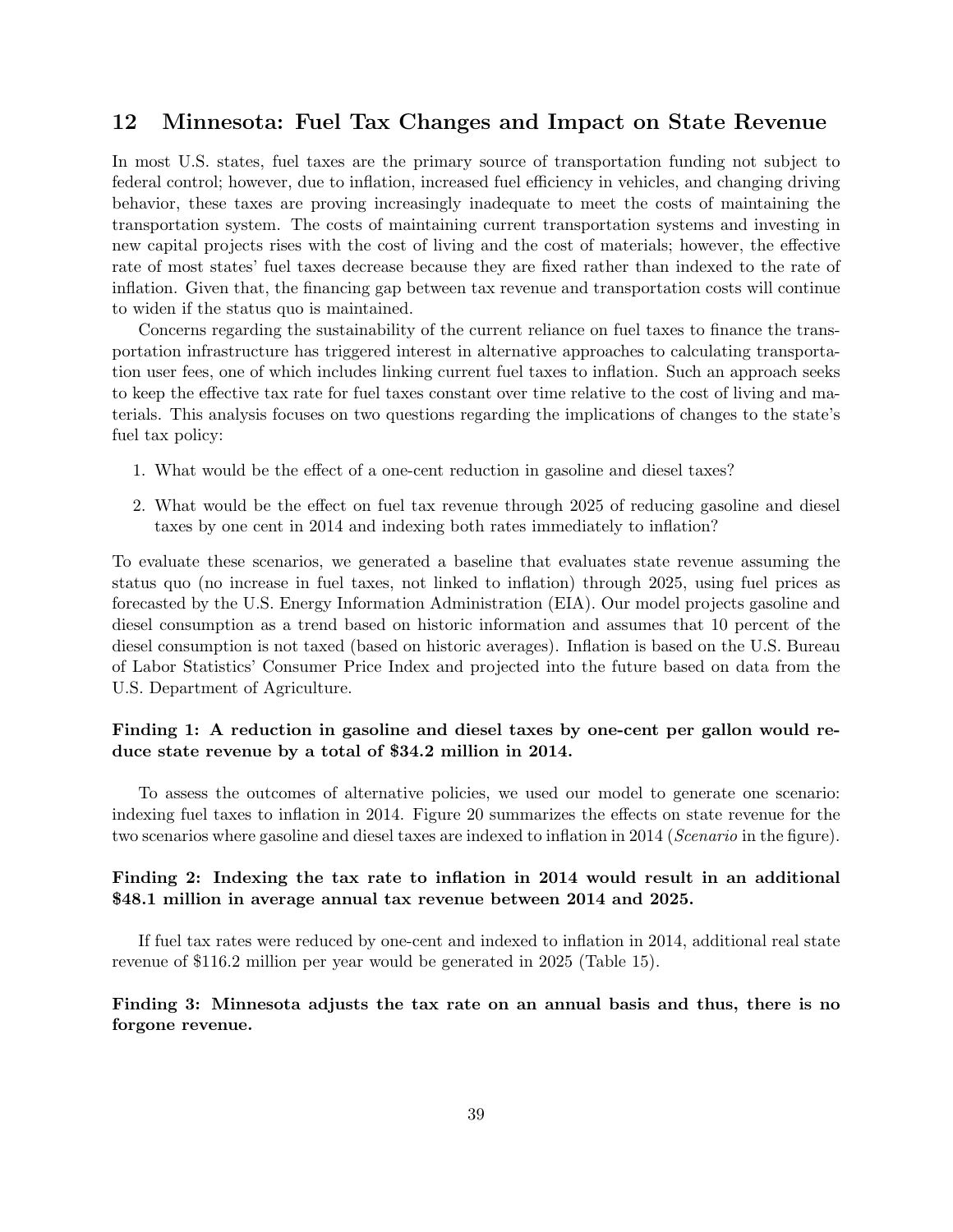



Note: Capital outlay includes the cost of materials, supplies, construction machinery, equipment, and administrative costs.

Our model projects that linking Minnesota's fuel taxes to the rate of inflation could have a substantial impact on the state's ability to maintain its transportation system into the future. If Minnesota maintains its current fuel tax regime and does not link its fuel taxes to inflation, it will be forgoing \$116.2 million in additional annual fuel tax revenue by 2025. In order to ease the immediate burden of indexing fuel taxes to inflation, some policymakers have suggested an immediate reduction in the fuel tax by one-cent. Such a reduction would represent \$34.2 million in forgone tax revenue; however, the short term loss of revenue would be quickly recovered through linking fuel taxes to inflation.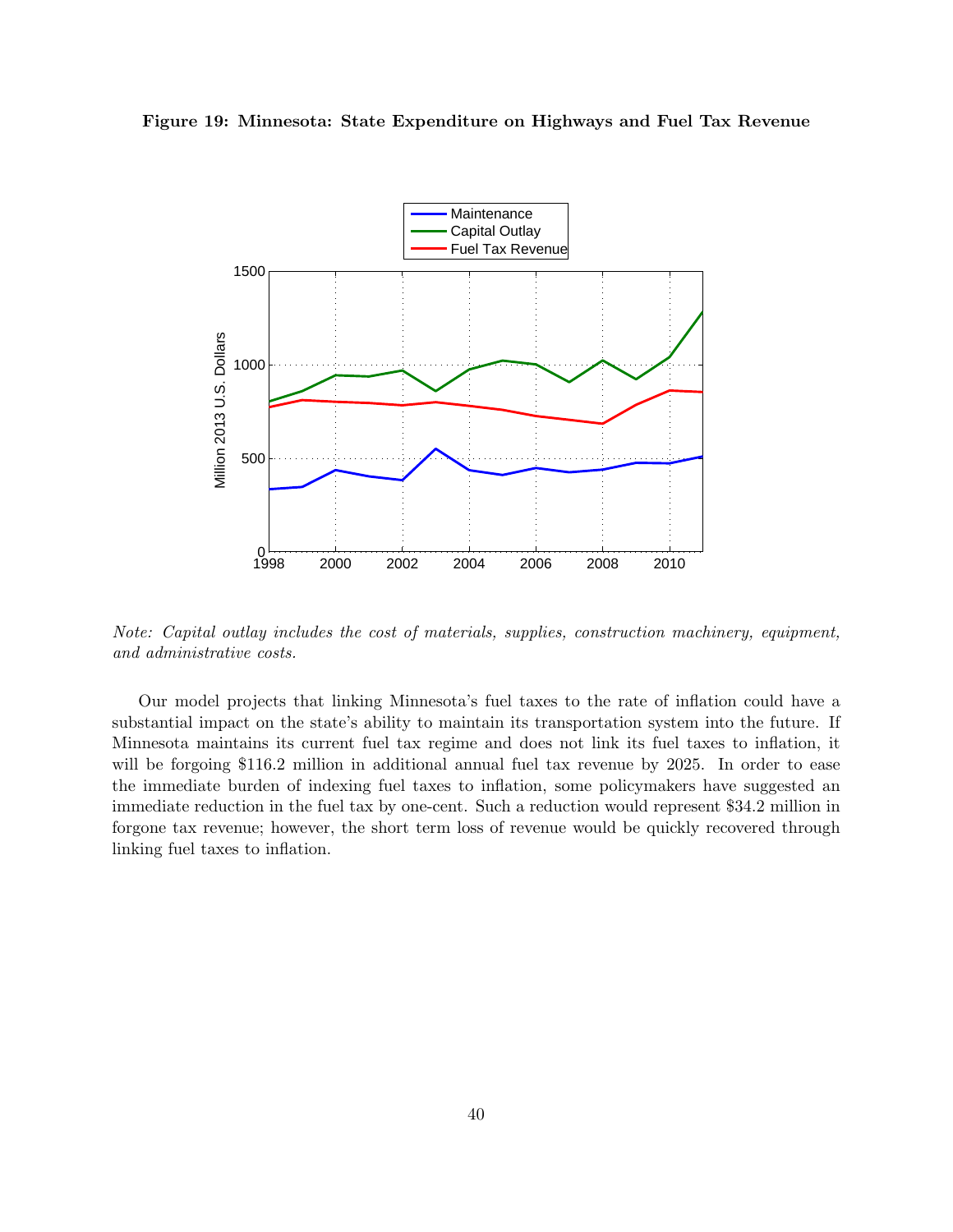|      |                 |          | State Fuel Tax Revenue (in Million 2013 Dollars) |            |
|------|-----------------|----------|--------------------------------------------------|------------|
| Year | <b>Baseline</b> | Scenario | Additional                                       | Cumulative |
| 2014 | 941             | 907      | -34                                              | -34        |
| 2015 | 922             | 914      | $-7$                                             | $-42$      |
| 2016 | 912             | 918      | 6                                                | $-36$      |
| 2017 | 902             | 921      | 18                                               | $-17$      |
| 2018 | 890             | 921      | 31                                               | 14         |
| 2019 | 877             | 920      | 43                                               | 57         |
| 2020 | 861             | 917      | 56                                               | 113        |
| 2021 | 845             | 914      | 69                                               | 182        |
| 2022 | 830             | 911      | 81                                               | 263        |
| 2023 | 815             | 908      | 93                                               | 356        |
| 2024 | 800             | 904      | 105                                              | 461        |
| 2025 | 785             | 902      | 116                                              | 577        |

Table 15: Tax revenue in million 2013 dollars under the baseline (no adjustment) and the scenario (2014 CPI indexed and one-cent reduction)

Table 16: State fuel tax expenditure for the average driver in 2013 dollars under the baseline (no adjustment) and the scenario (2014 CPI indexed and one-cent reduction)

|      |                 |          | Cost to Average Driver (in 2013 Dollars) |            |
|------|-----------------|----------|------------------------------------------|------------|
| Year | <b>Baseline</b> | Scenario | Additional                               | Cumulative |
| 2014 | 236             | 228      | $-9$                                     | $-9$       |
| 2015 | 229             | 227      | $-2$                                     | $-10$      |
| 2016 | 225             | 226      | $\overline{2}$                           | $-9$       |
| 2017 | 220             | 225      | 4                                        | $-4$       |
| 2018 | 215             | 223      | 7                                        | 3          |
| 2019 | 210             | 220      | 10                                       | 13         |
| 2020 | 204             | 217      | 13                                       | 27         |
| 2021 | 198             | 215      | 16                                       | 43         |
| 2022 | 193             | 212      | 19                                       | 62         |
| 2023 | 188             | 209      | 21                                       | 83         |
| 2024 | 182             | 206      | 24                                       | 107        |
| 2025 | 177             | 204      | 26                                       | 133        |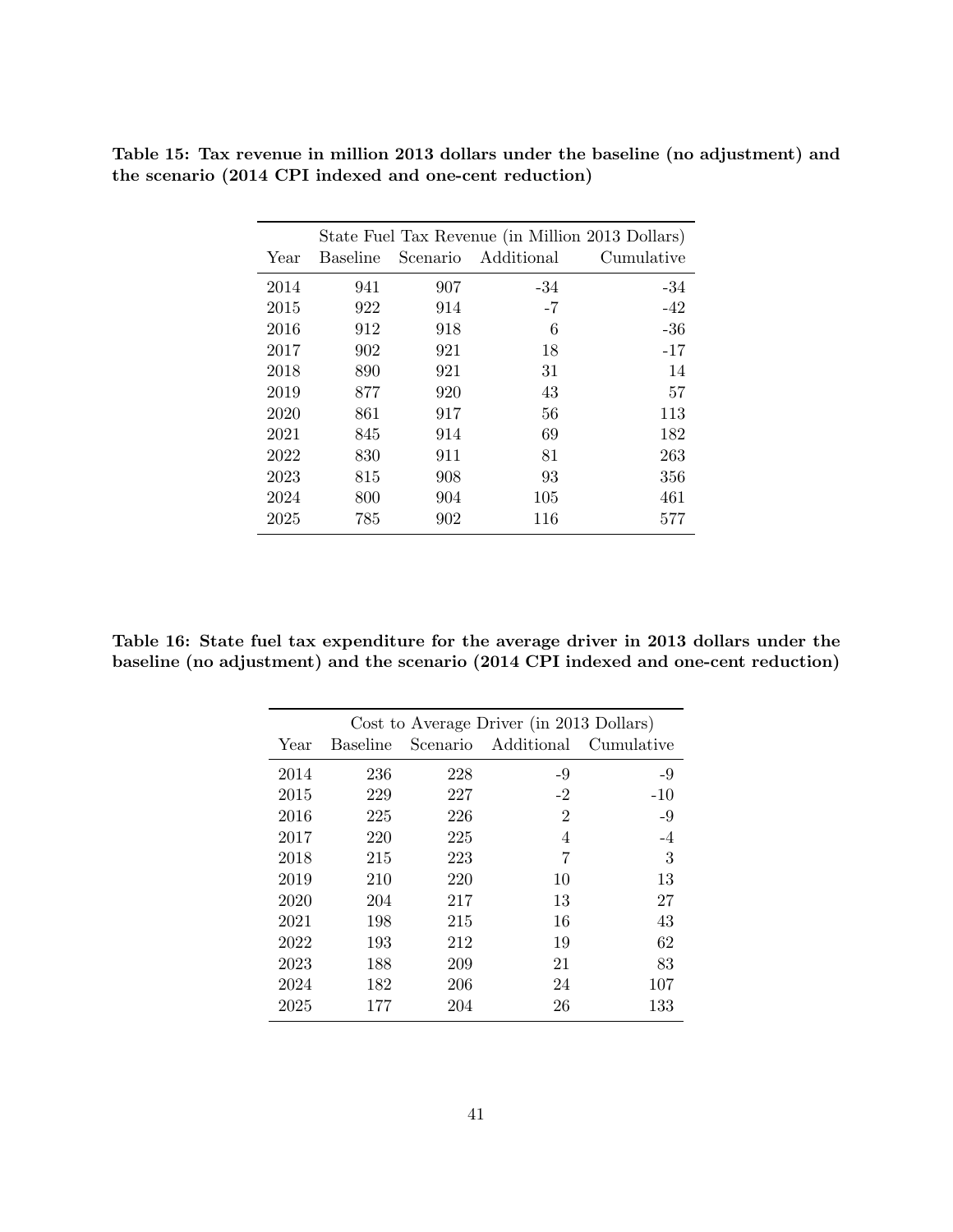

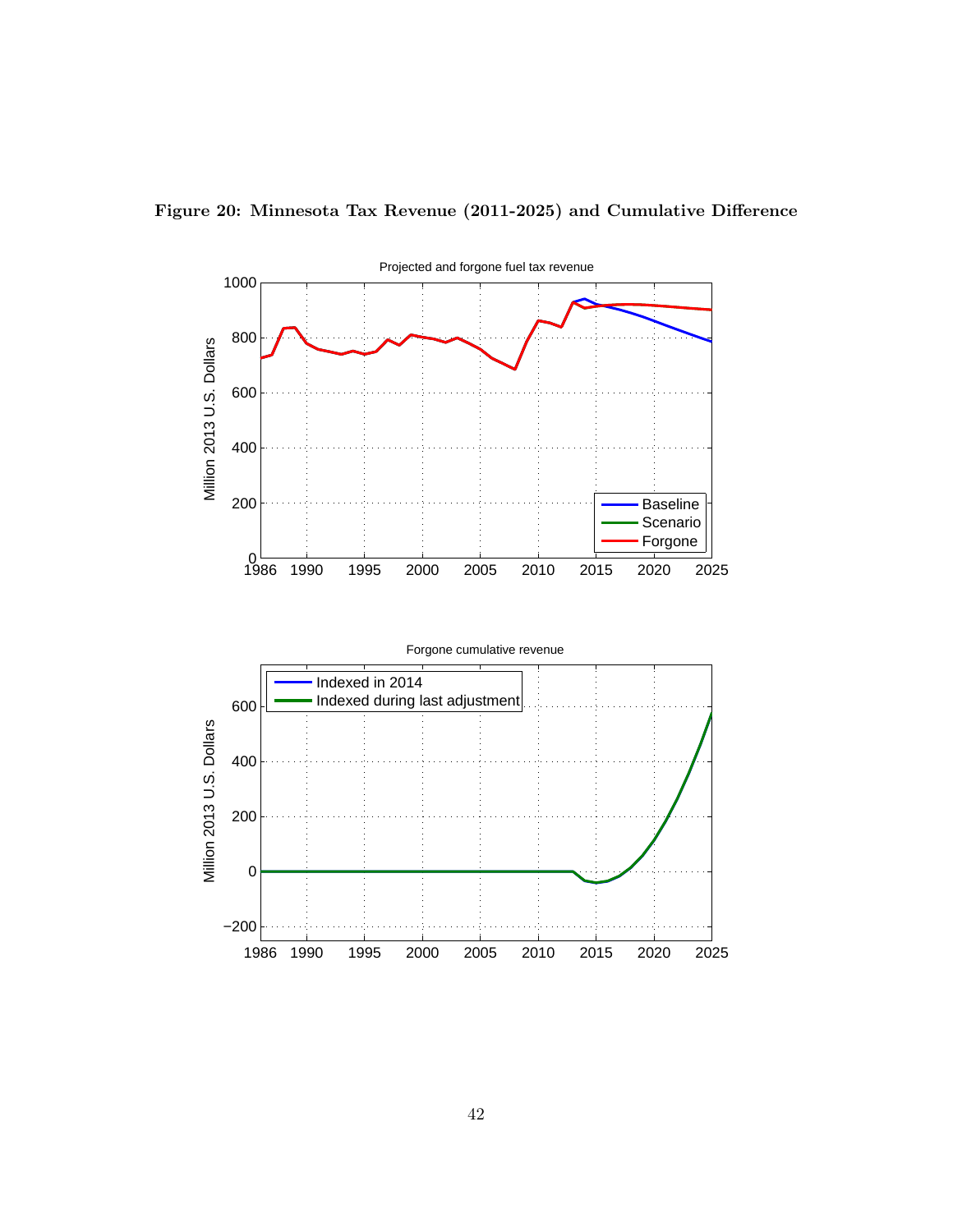# 13 Nebraska: Fuel Tax Changes and Impact on State Revenue

In most U.S. states, fuel taxes are the primary source of transportation funding not subject to federal control; however, due to inflation, increased fuel efficiency in vehicles, and changing driving behavior, these taxes are proving increasingly inadequate to meet the costs of maintaining the transportation system. The costs of maintaining current transportation systems and investing in new capital projects rises with the cost of living and the cost of materials; however, the effective rate of most states' fuel taxes decrease because they are fixed rather than indexed to the rate of inflation. Given that, the financing gap between tax revenue and transportation costs will continue to widen if the status quo is maintained.

Concerns regarding the sustainability of the current reliance on fuel taxes to finance the transportation infrastructure has triggered interest in alternative approaches to calculating transportation user fees, one of which includes linking current fuel taxes to inflation. Such an approach seeks to keep the effective tax rate for fuel taxes constant over time relative to the cost of living and materials. This analysis focuses on two questions regarding the implications of changes to the state's fuel tax policy:

- 1. What would be the effect of a one-cent reduction in gasoline and diesel taxes?
- 2. What would be the effect on fuel tax revenue through 2025 of reducing gasoline and diesel taxes by one cent in 2014 and indexing both rates immediately to inflation?

To evaluate these scenarios, we generated a baseline that evaluates state revenue assuming the status quo (no increase in fuel taxes, not linked to inflation) through 2025, using fuel prices as forecasted by the U.S. Energy Information Administration (EIA). Our model projects gasoline and diesel consumption as a trend based on historic information and assumes that 10 percent of the diesel consumption is not taxed (based on historic averages). Inflation is based on the U.S. Bureau of Labor Statistics' Consumer Price Index and projected into the future based on data from the U.S. Department of Agriculture.

#### Finding 1: A reduction in gasoline and diesel taxes by one-cent per gallon would reduce state revenue by a total of \$15.6 million in 2014.

To assess the outcomes of alternative policies, we used our model to generate one scenario: indexing fuel taxes to inflation in 2014. Figure 22 summarizes the effects on state revenue for the scenario where gasoline and diesel taxes are indexed to inflation in 2014 (Scenario in the figure).

#### Finding 2: Indexing the tax rate to inflation in 2014 would result in an additional \$6.3 million in average annual tax revenue between 2014 and 2025.

If fuel tax rates were reduced by one-cent and indexed to inflation in 2014, additional real state revenue of \$28.0 million per year would be generated in 2025 (Table 17).

#### Finding 3: Nebraska adjusts the tax rate on an annual basis and thus, there is no forgone revenue.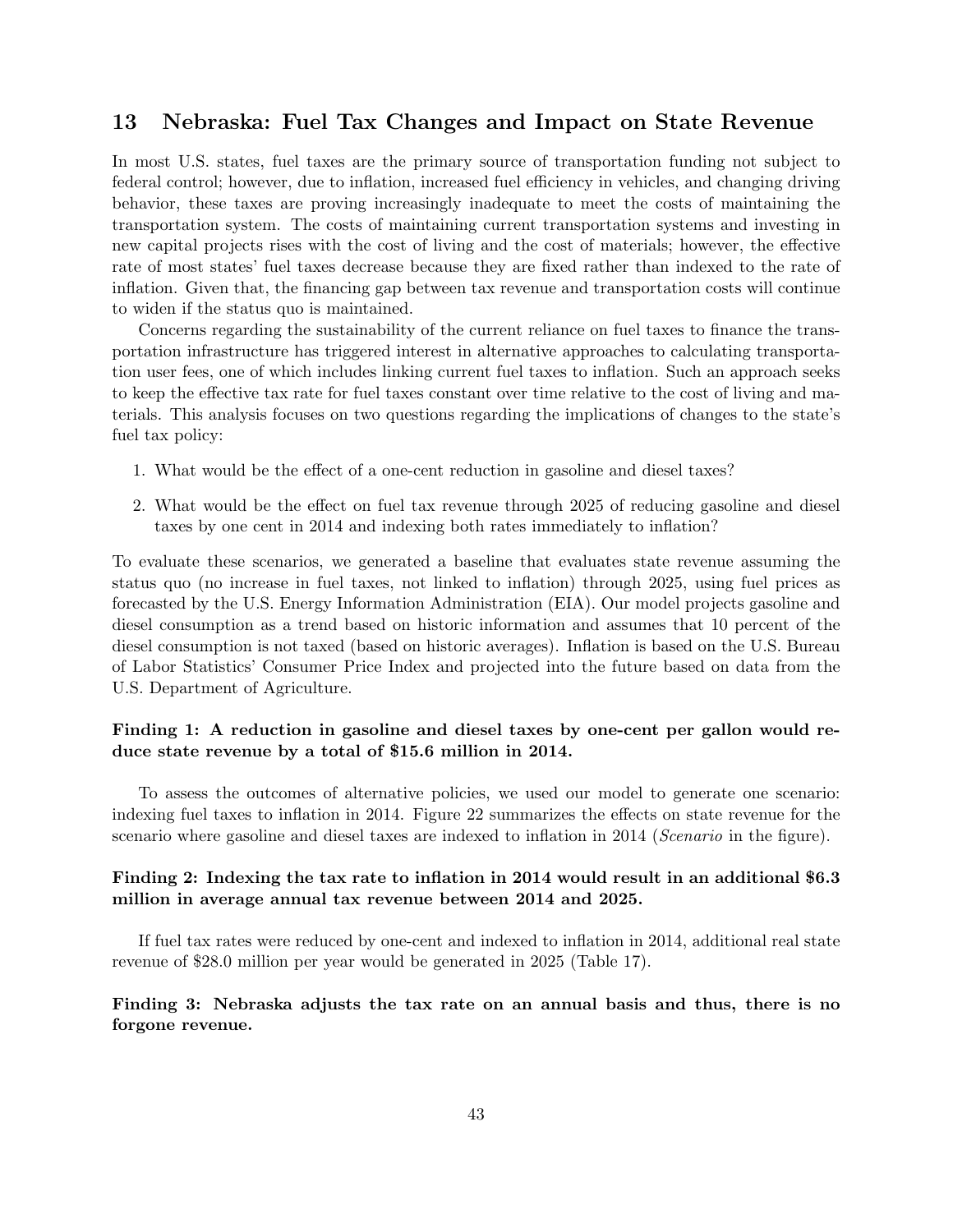



Note: Capital outlay includes the cost of materials, supplies, construction machinery, equipment, and administrative costs.

Our model projects that linking Nebraska's fuel taxes to the rate of inflation could have a substantial impact on the state's ability to maintain its transportation system into the future. If Nebraska maintains its current fuel tax regime and does not link its fuel taxes to inflation, it will be forgoing \$28.0 million in additional annual fuel tax revenue by 2025. In order to ease the immediate burden of indexing fuel taxes to inflation, some policymakers have suggested an immediate reduction in the fuel tax by one-cent. Such a reduction would represent \$15.6 million in forgone tax revenue; however, the short term loss of revenue would be quickly recovered through linking fuel taxes to inflation.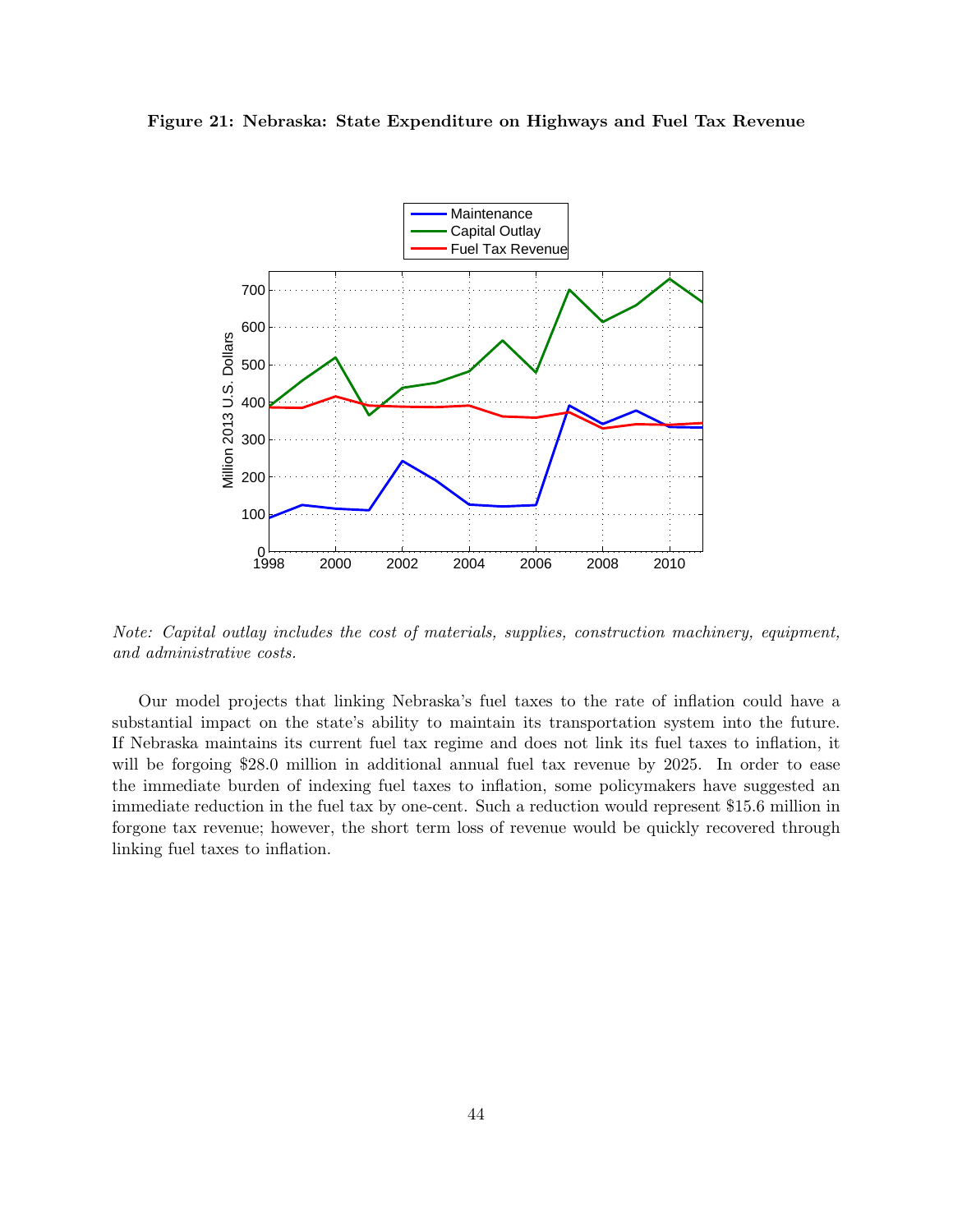|      |          |     | State Fuel Tax Revenue (in Million 2013 Dollars) |            |
|------|----------|-----|--------------------------------------------------|------------|
| Year | Baseline |     | Scenario Additional                              | Cumulative |
| 2014 | 343      | 327 | $-16$                                            | $-16$      |
| 2015 | 341      | 333 | $-8$                                             | $-23$      |
| 2016 | 343      | 338 | $-5$                                             | $-28$      |
| 2017 | 345      | 343 | $-2$                                             | $-31$      |
| 2018 | 347      | 347 | 1                                                | $-30$      |
| 2019 | 348      | 352 | 4                                                | $-26$      |
| 2020 | 349      | 357 | 7                                                | $-19$      |
| 2021 | 350      | 361 | 11                                               | $-8$       |
| 2022 | 352      | 367 | 15                                               | 7          |
| 2023 | 353      | 372 | 19                                               | 25         |
| 2024 | 355      | 377 | 23                                               | 48         |
| 2025 | 355      | 383 | 28                                               | 76         |
|      |          |     |                                                  |            |

Table 17: Tax revenue in million 2013 dollars under the baseline (no adjustment) and the scenario (2014 CPI indexed and one-cent reduction)

Table 18: State fuel tax expenditure for the average driver in 2013 dollars under the baseline (no adjustment) and the scenario (2014 CPI indexed and one-cent reduction)

|      |                 |     | Cost to Average Driver (in 2013 Dollars) |            |
|------|-----------------|-----|------------------------------------------|------------|
| Year | <b>Baseline</b> |     | Scenario Additional                      | Cumulative |
| 2014 | 241             | 230 | $-11$                                    | $-11$      |
| 2015 | 238             | 232 | $-5$                                     | $-16$      |
| 2016 | 237             | 233 | $-3$                                     | $-20$      |
| 2017 | 236             | 234 | $-2$                                     | $-21$      |
| 2018 | 235             | 235 | 0                                        | $-21$      |
| 2019 | 234             | 236 | 3                                        | $-18$      |
| 2020 | 232             | 237 | 5                                        | $-13$      |
| 2021 | 231             | 238 | 7                                        | $-6$       |
| 2022 | 229             | 239 | 10                                       | 3          |
| 2023 | 228             | 240 | 12                                       | 15         |
| 2024 | 227             | 241 | 14                                       | 30         |
| 2025 | 225             | 242 | 18                                       | 47         |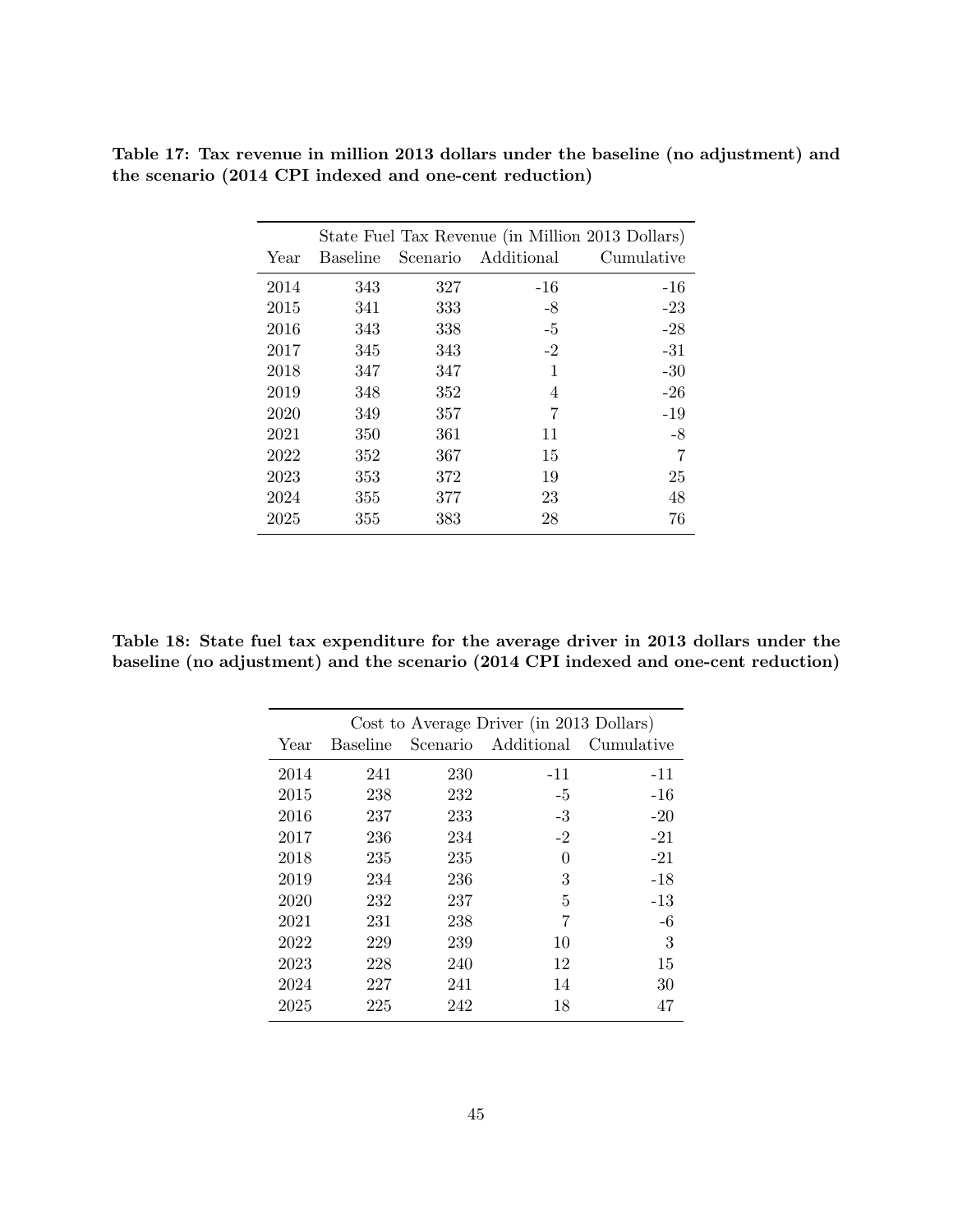

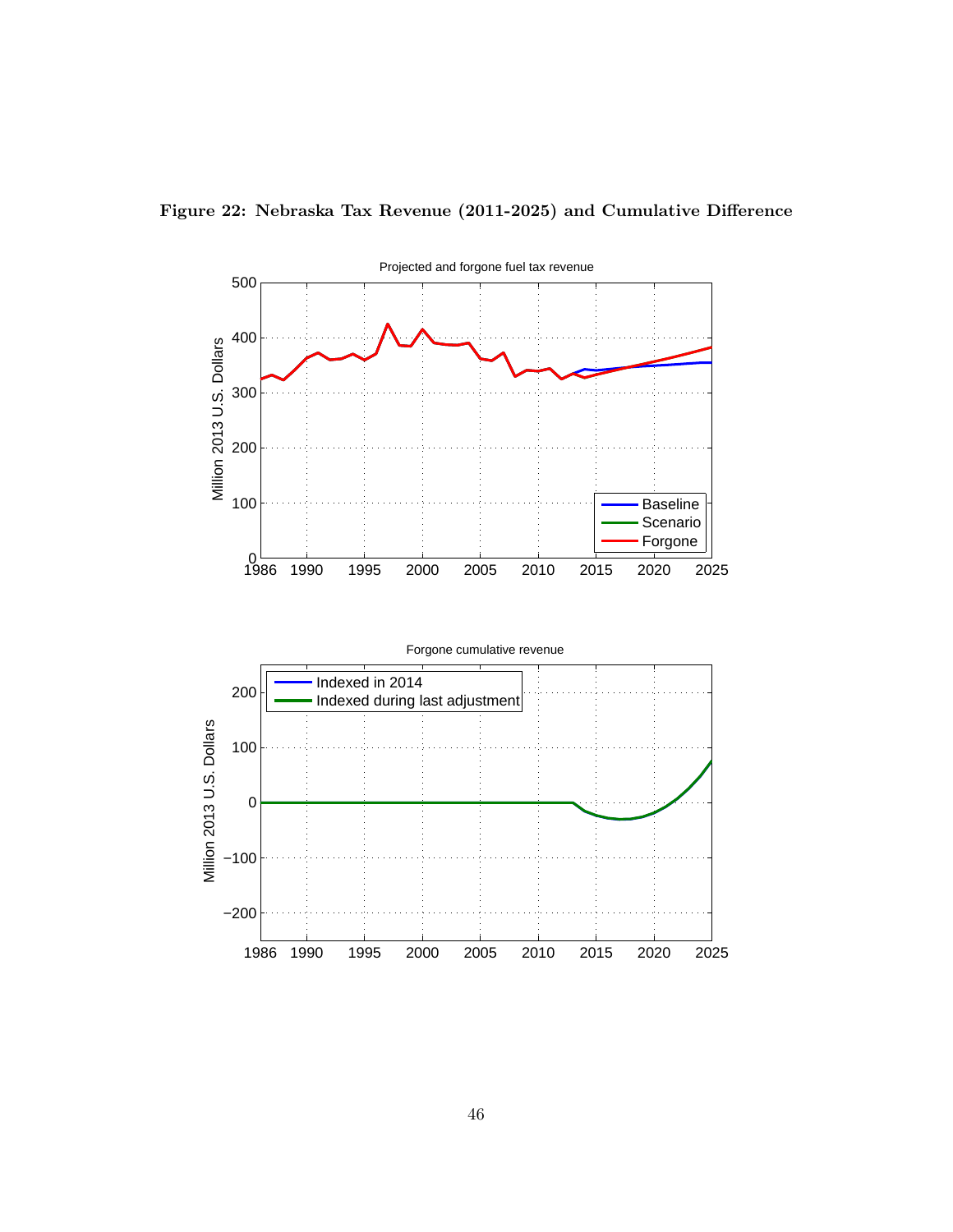# 14 North Dakota: Fuel Tax Changes and Impact on State Revenue

In most U.S. states, fuel taxes are the primary source of transportation funding not subject to federal control; however, due to inflation, increased fuel efficiency in vehicles, and changing driving behavior, these taxes are proving increasingly inadequate to meet the costs of maintaining the transportation system. The costs of maintaining current transportation systems and investing in new capital projects rises with the cost of living and the cost of materials; however, the effective rate of most states' fuel taxes decrease because they are fixed rather than indexed to the rate of inflation. Given that, the financing gap between tax revenue and transportation costs will continue to widen if the status quo is maintained.

Concerns regarding the sustainability of the current reliance on fuel taxes to finance the transportation infrastructure has triggered interest in alternative approaches to calculating transportation user fees, one of which includes linking current fuel taxes to inflation. Such an approach seeks to keep the effective tax rate for fuel taxes constant over time relative to the cost of living and materials. This analysis focuses on three questions regarding the implications of changes to the state's fuel tax policy:

- 1. What would be the effect of a one-cent reduction in gasoline and diesel taxes?
- 2. What would be the effect on fuel tax revenue through 2025 of reducing gasoline and diesel taxes by one cent in 2014 and indexing both rates immediately to inflation?
- 3. How much additional revenue could have been generated from linking the gasoline and diesel tax to inflation the last time the state adjusted fuel taxes?

To evaluate these scenarios, we generated a baseline that evaluates state revenue assuming the status quo (no increase in fuel taxes, not linked to inflation) through 2025, using fuel prices as forecasted by the U.S. Energy Information Administration (EIA). Our model projects gasoline and diesel consumption as a trend based on historic information and assumes that 10 percent of the diesel consumption is not taxed (based on historic averages). Inflation is based on the U.S. Bureau of Labor Statistics' Consumer Price Index and projected into the future based on data from the U.S. Department of Agriculture.

#### Finding 1: A reduction in gasoline and diesel taxes by one-cent per gallon would reduce state revenue by a total of \$7.8 million in 2014.

To assess the outcomes of alternative policies, we used our model to generate two scenarios: (1) indexing fuel taxes to inflation in 2014 and (2) indexing the gasoline and diesel tax to inflation in 2005, which corresponds to the last adjustment of the gasoline tax in North Dakota. Figure 24 summarizes the effects on state revenue for the two scenarios where gasoline and diesel taxes are indexed to inflation in 2014 (*Scenario* in the figure) and 2005 (*Forgone* in the figure).

#### Finding 2: Indexing the tax rate to inflation in 2014 would result in an additional \$12.3 million in average annual tax revenue between 2014 and 2025.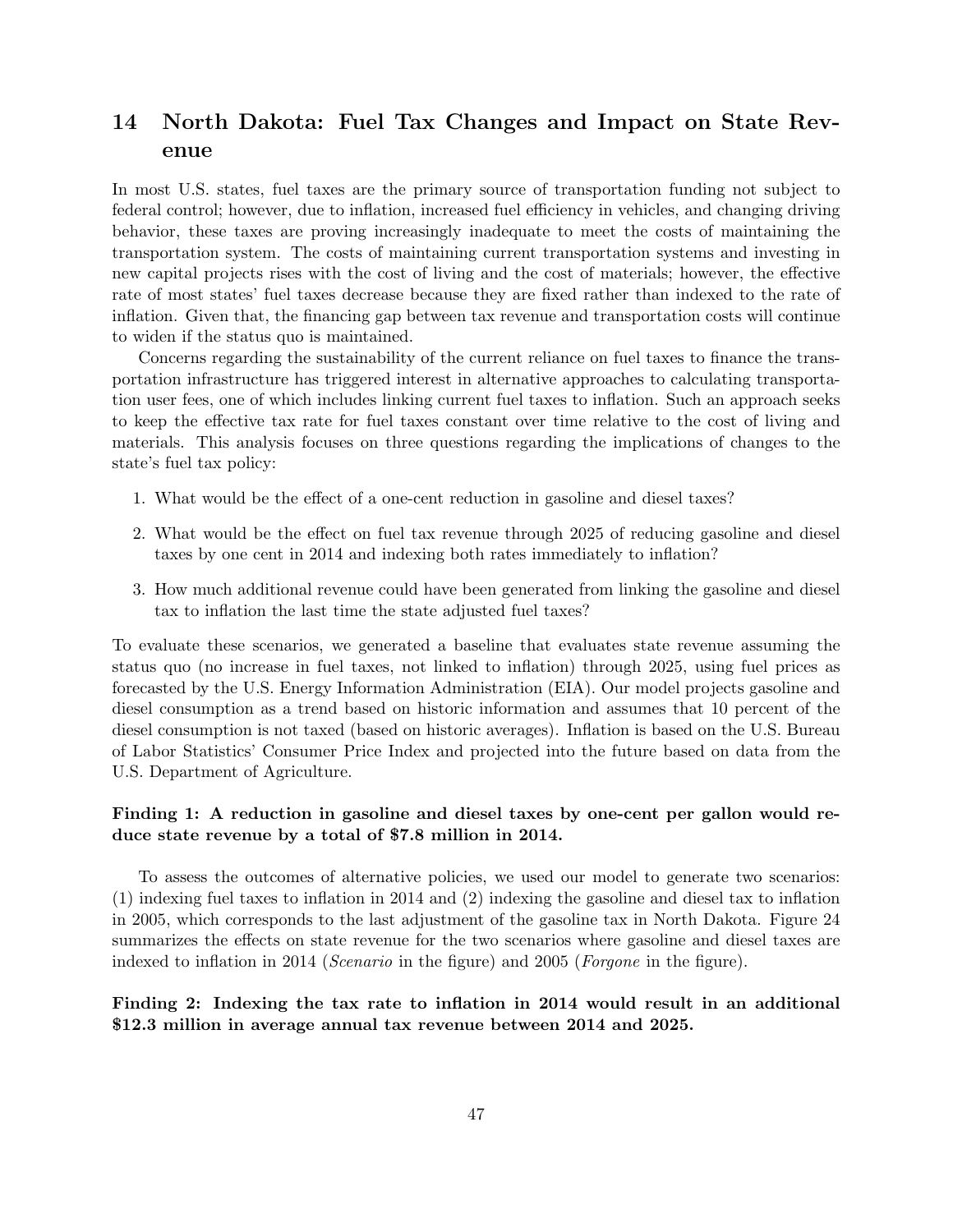#### Figure 23: North Dakota: State Expenditure on Highways and Fuel Tax Revenue



Note: Capital outlay includes the cost of materials, supplies, construction machinery, equipment, and administrative costs.

If fuel tax rates were reduced by one-cent and indexed to inflation in 2014, additional real state revenue of \$31.2 million per year would be generated in 2025 (Table 19).

### Finding 3: Indexing the fuel taxes rates to inflation the last time those taxes were adjusted, a cumulated additional revenue of \$146 million would have been generated through 2013 if North Dakota had linked the fuel taxes to inflation the last time they were adjusted.

Our model projects that linking North Dakota's fuel taxes to the rate of inflation could have a substantial impact on the state's ability to maintain its transportation system into the future. Had the state indexed fuel taxes to inflation in 2005, it would have secured an additional \$146 million to support transportation maintenance and new investments. If North Dakota maintains its current fuel tax regime and does not link its fuel taxes to inflation, it will be forgoing \$31.2 million in additional annual fuel tax revenue by 2025. In order to ease the immediate burden of indexing fuel taxes to inflation, some policymakers have suggested an immediate reduction in the fuel tax by one-cent. Such a reduction would represent \$7.8 million in forgone tax revenue; however, the short term loss of revenue would be quickly recovered through linking fuel taxes to inflation.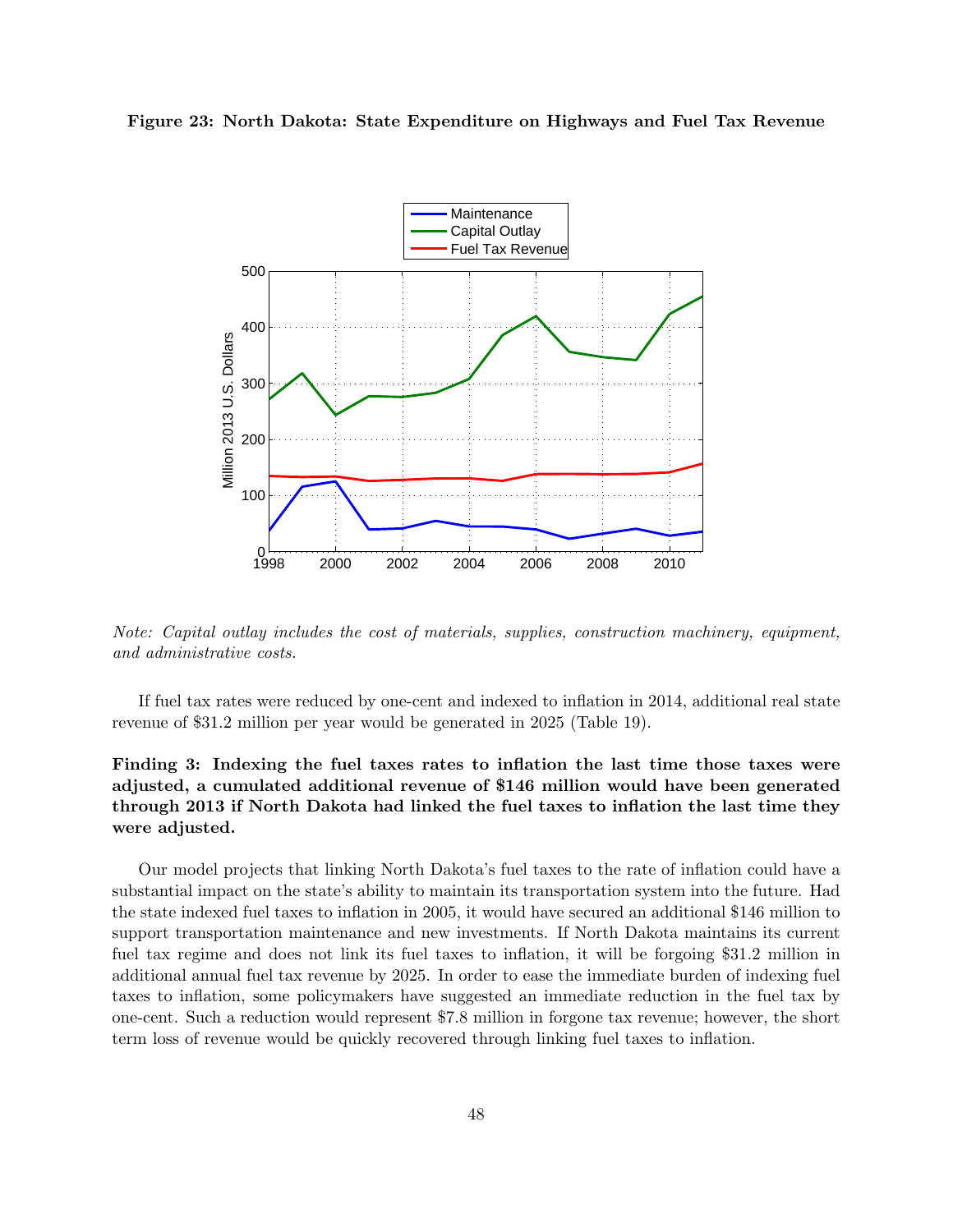|      |          |     | State Fuel Tax Revenue (in Million 2013 Dollars) |                |
|------|----------|-----|--------------------------------------------------|----------------|
| Year | Baseline |     | Scenario Additional                              | Cumulative     |
| 2014 | 180      | 172 | -8                                               | $-8$           |
| 2015 | 177      | 175 | $-2$                                             | $-10$          |
| 2016 | 176      | 177 | 1                                                | $-9$           |
| 2017 | 175      | 179 | 4                                                | $-5$           |
| 2018 | 174      | 181 | 7                                                | $\overline{2}$ |
| 2019 | 173      | 183 | 10                                               | 13             |
| 2020 | 172      | 186 | 14                                               | 26             |
| 2021 | 170      | 188 | 17                                               | 44             |
| 2022 | 169      | 190 | 21                                               | 64             |
| 2023 | 168      | 192 | 24                                               | 88             |
| 2024 | 167      | 194 | 28                                               | 116            |
| 2025 | 165      | 197 | 31                                               | 147            |

Table 19: Tax revenue in million 2013 dollars under the baseline (no adjustment) and the scenario (2014 CPI indexed and one-cent reduction)

Table 20: State fuel tax expenditure for the average driver in 2013 dollars under the baseline (no adjustment) and the scenario (2014 CPI indexed and one-cent reduction)

|      |                 |          | Cost to Average Driver (in 2013 Dollars) |            |
|------|-----------------|----------|------------------------------------------|------------|
| Year | <b>Baseline</b> | Scenario | Additional                               | Cumulative |
| 2014 | 343             | 328      | -15                                      | $-15$      |
| 2015 | 333             | 329      | $-4$                                     | $-19$      |
| 2016 | 328             | 330      | $\overline{2}$                           | $-17$      |
| 2017 | 323             | 331      | 8                                        | $-9$       |
| 2018 | 319             | 332      | 13                                       | 4          |
| 2019 | 314             | 332      | 19                                       | 22         |
| 2020 | 308             | 333      | 25                                       | 47         |
| 2021 | 303             | 334      | 31                                       | 78         |
| 2022 | 298             | 334      | 36                                       | 114        |
| 2023 | 293             | 335      | 42                                       | 156        |
| 2024 | 288             | 336      | 48                                       | 204        |
| 2025 | 283             | 336      | 53                                       | 257        |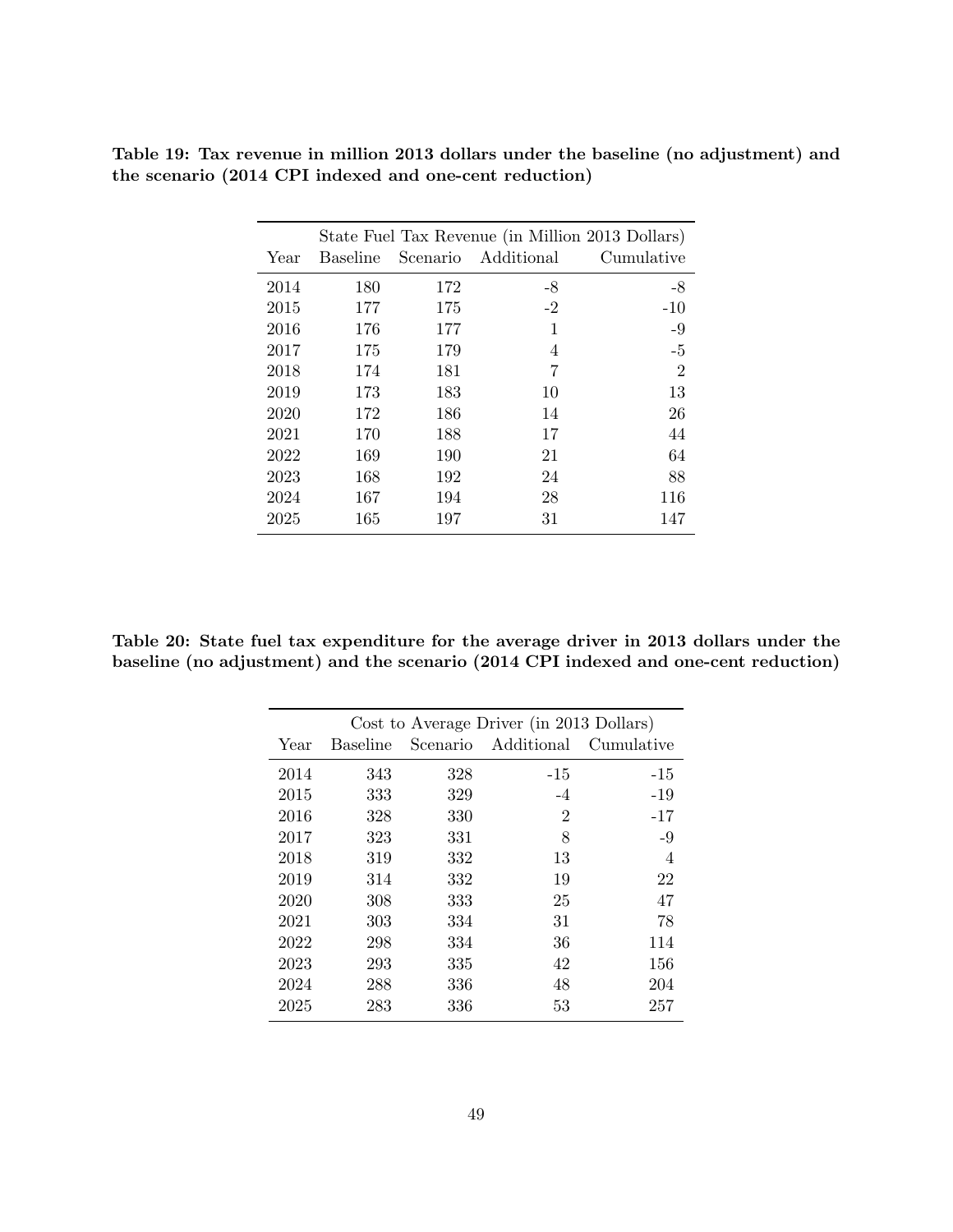

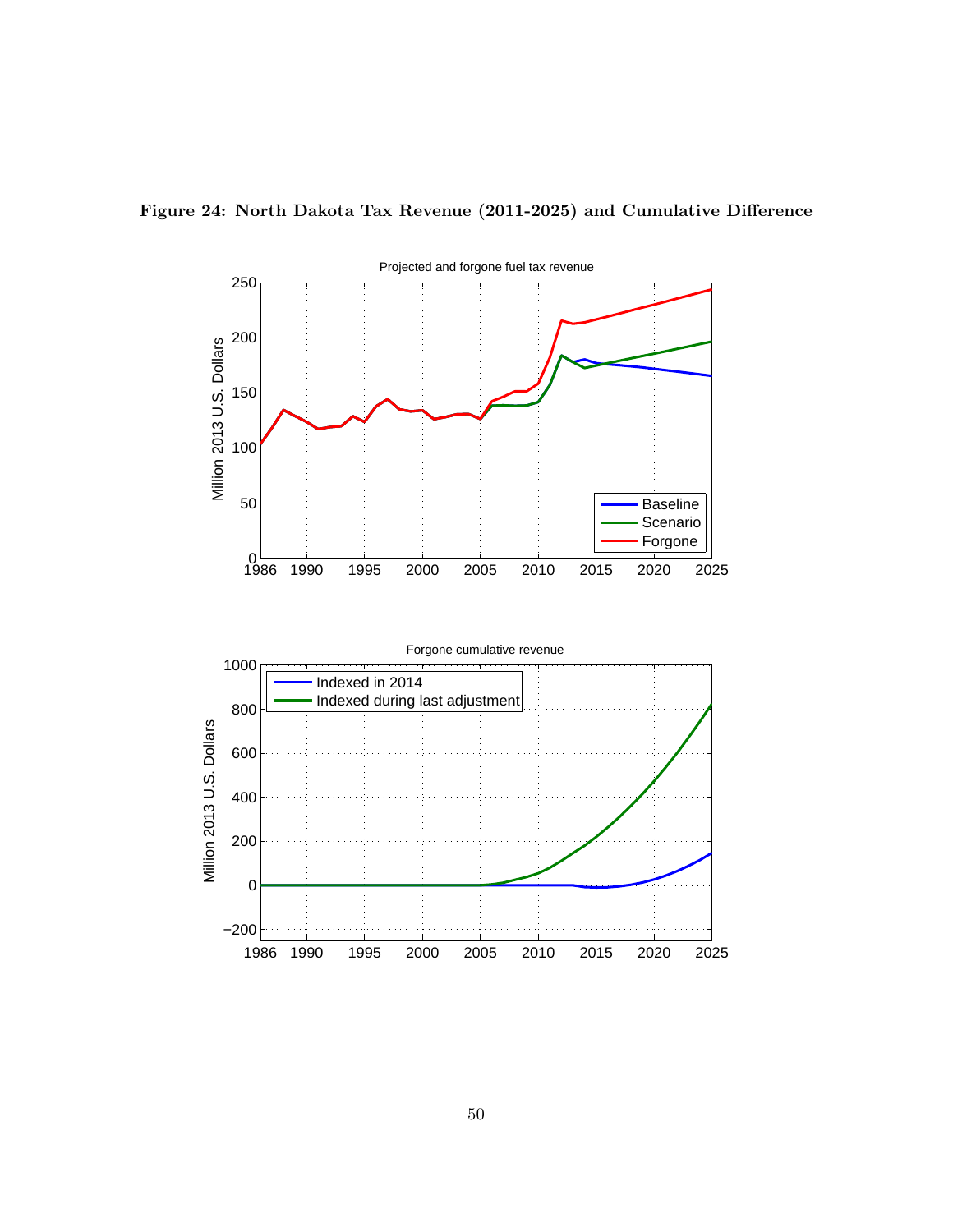### 15 Ohio: Fuel Tax Changes and Impact on State Revenue

In most U.S. states, fuel taxes are the primary source of transportation funding not subject to federal control; however, due to inflation, increased fuel efficiency in vehicles, and changing driving behavior, these taxes are proving increasingly inadequate to meet the costs of maintaining the transportation system. The costs of maintaining current transportation systems and investing in new capital projects rises with the cost of living and the cost of materials; however, the effective rate of most states' fuel taxes decrease because they are fixed rather than indexed to the rate of inflation. Given that, the financing gap between tax revenue and transportation costs will continue to widen if the status quo is maintained.

Concerns regarding the sustainability of the current reliance on fuel taxes to finance the transportation infrastructure has triggered interest in alternative approaches to calculating transportation user fees, one of which includes linking current fuel taxes to inflation. Such an approach seeks to keep the effective tax rate for fuel taxes constant over time relative to the cost of living and materials. This analysis focuses on three questions regarding the implications of changes to the state's fuel tax policy:

- 1. What would be the effect of a one-cent reduction in gasoline and diesel taxes?
- 2. What would be the effect on fuel tax revenue through 2025 of reducing gasoline and diesel taxes by one cent in 2014 and indexing both rates immediately to inflation?
- 3. How much additional revenue could have been generated from linking the gasoline and diesel tax to inflation the last time the state adjusted fuel taxes?

To evaluate these scenarios, we generated a baseline that evaluates state revenue assuming the status quo (no increase in fuel taxes, not linked to inflation) through 2025, using fuel prices as forecasted by the U.S. Energy Information Administration (EIA). Our model projects gasoline and diesel consumption as a trend based on historic information and assumes that 10 percent of the diesel consumption is not taxed (based on historic averages). Inflation is based on the U.S. Bureau of Labor Statistics' Consumer Price Index and projected into the future based on data from the U.S. Department of Agriculture.

#### Finding 1: A reduction in gasoline and diesel taxes by one-cent per gallon would reduce state revenue by a total of \$63.6 million in 2014.

To assess the outcomes of alternative policies, we used our model to generate two scenarios: (1) indexing fuel taxes to inflation in 2014 and (2) indexing the gasoline and diesel tax to inflation in 2005, which corresponds to the last adjustment of the gasoline tax in Ohio. Figure 26 summarizes the effects on state revenue for the two scenarios where gasoline and diesel taxes are indexed to inflation in 2014 (Scenario in the figure) and 2005 (Forgone in the figure).

#### Finding 2: Indexing the tax rate to inflation in 2014 would result in an additional \$140.7 million in average annual tax revenue between 2014 and 2025.

If fuel tax rates were reduced by one-cent and indexed to inflation in 2014, additional real state revenue of \$340.5 million per year would be generated in 2025 (Table 21).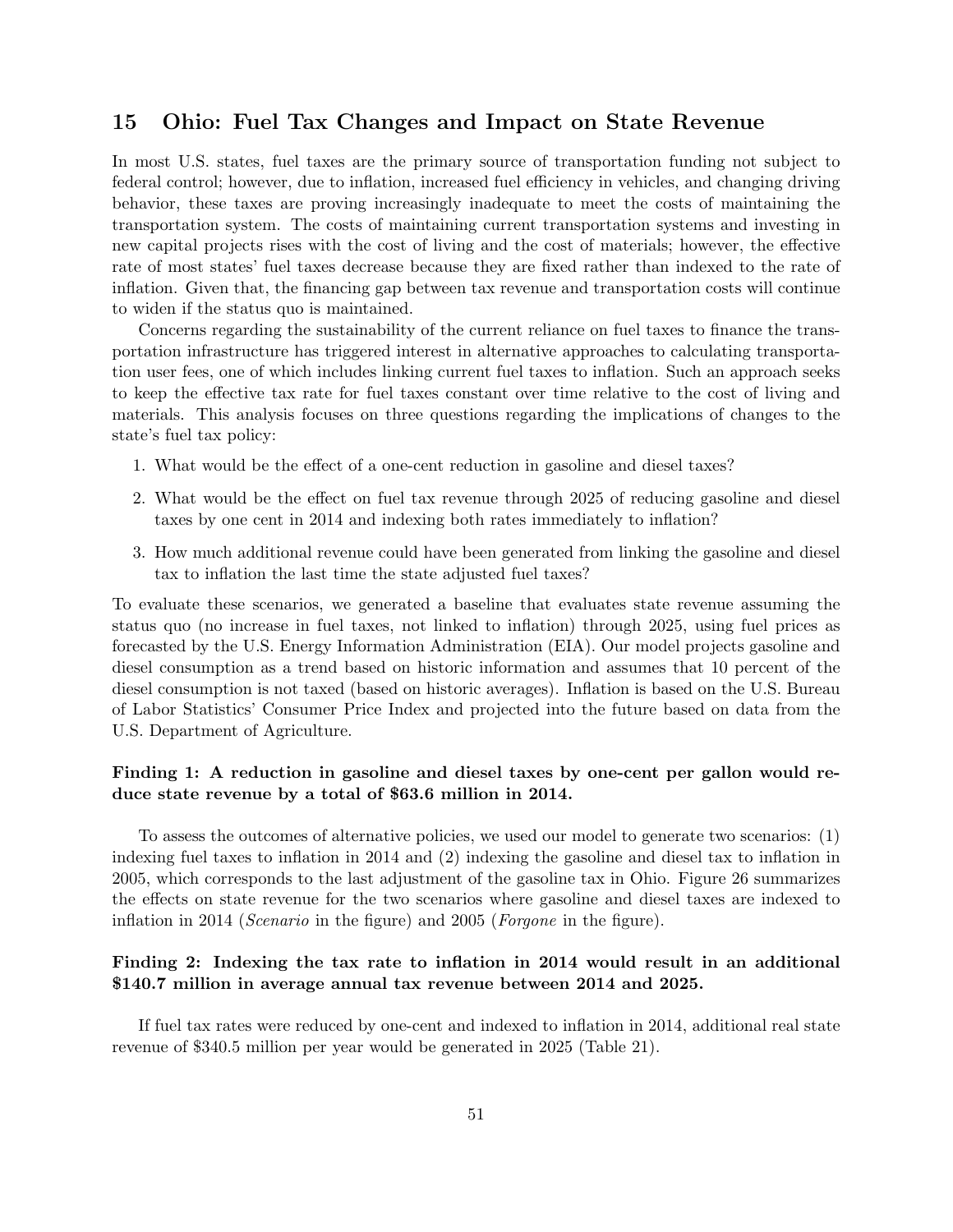



Note: Capital outlay includes the cost of materials, supplies, construction machinery, equipment, and administrative costs.

### Finding 3: Indexing the fuel taxes rates to inflation the last time those taxes were adjusted, a cumulated additional revenue of \$1.668 billion would have been generated through 2013 if Ohio had linked the fuel taxes to inflation the last time they were adjusted.

Our model projects that linking Ohio's fuel taxes to the rate of inflation could have a substantial impact on the state's ability to maintain its transportation system into the future. Had the state indexed fuel taxes to inflation in 2005, it would have secured an additional \$1.668 billion to support transportation maintenance and new investments. If Ohio maintains its current fuel tax regime and does not link its fuel taxes to inflation, it will be forgoing \$340.5 million in additional annual fuel tax revenue by 2025. In order to ease the immediate burden of indexing fuel taxes to inflation, some policymakers have suggested an immediate reduction in the fuel tax by one-cent. Such a reduction would represent \$63.6 million in forgone tax revenue; however, the short term loss of revenue would be quickly recovered through linking fuel taxes to inflation.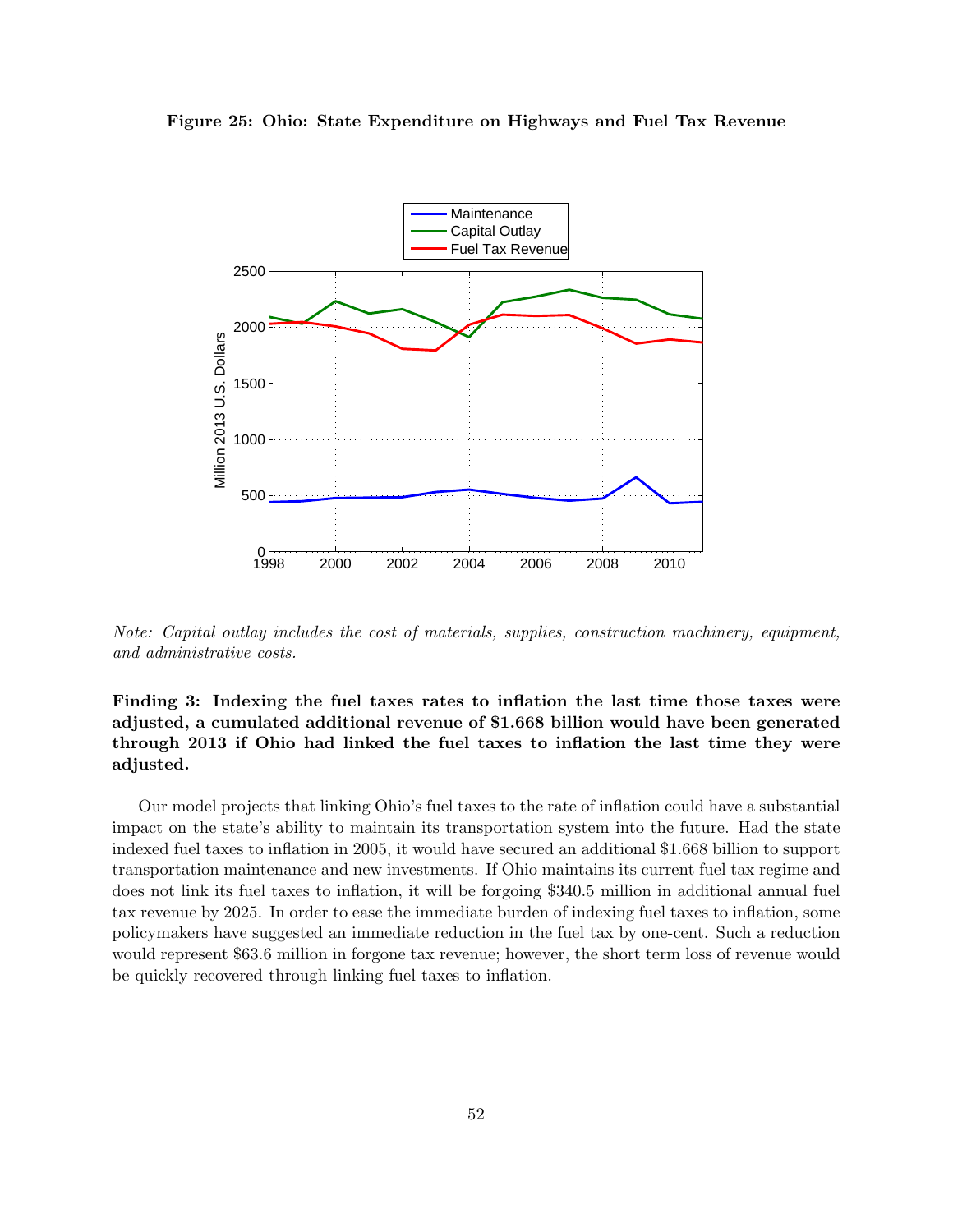|      |                 |          | State Fuel Tax Revenue (in Million 2013 Dollars) |            |
|------|-----------------|----------|--------------------------------------------------|------------|
| Year | <b>Baseline</b> | Scenario | Additional                                       | Cumulative |
| 2014 | 1,781           | 1,718    | -64                                              | -64        |
| 2015 | 1,757           | 1,750    | $-8$                                             | $-71$      |
| 2016 | 1,754           | 1,778    | 24                                               | -47        |
| 2017 | 1,754           | 1,809    | 55                                               | 8          |
| 2018 | 1,753           | 1,839    | 86                                               | 94         |
| 2019 | 1,751           | 1,870    | 119                                              | 212        |
| 2020 | 1,748           | 1,901    | 154                                              | 366        |
| 2021 | 1,744           | 1,934    | 190                                              | 556        |
| 2022 | 1,741           | 1,967    | 226                                              | 783        |
| 2023 | 1,737           | 2,001    | 263                                              | 1,046      |
| 2024 | 1,733           | 2,035    | 301                                              | 1,348      |
| 2025 | 1,729           | 2,070    | 340                                              | 1,688      |
|      |                 |          |                                                  |            |

Table 21: Tax revenue in million 2013 dollars under the baseline (no adjustment) and the scenario (2014 CPI indexed and one-cent reduction)

Table 22: State fuel tax expenditure for the average driver in 2013 dollars under the baseline (no adjustment) and the scenario (2014 CPI indexed and one-cent reduction)

|      |                 |     | Cost to Average Driver (in 2013 Dollars) |            |
|------|-----------------|-----|------------------------------------------|------------|
| Year | <b>Baseline</b> |     | Scenario Additional                      | Cumulative |
| 2014 | 220             | 212 | -8                                       | -8         |
| 2015 | 215             | 214 | $-1$                                     | $-9$       |
| 2016 | 212             | 215 | 3                                        | $-6$       |
| 2017 | 210             | 217 | 7                                        | 1          |
| 2018 | 208             | 219 | 10                                       | 11         |
| 2019 | 206             | 220 | 14                                       | 25         |
| 2020 | 204             | 222 | 18                                       | 43         |
| 2021 | 201             | 223 | 22                                       | 65         |
| 2022 | 199             | 225 | 26                                       | 91         |
| 2023 | 197             | 227 | 30                                       | 120        |
| 2024 | 194             | 228 | 34                                       | 154        |
| 2025 | 192             | 230 | 38                                       | 192        |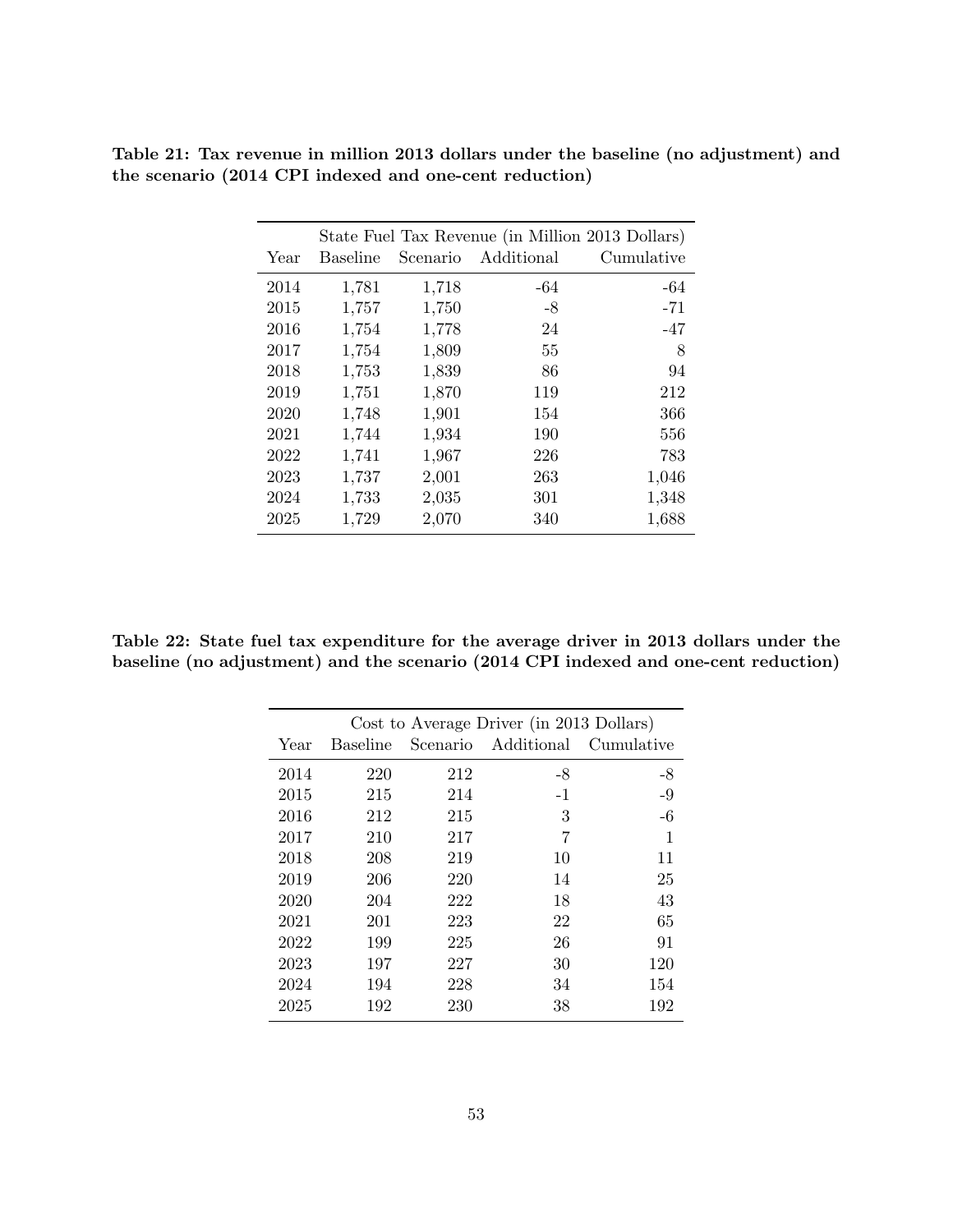

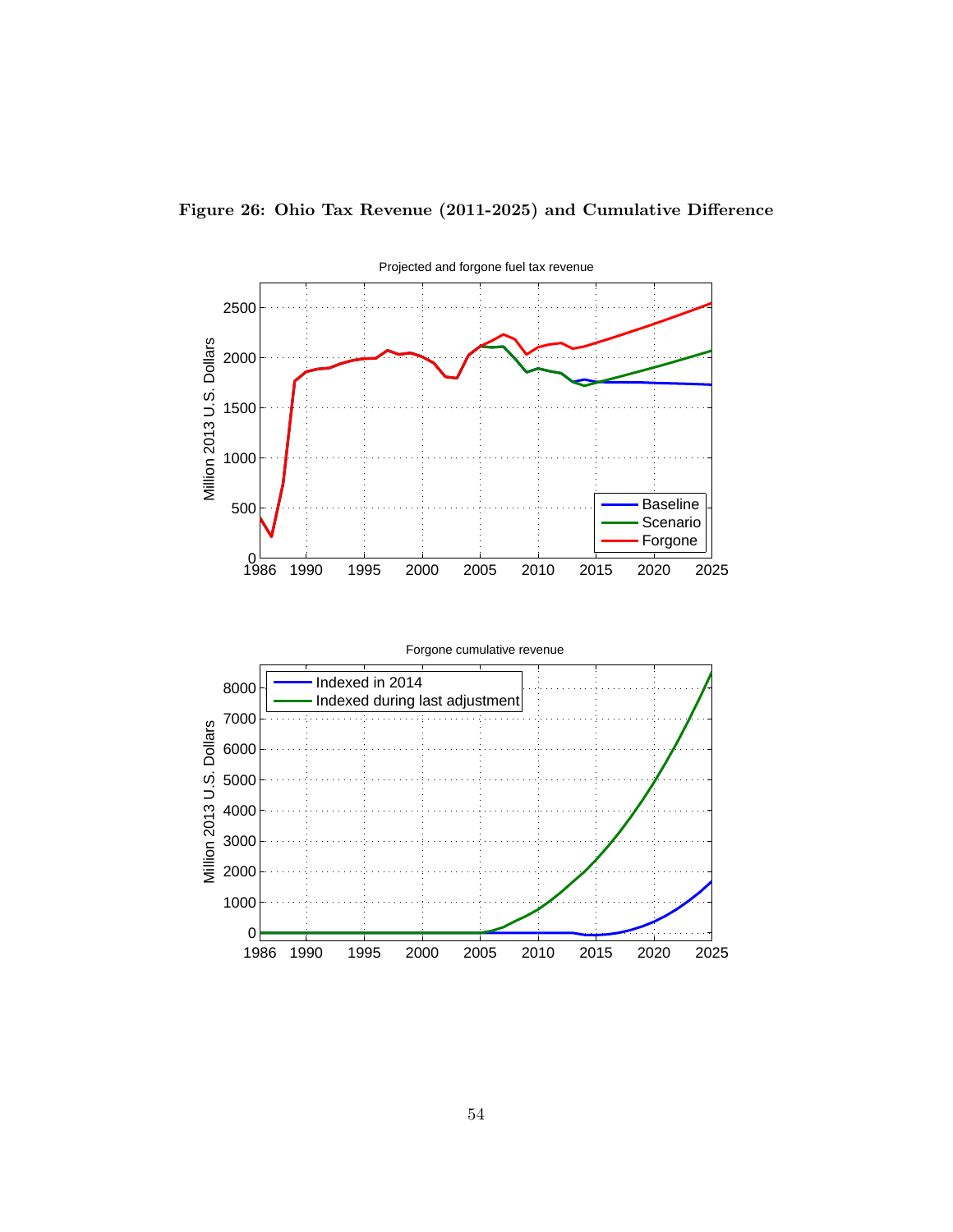### 16 South Dakota: Fuel Tax Changes and Impact on State Revenue

In most U.S. states, fuel taxes are the primary source of transportation funding not subject to federal control; however, due to inflation, increased fuel efficiency in vehicles, and changing driving behavior, these taxes are proving increasingly inadequate to meet the costs of maintaining the transportation system. The costs of maintaining current transportation systems and investing in new capital projects rises with the cost of living and the cost of materials; however, the effective rate of most states' fuel taxes decrease because they are fixed rather than indexed to the rate of inflation. Given that, the financing gap between tax revenue and transportation costs will continue to widen if the status quo is maintained.

Concerns regarding the sustainability of the current reliance on fuel taxes to finance the transportation infrastructure has triggered interest in alternative approaches to calculating transportation user fees, one of which includes linking current fuel taxes to inflation. Such an approach seeks to keep the effective tax rate for fuel taxes constant over time relative to the cost of living and materials. This analysis focuses on three questions regarding the implications of changes to the state's fuel tax policy:

- 1. What would be the effect of a one-cent reduction in gasoline and diesel taxes?
- 2. What would be the effect on fuel tax revenue through 2025 of reducing gasoline and diesel taxes by one cent in 2014 and indexing both rates immediately to inflation?
- 3. How much additional revenue could have been generated from linking the gasoline and diesel tax to inflation the last time the state adjusted fuel taxes?

To evaluate these scenarios, we generated a baseline that evaluates state revenue assuming the status quo (no increase in fuel taxes, not linked to inflation) through 2025, using fuel prices as forecasted by the U.S. Energy Information Administration (EIA). Our model projects gasoline and diesel consumption as a trend based on historic information and assumes that 10 percent of the diesel consumption is not taxed (based on historic averages). Inflation is based on the U.S. Bureau of Labor Statistics' Consumer Price Index and projected into the future based on data from the U.S. Department of Agriculture.

#### Finding 1: A reduction in gasoline and diesel taxes by one-cent per gallon would reduce state revenue by a total of \$6.7 million in 2014.

To assess the outcomes of alternative policies, we used our model to generate two scenarios: (1) indexing fuel taxes to inflation in 2014 and (2) indexing the gasoline and diesel tax to inflation in 1999, which corresponds to the last adjustment of the gasoline tax in South Dakota. Figure 28 summarizes the effects on state revenue for the two scenarios where gasoline and diesel taxes are indexed to inflation in 2014 (*Scenario* in the figure) and 1999 (*Forgone* in the figure).

#### Finding 2: Indexing the tax rate to inflation in 2014 would result in an additional \$9.9 million in average annual tax revenue between 2014 and 2025.

If fuel tax rates were reduced by one-cent and indexed to inflation in 2014, additional real state revenue of \$25.9 million per year would be generated in 2025 (Table 23).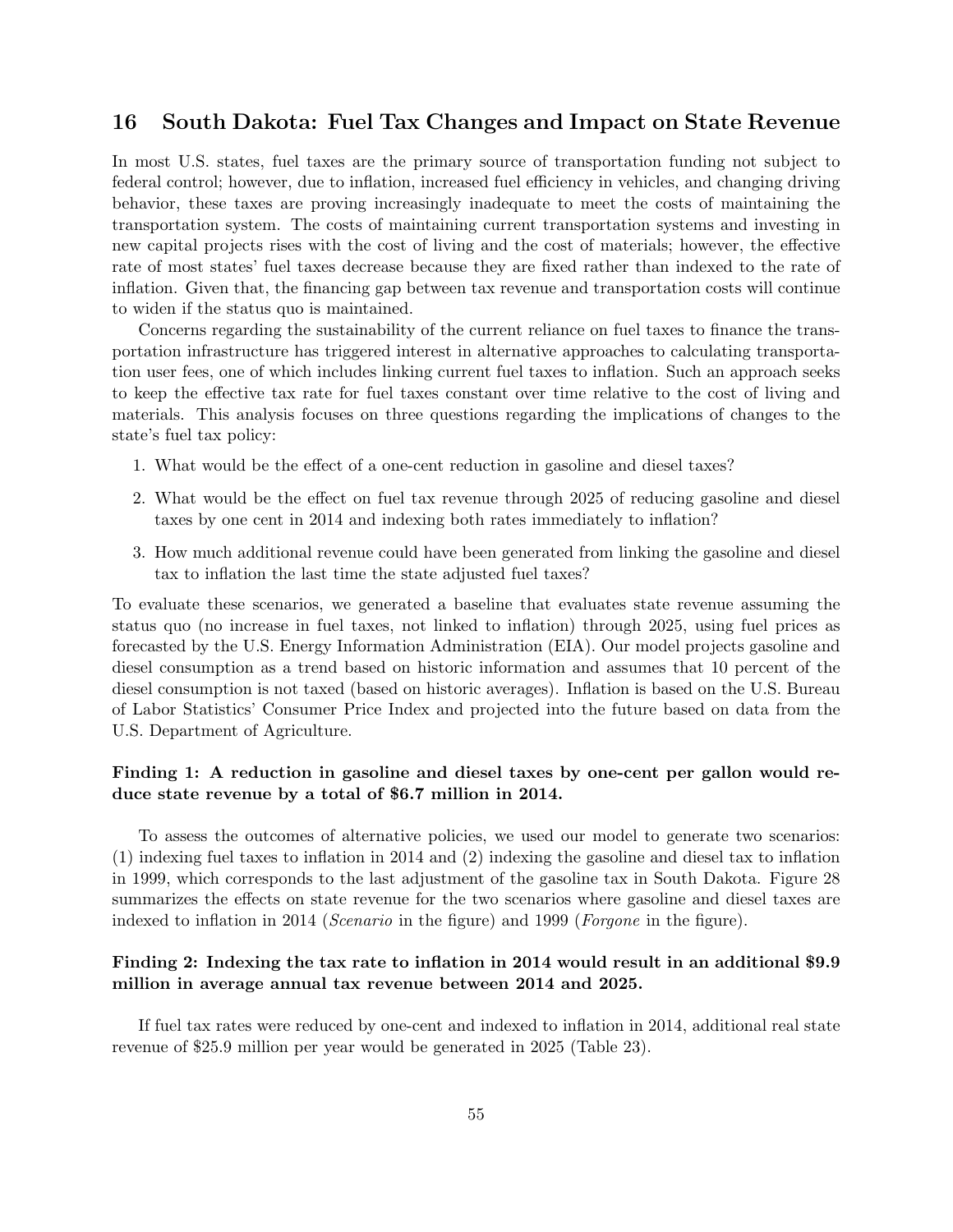



Note: Capital outlay includes the cost of materials, supplies, construction machinery, equipment, and administrative costs.

Finding 3: Indexing the fuel taxes rates to inflation the last time those taxes were adjusted, a cumulated additional revenue of \$436 million would have been generated through 2013 if South Dakota had linked the fuel taxes to inflation the last time they were adjusted.

Our model projects that linking South Dakota's fuel taxes to the rate of inflation could have a substantial impact on the state's ability to maintain its transportation system into the future. Had the state indexed fuel taxes to inflation in 1999, it would have secured an additional \$436 million to support transportation maintenance and new investments. If South Dakota maintains its current fuel tax regime and does not link its fuel taxes to inflation, it will be forgoing \$25.9 million in additional annual fuel tax revenue by 2025. In order to ease the immediate burden of indexing fuel taxes to inflation, some policymakers have suggested an immediate reduction in the fuel tax by one-cent. Such a reduction would represent \$6.7 million in forgone tax revenue; however, the short term loss of revenue would be quickly recovered through linking fuel taxes to inflation.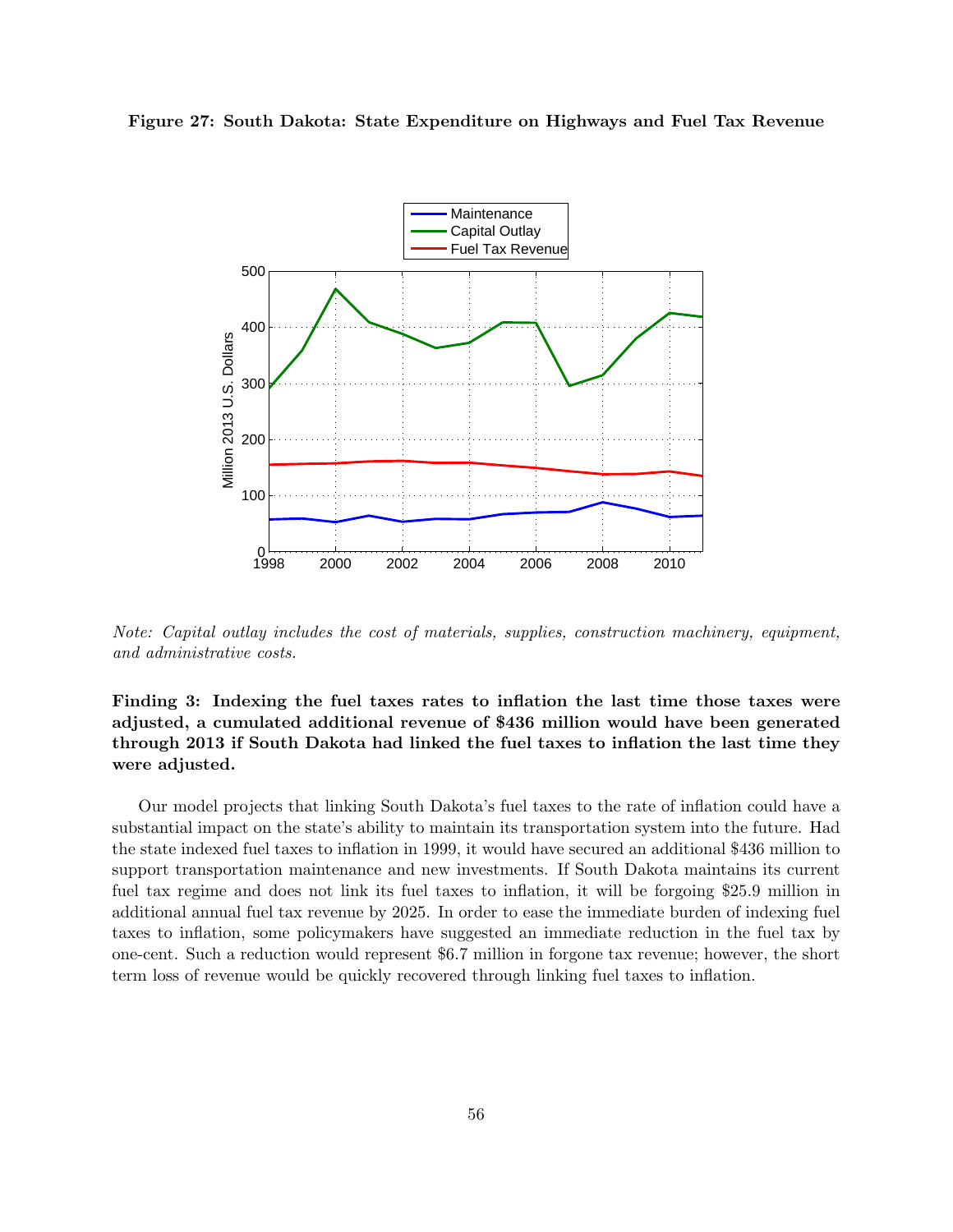|      | State Fuel Tax Revenue (in Million 2013 Dollars) |     |                     |            |  |  |
|------|--------------------------------------------------|-----|---------------------|------------|--|--|
| Year | Baseline                                         |     | Scenario Additional | Cumulative |  |  |
| 2014 | 147                                              | 141 | $-7$                | $-7$       |  |  |
| 2015 | 145                                              | 143 | $-2$                | $-9$       |  |  |
| 2016 | 145                                              | 146 | 1                   | $-8$       |  |  |
| 2017 | 145                                              | 148 | 3                   | $-5$       |  |  |
| 2018 | 144                                              | 150 | 6                   |            |  |  |
| 2019 | 144                                              | 152 | 8                   | 9          |  |  |
| 2020 | 143                                              | 154 | 11                  | 20         |  |  |
| 2021 | 142                                              | 156 | 14                  | 34         |  |  |
| 2022 | 141                                              | 158 | 17                  | 51         |  |  |
| 2023 | 140                                              | 160 | 20                  | 71         |  |  |
| 2024 | 140                                              | 162 | 23                  | 94         |  |  |
| 2025 | 139                                              | 165 | 26                  | 119        |  |  |

Table 23: Tax revenue in million 2013 dollars under the baseline (no adjustment) and the scenario (2014 CPI indexed and one-cent reduction)

Table 24: State fuel tax expenditure for the average driver in 2013 dollars under the baseline (no adjustment) and the scenario (2014 CPI indexed and one-cent reduction)

|      |                 |     | Cost to Average Driver (in 2013 Dollars) |            |
|------|-----------------|-----|------------------------------------------|------------|
| Year | <b>Baseline</b> |     | Scenario Additional                      | Cumulative |
| 2014 | 234             | 223 | $-11$                                    | $-11$      |
| 2015 | 229             | 225 | $-3$                                     | $-14$      |
| 2016 | 226             | 227 | 1                                        | $-13$      |
| 2017 | 224             | 228 | 5                                        | -8         |
| 2018 | 221             | 229 | 9                                        | $\theta$   |
| 2019 | 218             | 230 | 13                                       | 13         |
| 2020 | 214             | 231 | 17                                       | 30         |
| 2021 | 211             | 232 | 21                                       | 50         |
| 2022 | 207             | 232 | 25                                       | 75         |
| 2023 | 204             | 233 | 29                                       | 104        |
| 2024 | 201             | 234 | 33                                       | 137        |
| 2025 | 198             | 235 | 37                                       | 174        |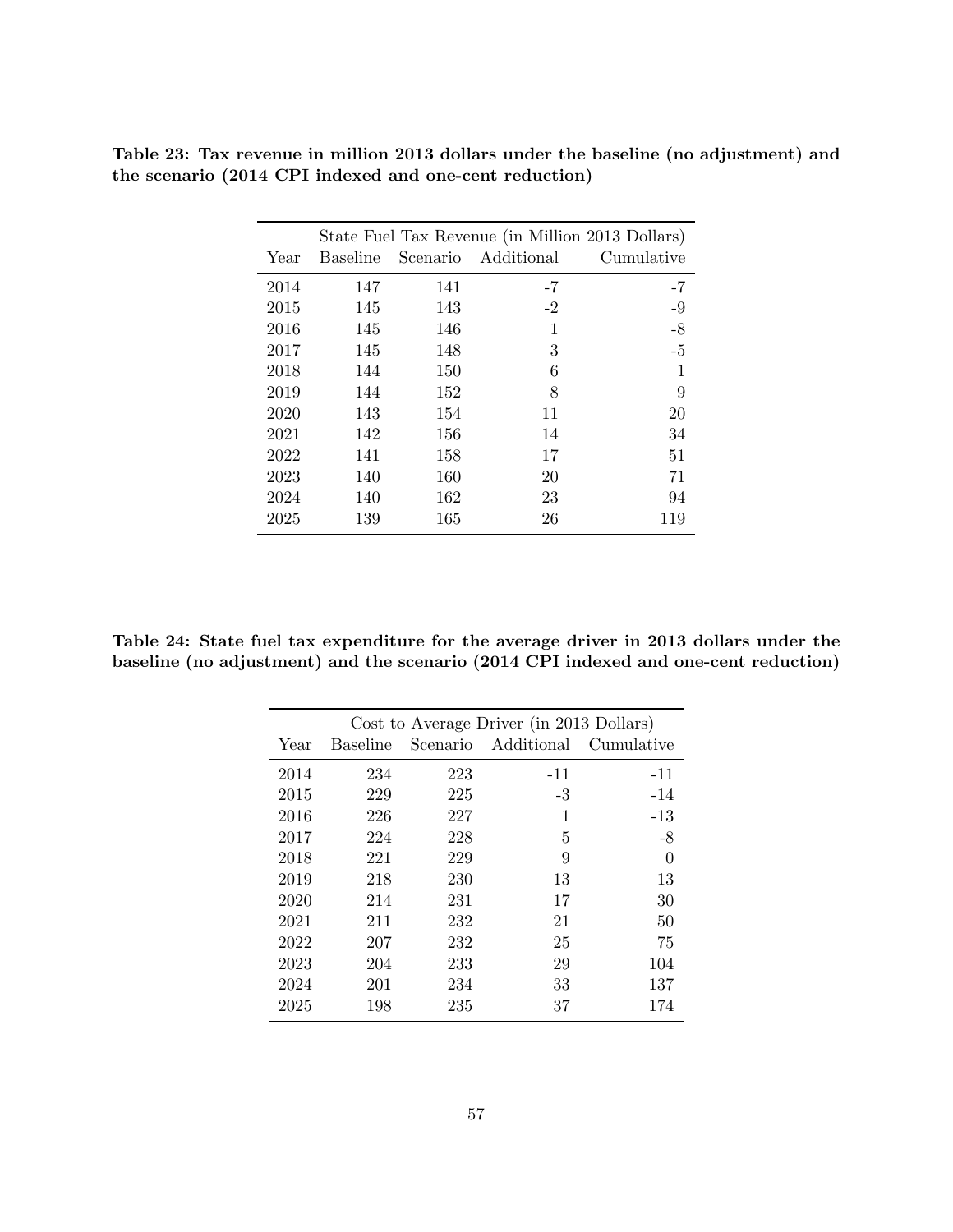

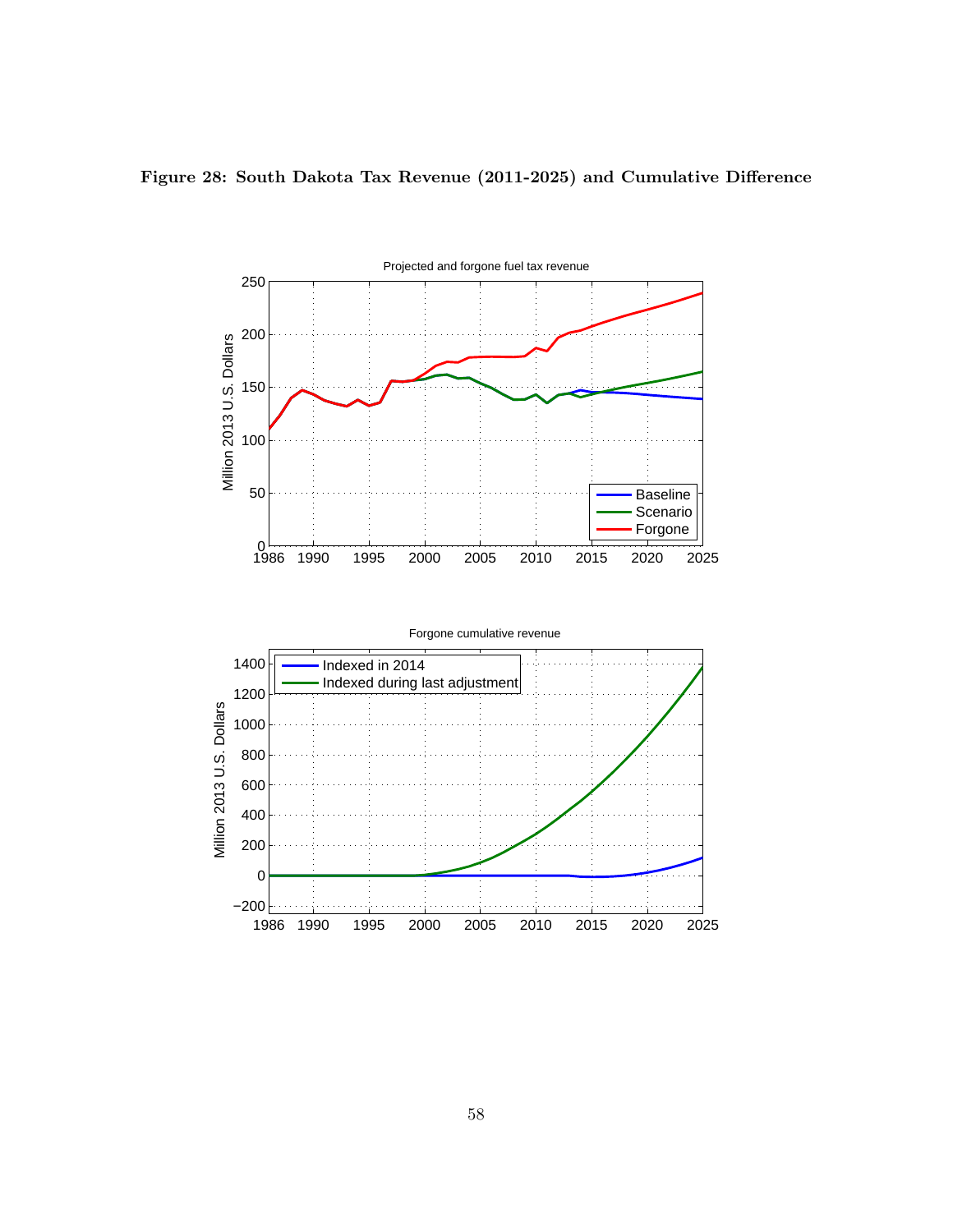### 17 Tennessee: Fuel Tax Changes and Impact on State Revenue

In most U.S. states, fuel taxes are the primary source of transportation funding not subject to federal control; however, due to inflation, increased fuel efficiency in vehicles, and changing driving behavior, these taxes are proving increasingly inadequate to meet the costs of maintaining the transportation system. The costs of maintaining current transportation systems and investing in new capital projects rises with the cost of living and the cost of materials; however, the effective rate of most states' fuel taxes decrease because they are fixed rather than indexed to the rate of inflation. Given that, the financing gap between tax revenue and transportation costs will continue to widen if the status quo is maintained.

Concerns regarding the sustainability of the current reliance on fuel taxes to finance the transportation infrastructure has triggered interest in alternative approaches to calculating transportation user fees, one of which includes linking current fuel taxes to inflation. Such an approach seeks to keep the effective tax rate for fuel taxes constant over time relative to the cost of living and materials. This analysis focuses on three questions regarding the implications of changes to the state's fuel tax policy:

- 1. What would be the effect of a one-cent reduction in gasoline and diesel taxes?
- 2. What would be the effect on fuel tax revenue through 2025 of reducing gasoline and diesel taxes by one cent in 2014 and indexing both rates immediately to inflation?
- 3. How much additional revenue could have been generated from linking the gasoline and diesel tax to inflation the last time the state adjusted fuel taxes?

To evaluate these scenarios, we generated a baseline that evaluates state revenue assuming the status quo (no increase in fuel taxes, not linked to inflation) through 2025, using fuel prices as forecasted by the U.S. Energy Information Administration (EIA). Our model projects gasoline and diesel consumption as a trend based on historic information and assumes that 10 percent of the diesel consumption is not taxed (based on historic averages). Inflation is based on the U.S. Bureau of Labor Statistics' Consumer Price Index and projected into the future based on data from the U.S. Department of Agriculture.

#### Finding 1: A reduction in gasoline and diesel taxes by one-cent per gallon would reduce state revenue by a total of \$40.3 million in 2014.

To assess the outcomes of alternative policies, we used our model to generate two scenarios: (1) indexing fuel taxes to inflation in 2014 and (2) indexing the gasoline and diesel tax to inflation in 1989 and 1990, which corresponds to the last adjustment of the gasoline tax in Tennessee, respectively. Figure 30 summarizes the effects on state revenue for the two scenarios where gasoline and diesel taxes are indexed to inflation in 2014 (Scenario in the figure) and 1989/1990 (Forgone in the figure).

#### Finding 2: Indexing the tax rate to inflation in 2014 would result in an additional \$48.2 million in average annual tax revenue between 2014 and 2025.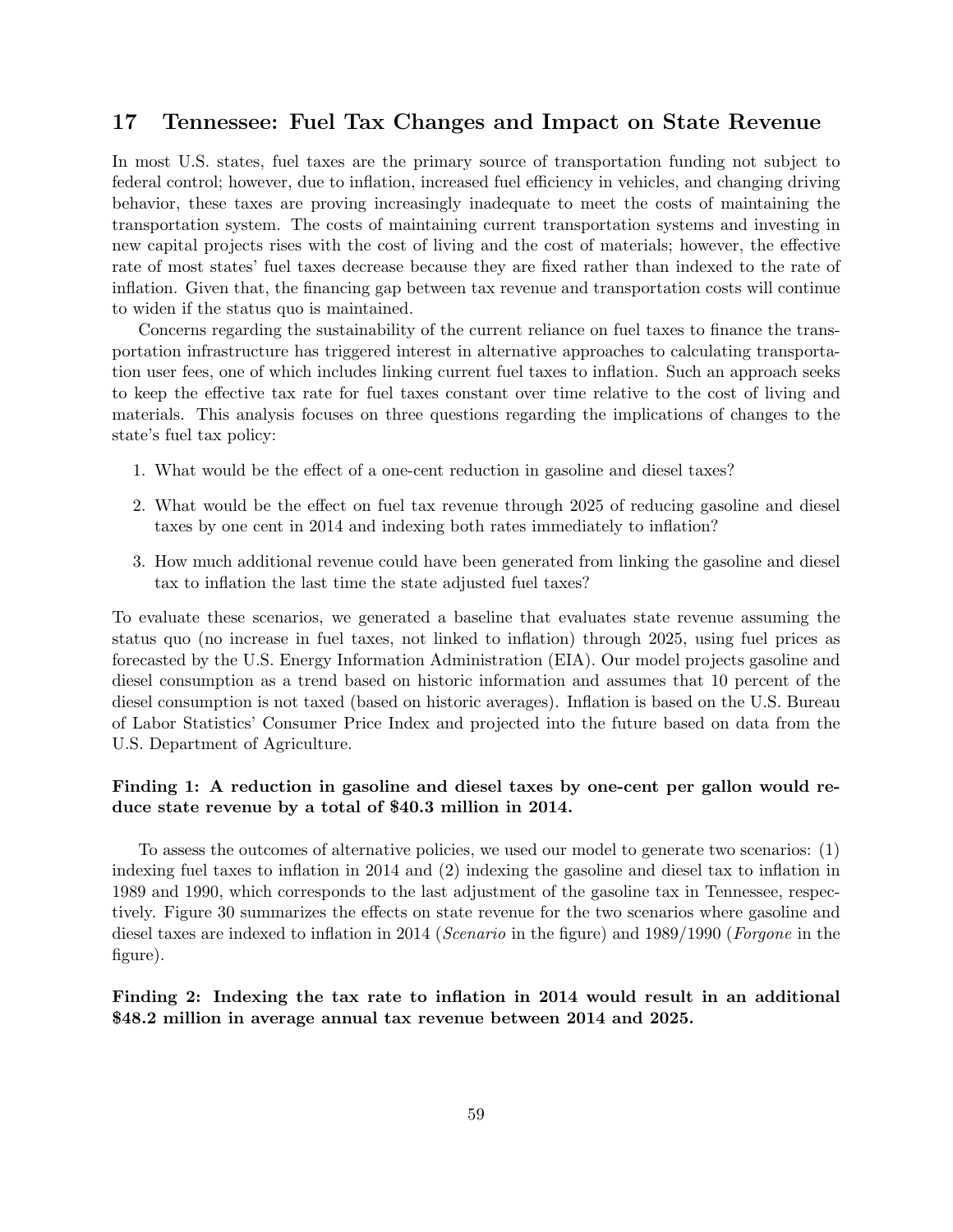#### Figure 29: Tennessee: State Expenditure on Highways and Fuel Tax Revenue



Note: Capital outlay includes the cost of materials, supplies, construction machinery, equipment, and administrative costs.

If fuel tax rates were reduced by one-cent and indexed to inflation in 2014, additional real state revenue of \$133.6 million per year would be generated in 2025 (Table 25).

### Finding 3: Indexing the fuel taxes rates to inflation the last time those taxes were adjusted, a cumulated additional revenue of \$8.827 billion would have been generated through 2013 if Tennessee had linked the fuel taxes to inflation the last time they were adjusted.

Our model projects that linking Tennessee's fuel taxes to the rate of inflation could have a substantial impact on the state's ability to maintain its transportation system into the future. Had the state indexed the diesel tax to inflation in 1990 and the gasoline tax to inflation in 1989 the years in which they were most recently increased — it would have secured an additional \$8.827 billion to support transportation maintenance and new investments. If Tennessee maintains its current fuel tax regime and does not link its fuel taxes to inflation, it will be forgoing \$133.6 million in additional annual fuel tax revenue by 2025. In order to ease the immediate burden of indexing fuel taxes to inflation, some policymakers have suggested an immediate reduction in the fuel tax by one-cent. Such a reduction would represent \$40.3 million in forgone tax revenue; however, the short term loss of revenue would be quickly recovered through linking fuel taxes to inflation.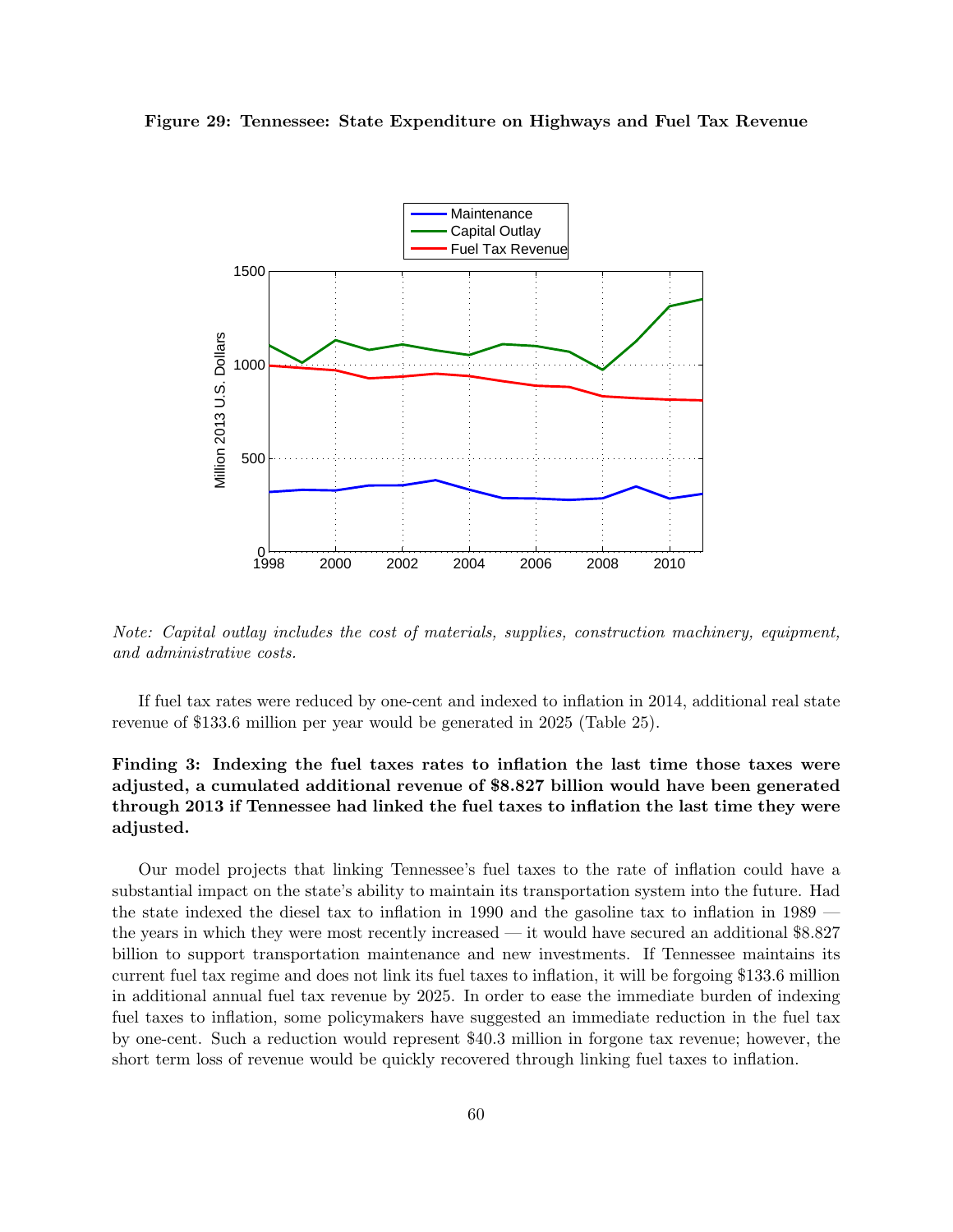| State Fuel Tax Revenue (in Million 2013 Dollars) |                 |          |            |            |  |
|--------------------------------------------------|-----------------|----------|------------|------------|--|
| Year                                             | <b>Baseline</b> | Scenario | Additional | Cumulative |  |
| 2014                                             | 782             | 741      | $-40$      | $-40$      |  |
| 2015                                             | 771             | 755      | $-16$      | $-56$      |  |
| 2016                                             | 770             | 768      | $-2$       | $-58$      |  |
| 2017                                             | 770             | 781      | 11         | $-47$      |  |
| 2018                                             | 768             | 793      | 25         | $-22$      |  |
| 2019                                             | 766             | 805      | 39         | 17         |  |
| 2020                                             | 762             | 817      | 54         | 72         |  |
| 2021                                             | 759             | 829      | 70         | 141        |  |
| 2022                                             | 756             | 841      | 85         | 226        |  |
| 2023                                             | 753             | 854      | 101        | 327        |  |
| 2024                                             | 751             | 868      | 117        | 444        |  |
| 2025                                             | 748             | 881      | 134        | 578        |  |

Table 25: Tax revenue in million 2013 dollars under the baseline (no adjustment) and the scenario (2014 CPI indexed and one-cent reduction)

Table 26: State fuel tax expenditure for the average driver in 2013 dollars under the baseline (no adjustment) and the scenario (2014 CPI indexed and one-cent reduction)

|      |                 |     | Cost to Average Driver (in 2013 Dollars) |            |
|------|-----------------|-----|------------------------------------------|------------|
| Year | <b>Baseline</b> |     | Scenario Additional                      | Cumulative |
| 2014 | 167             | 158 | -9                                       | $-9$       |
| 2015 | 163             | 160 | $-3$                                     | $-12$      |
| 2016 | 161             | 161 | $\theta$                                 | $-12$      |
| 2017 | 160             | 162 | $\overline{2}$                           | $-10$      |
| 2018 | 158             | 163 | 5                                        | $-5$       |
| 2019 | 156             | 164 | 8                                        | 3          |
| 2020 | 154             | 165 | 11                                       | 14         |
| 2021 | 152             | 166 | 14                                       | 28         |
| 2022 | 150             | 166 | 17                                       | 45         |
| 2023 | 148             | 167 | 20                                       | 65         |
| 2024 | 146             | 168 | 23                                       | 87         |
| 2025 | 144             | 169 | 26                                       | 113        |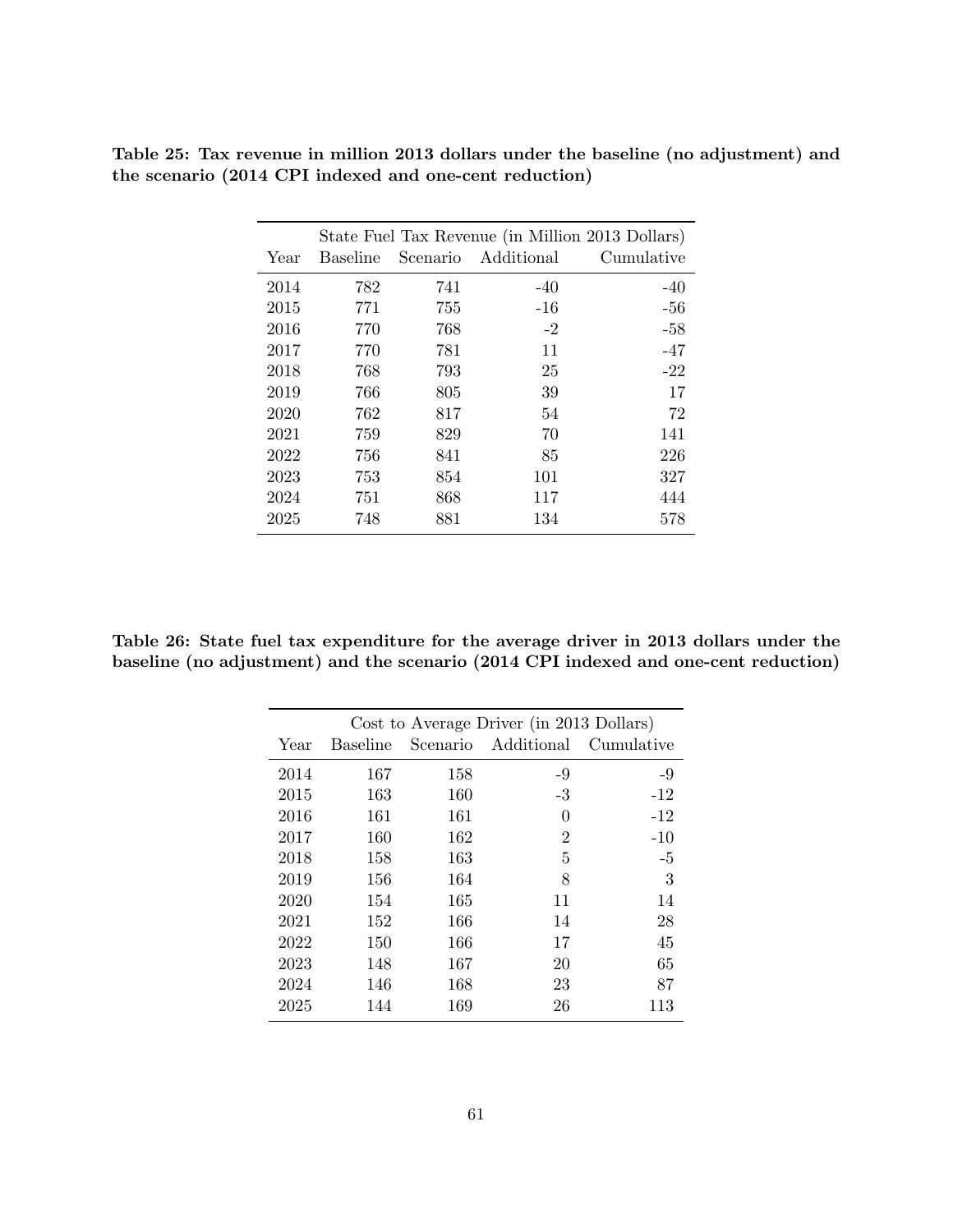

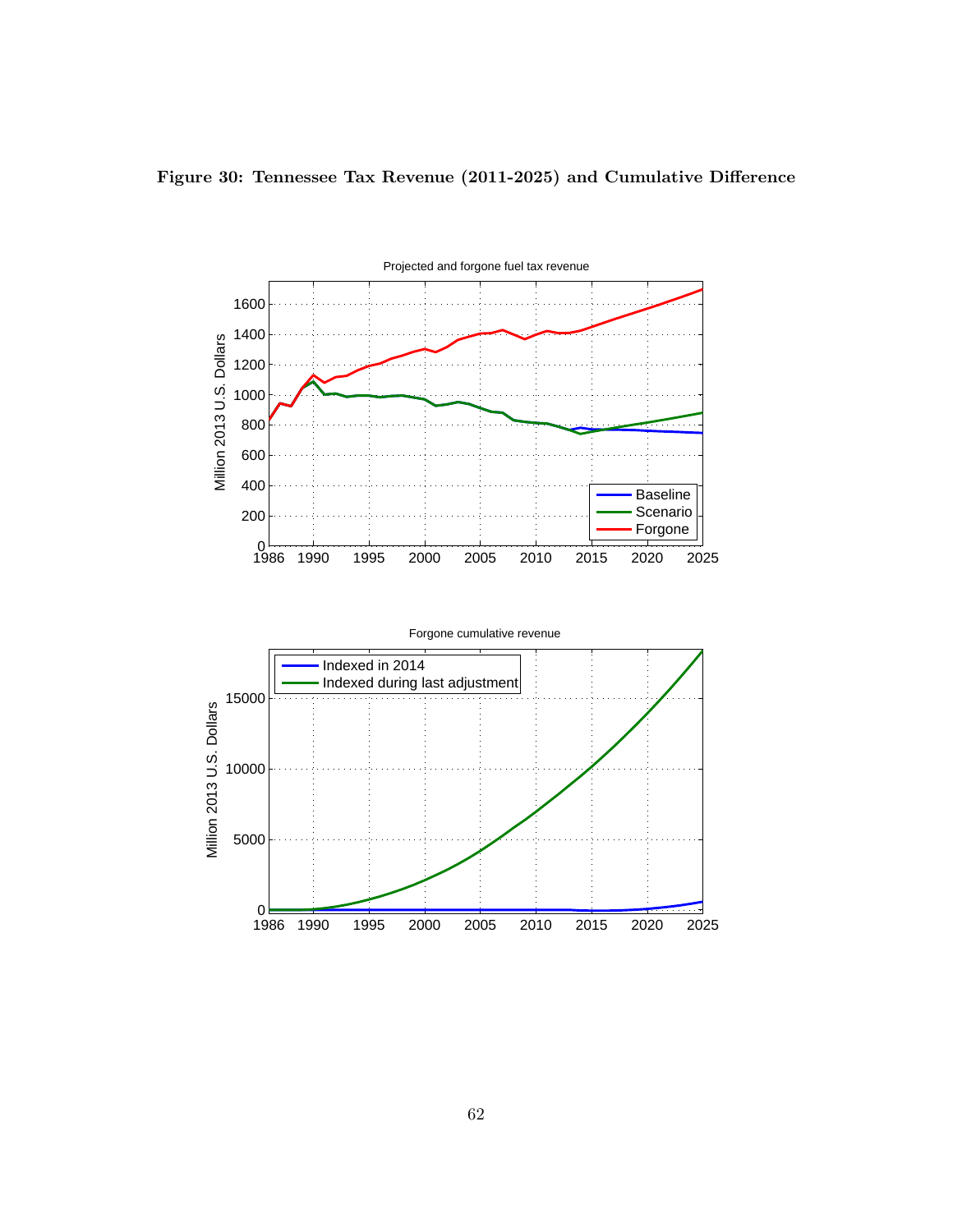### 18 Fuel Tax Changes and the Impact on Federal Revenue

#### Finding 1: A reduction in gasoline and diesel taxes by one-cent per gallon would reduce federal revenue by a total of \$1.737 billion in 2014.

To assess the outcomes of alternative policies, we used our model to generate two scenarios: (1) indexing fuel taxes to inflation in 2014 and (2) indexing the gasoline and diesel tax to inflation in 1997, which corresponds to the last adjustment of the gasoline and diesel tax at the federal level. Figures 31 summarizes the effects on the federal revenue for the two scenarios where gasoline and diesel taxes are indexed to inflation in 2014 (Scenario in the figure) and 1997 (Forgone in the figure).

#### Finding 2: Indexing the tax rate to inflation in 2014 would result in an additional \$1.143 billion in average annual tax revenue between 2014 and 2025.

If fuel tax rates were reduced by one-cent and indexed to inflation in 2014, additional real federal revenue of \$6.177 billion per year would be generated in 2025 (Table 27).

### Finding 3: Indexing the fuel taxes rates to inflation the last time those taxes were adjusted, a cumulated additional revenue of \$133.305 billion would have been generated through 2013 if the federal government had linked the fuel taxes to inflation the last time they were adjusted.

Our model projects that linking the federal fuel taxes to the rate of inflation could have a substantial impact on the ability to maintain its transportation system into the future. Had the federal government indexed fuel taxes to inflation in 1997, it would have secured an additional \$133.305 billion to support transportation maintenance and new investments. If the federal government maintains its current fuel tax regime and does not link its fuel taxes to inflation, it will be forgoing \$6.177 billion in additional annual fuel tax revenue by 2025. In order to ease the immediate burden of indexing fuel taxes to inflation, some policymakers have suggested an immediate reduction in the fuel tax by one-cent. Such a reduction would represent \$1.737 billion in forgone tax revenue; however, the short term loss of revenue would be quickly recovered through linking fuel taxes to inflation.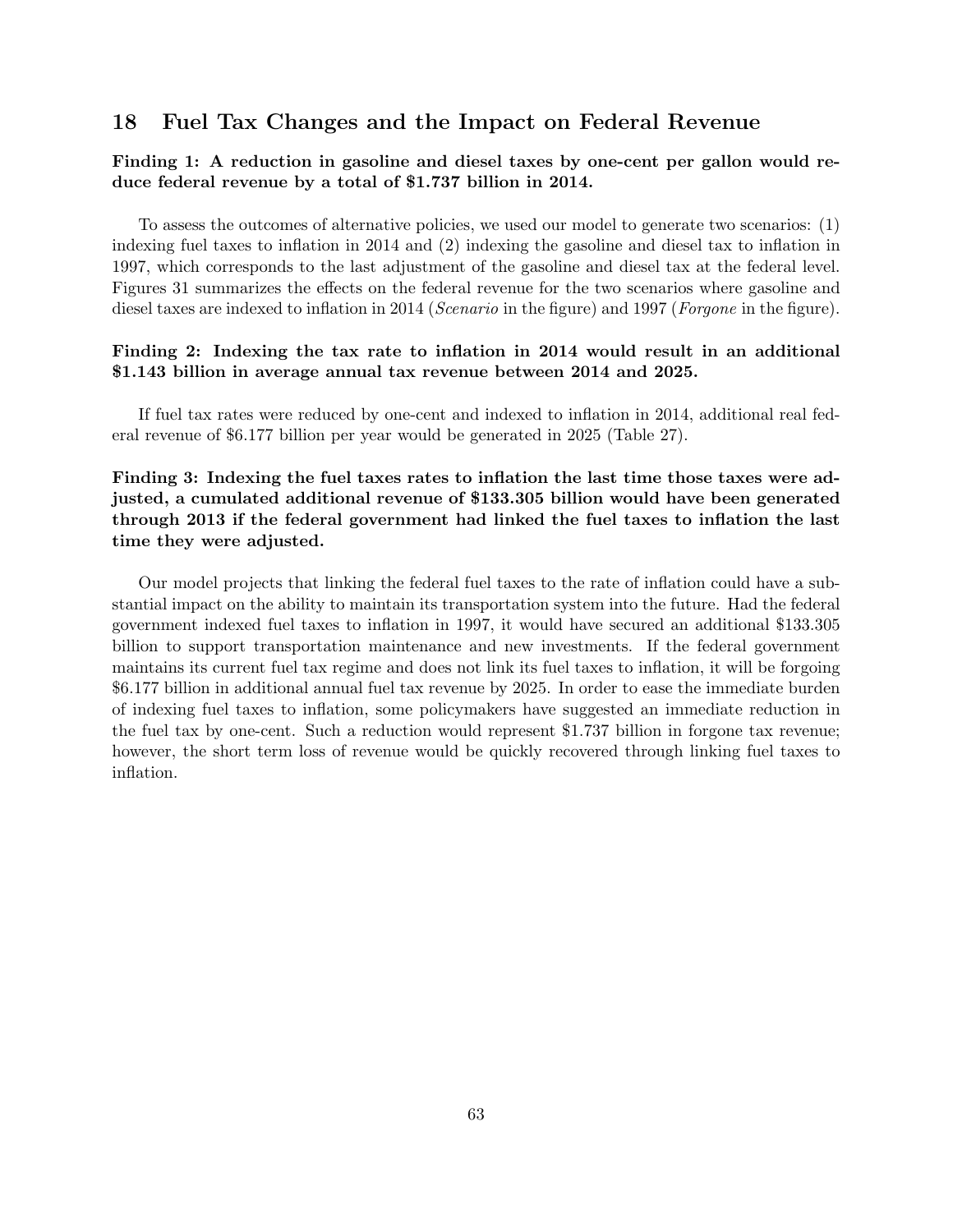| State Fuel Tax Revenue (in Million 2013 Dollars) |                 |          |            |            |  |
|--------------------------------------------------|-----------------|----------|------------|------------|--|
| Year                                             | <b>Baseline</b> | Scenario | Additional | Cumulative |  |
| 2014                                             | 34,352          | 32,615   | $-1,737$   | $-1,737$   |  |
| 2015                                             | 33,894          | 33,239   | $-655$     | $-2,392$   |  |
| 2016                                             | 33,905          | 33,864   | $-41$      | $-2,433$   |  |
| 2017                                             | 33,970          | 34,514   | 544        | $-1,888$   |  |
| 2018                                             | 34,026          | 35,182   | 1,156      | -733       |  |
| 2019                                             | 34,078          | 35,871   | 1,793      | 1,060      |  |
| 2020                                             | 34,089          | 36,569   | 2,481      | 3,541      |  |
| 2021                                             | 34,104          | 37,294   | 3,190      | 6,731      |  |
| 2022                                             | 34,133          | 38,037   | 3,904      | 10,635     |  |
| 2023                                             | 34,141          | 38,780   | 4,638      | 15,273     |  |
| 2024                                             | 34,143          | 39,541   | 5,398      | 20,671     |  |
| 2025                                             | 34,143          | 40,320   | 6,177      | 26,848     |  |

Table 27: Tax revenue in million 2013 dollars under the baseline (no adjustment) and the scenario (2014 CPI indexed and one-cent reduction)

Table 28: Federal fuel tax expenditure for the average driver in 2013 dollars under the baseline (no adjustment) and the scenario (2014 CPI indexed and one-cent reduction)

|      |                 |          | Cost to Average Driver (in 2013 Dollars) |            |
|------|-----------------|----------|------------------------------------------|------------|
| Year | <b>Baseline</b> | Scenario | Additional                               | Cumulative |
| 2014 | 157             | 149      | $-8$                                     | -8         |
| 2015 | 153             | 150      | $-3$                                     | $-11$      |
| 2016 | 152             | 152      | 0                                        | $-11$      |
| 2017 | 151             | 153      | $\overline{2}$                           | $-9$       |
| 2018 | 150             | 155      | 5                                        | $-4$       |
| 2019 | 148             | 156      | 8                                        | 4          |
| 2020 | 147             | 158      | 11                                       | 15         |
| 2021 | 146             | 159      | 14                                       | 29         |
| 2022 | 144             | 161      | 17                                       | 45         |
| 2023 | 143             | 162      | 19                                       | 64         |
| 2024 | 142             | 164      | 22                                       | 87         |
| 2025 | 140             | 166      | 25                                       | 112        |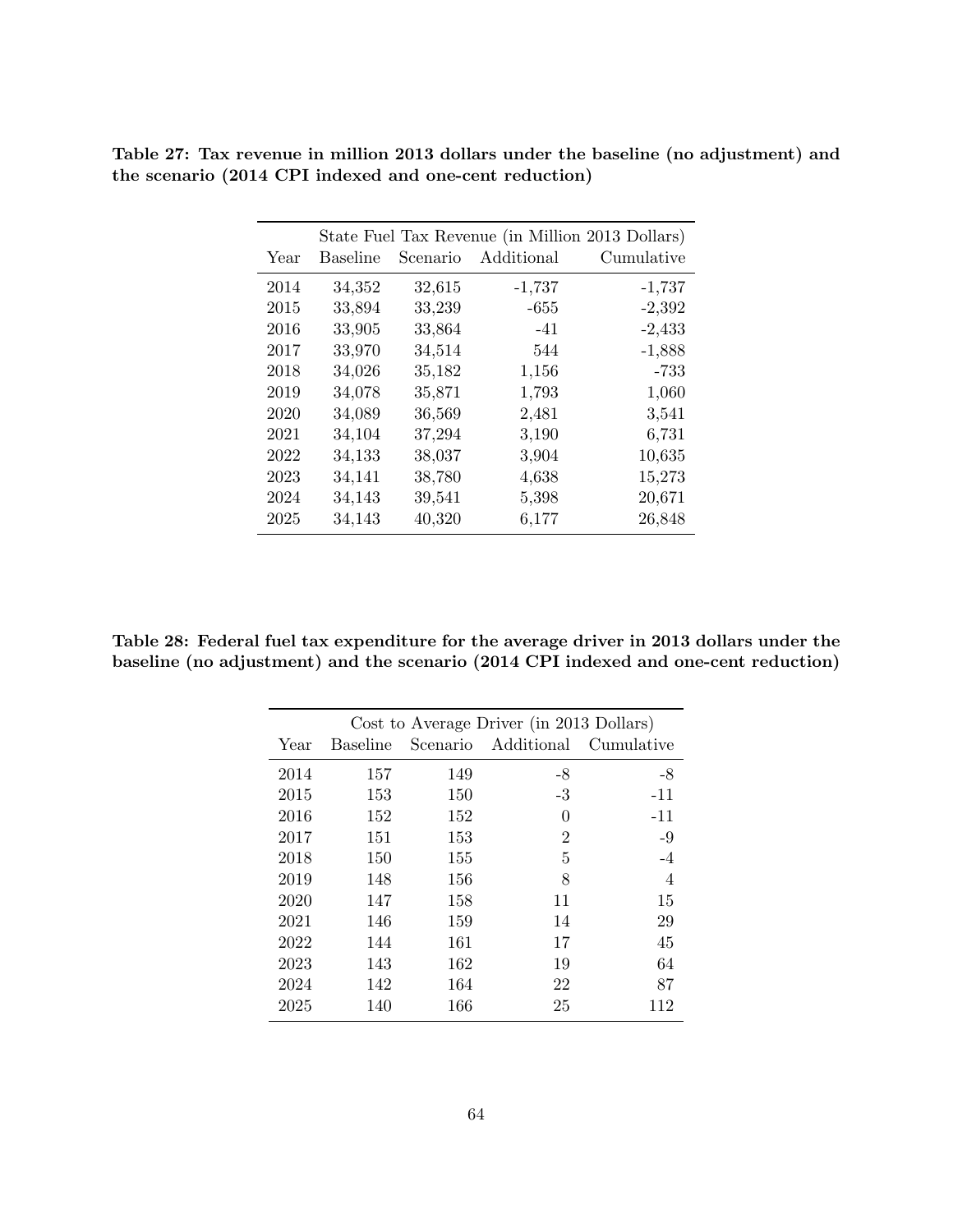

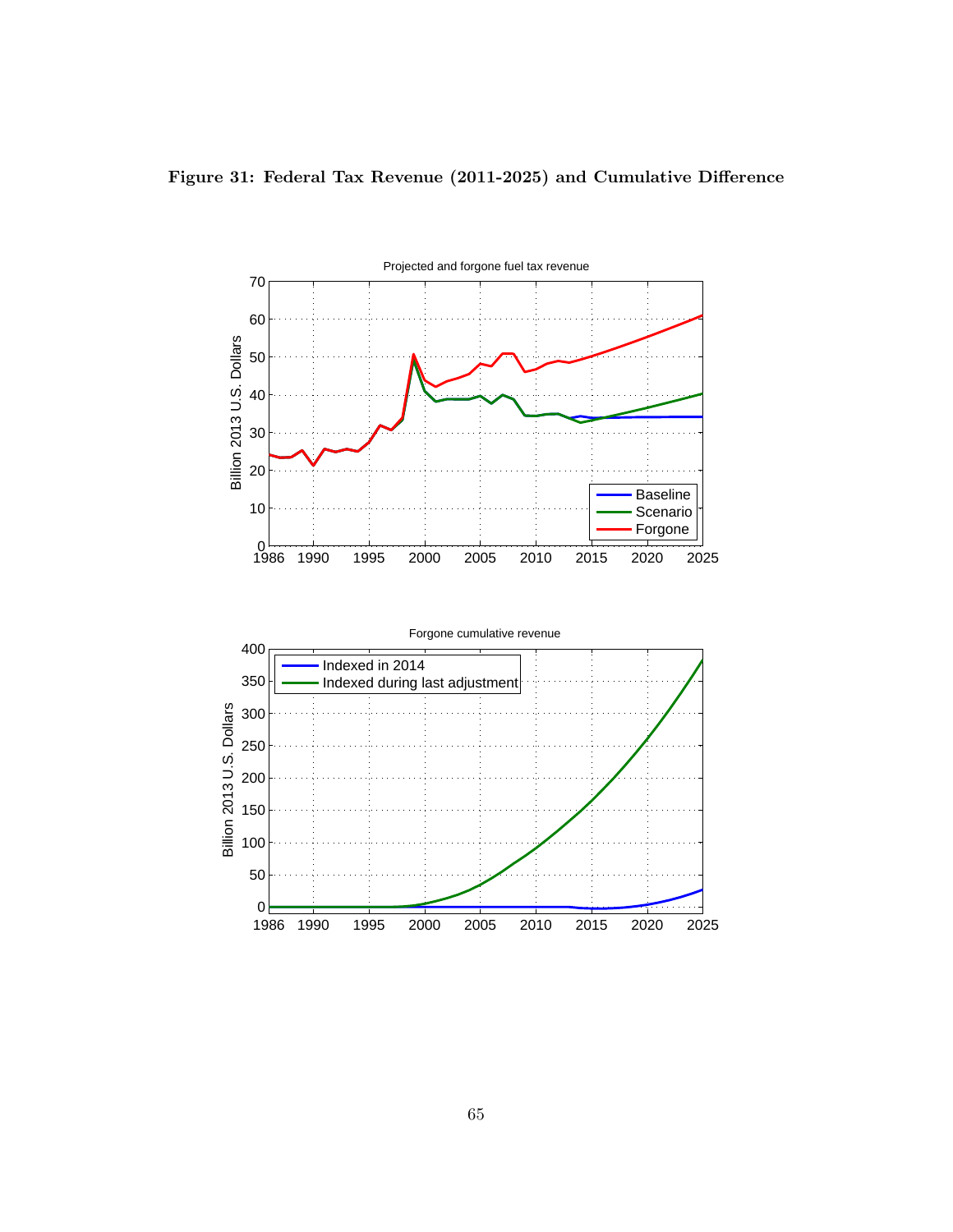# References

- [1] ASCE. Failure to act: The economic impact of current investment trends in surface transportation infrastructure. Technical report, American Society of Civil Engineers, 2011.
- [2] ASCE. Failure to act: The impact of current infrastructure investment on america's economic future. Technical report, American Society of Civil Engineers, 2013.
- [3] Kim P. Cawley. Testimony: Status of the highway trust fund. Congressional budget office testimony before the u.s. house of representatives committee on transportation and infrastructure, subcommittee on highways and transit, Congressional Budget Office, July 2013.
- [4] John C.B. Cooper. Price elasticity of demand for crude oil: estimates for 23 countries. OPEC Review, 27(1):1–8, 2003.
- [5] Mark A. Delucchi. Do motor-vehicle users in the us pay their way? Transportation Research Part A: Policy and Practice, 41(10):982–1003, 2007.
- [6] Denvil Duncan and John Graham. Road user fees instead of fuel taxes: The quest for political acceptability. Public Adminstration Review, 73(3):415–426, 2013.
- [7] EIA. Annual energy outlook 2014 with projections to 2040. Technical report, U.S. Energy Information Administration, April 2014.
- [8] EPA and NHTSA. 2017 and later model year light-duty vehicle greenhouse gas emissions and corporate average fuel economy standards. Final rule Vol. Federal Register 77:199, pp. 62623-63200, US Environmental Protection Agency & National Highway Traffic Safety Administration, 2012.
- [9] Molly Espey. Explaining the variation in elasticity estimates of gasoline demand in the united states: A meta-analysis. *Energy Journal*, Energy Journal(17):3, 49-60 1996.
- [10] William G. Gale and Samuel Brown. Tax reform for growth, equity, and revenue. Public Finance Review, 41:721–754, 2013.
- [11] Todd Goldman and Martin Wachs. A quiet revolution in transportation finance: The rise of local option transportation taxes. Transportation Quarterly, 57(1):19–32, 2003.
- [12] Jonathan E. Hughes, Christopher R. Knittel, and Daniel Sperling. Evidence of a shift in the short-run price elasticity of gasoline demand. Energy Journal, 29(1):113–134, 2008.
- [13] IACIR. Intergovernmental Issues in Indiana: 2012 IACIR Survey. Technical report, Indiana Advisory Commission on Intergovernmental Relations, 2013.
- [14] ITEP. Building a better gas tax: How to fix one of state government's least sustainable revenue sources. Report, Institute on Taxation and Economic Policy, December 2011.
- [15] ITEP. The federal gas tax: Long overdue for reform. Policy brief, Institute on Taxation and Economic Policy, May 2012.
- [16] ITEP. A federal gas tax for the future. Report, Institute on Taxation and Economic Policy, September 2013.